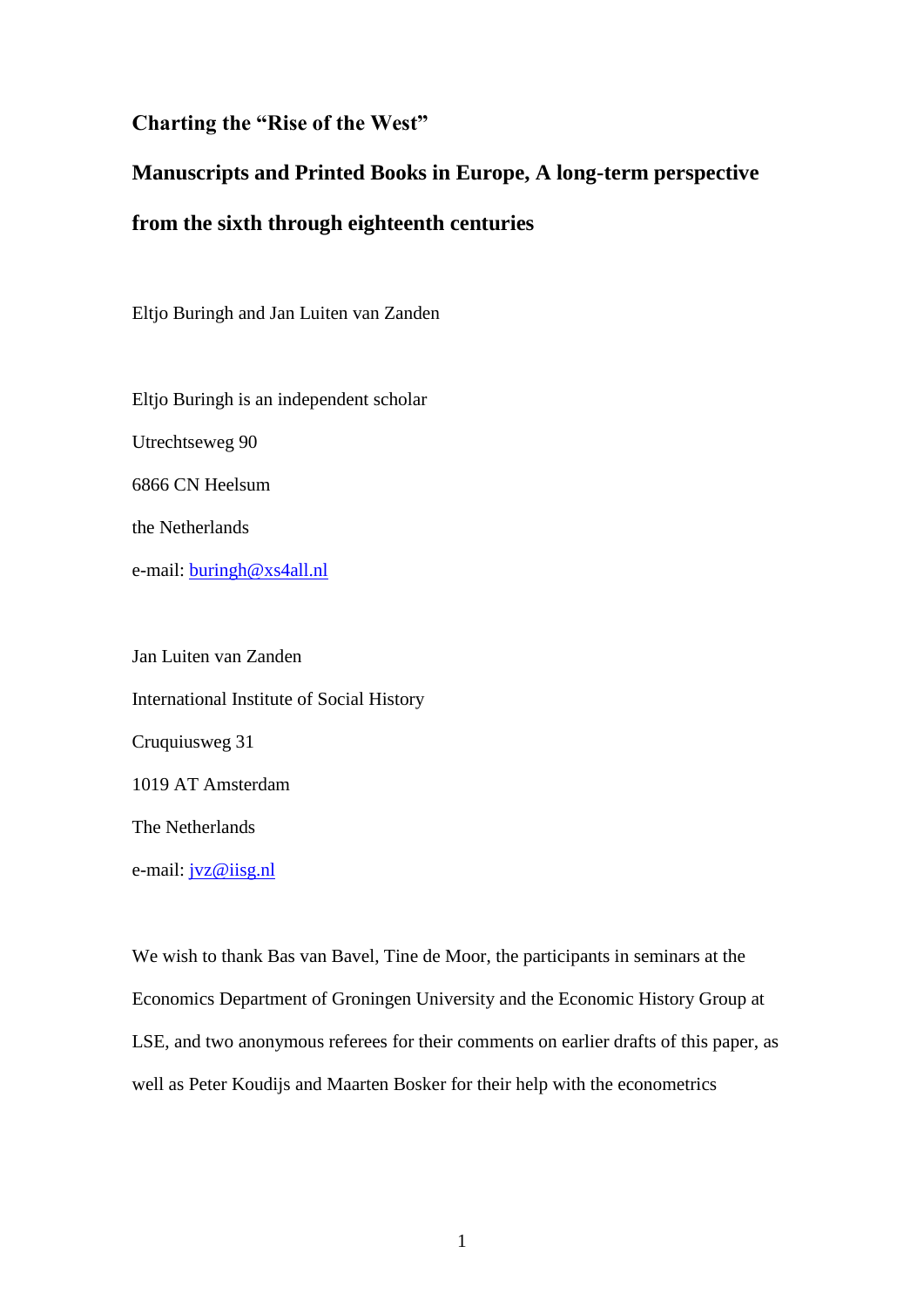Charting the "Rise of the West": Manuscripts and Printed Books in Europe, A long-term perspective from the sixth to the eighteenth centuries

This paper presents estimates of the development of manuscripts and printed books in Western Europe in the course of thirteen centuries. These estimates show that medieval and early modern book production was a dynamic economic sector, with an average annual growth rate of around one percent. Growth after the middle of the fifteenth century was probably a result of the decline in book prices and the growth of literacy. To explain the more complex dynamics of medieval book production we provide estimates of urbanization ratios and numbers for universities and monasteries. Monasteries seem to have been most important in the early period, while universities and laypeople dominated the later medieval demand for books.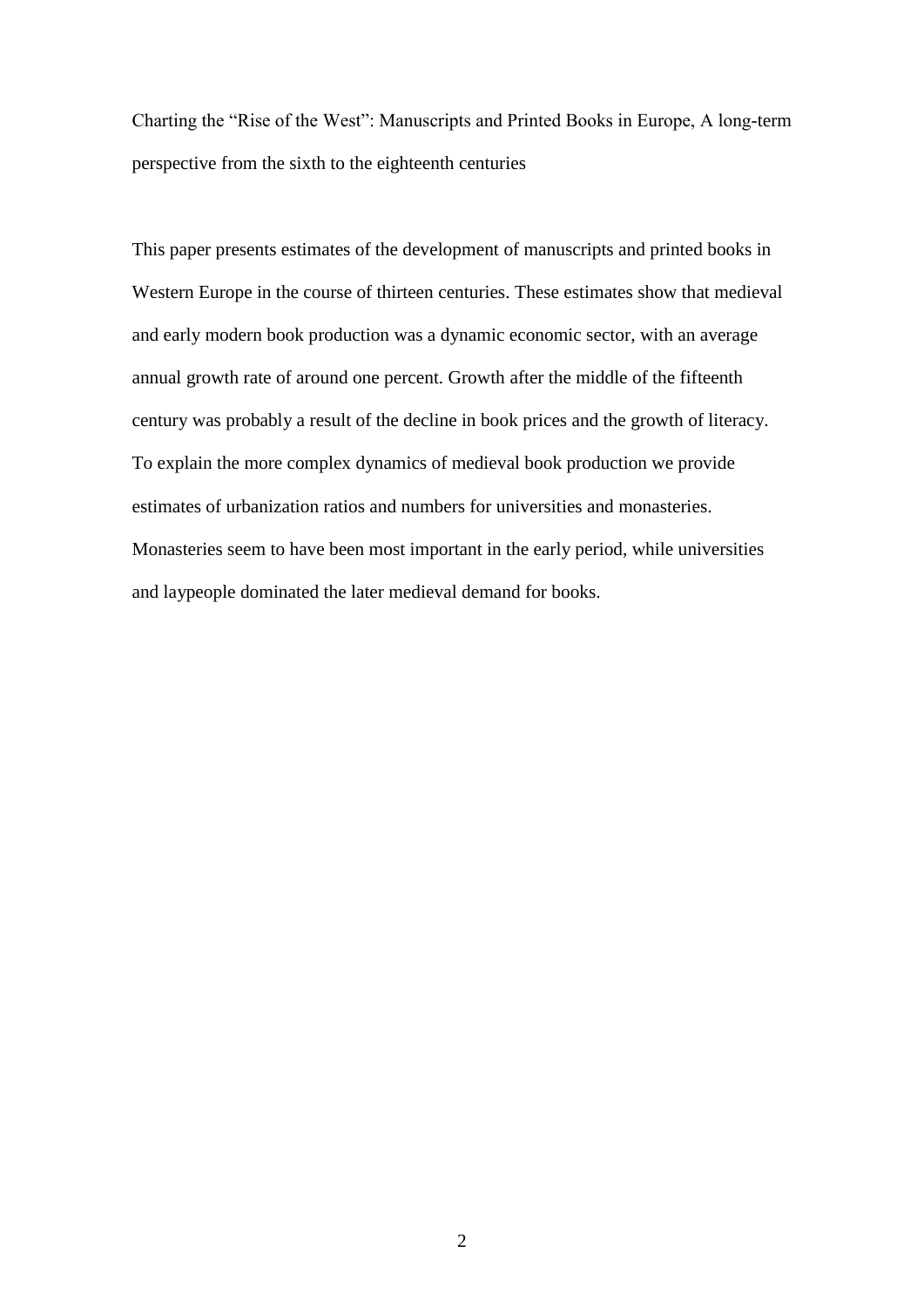### 1. Introduction: why study book production

The quantitative reconstruction of book production can help shed new light on the longterm development of the European economy in the centuries before the Industrial Revolution. It can be argued that books were very strategic commodities. They were a crucial part of the information infrastructure of the societies under study, in a way, they were the "hardware" in which all ideas were stored. The production and accumulation of books can therefore be used as a proxy for the production and accumulation of ideas – an important variable in endogenous growth theory.<sup>1</sup> Also, the demand for books will to a large extent be determined by the level of literacy in a given society, although other variables such as income per capita and the relative price of books also played a role (as well as cultural influences such as religion). In short, the production of books is linked to a number of variables used in new growth theory, such as human capital and knowledge production.

Second, books and manuscripts are luxury products whose demand increases with income. Economic prosperity will therefore generally lead to the flowering of this industry; depression (and warfare, invasions, and civil unrest) will result in declining demand and production. Of course, this relationship is more complex, and we will show that cultural and political variables also influence the level of book production, without fundamentally changing the correlation between income and book production.<sup>2</sup> Finally, we deal with real artifacts from the period itself, many of which have been preserved in libraries and private collections, and which therefore can be counted and analyzed. There exists a large literature about the production of books in this period, which helps to date and catalogue them; for manuscripts and printed books, information about where

<sup>&</sup>lt;sup>1</sup> Kremer, "Population Growth and Technological Change: One Million B.C. to 1990."

 $2$  On the basis of recent (ca. 1995) data, it is possible to establish that the correlation between book production and GDP per capita is very strong, r being .90 or higher; data on the production of book titles from [http://www.ipa-uie.org/statistics/annual\\_book\\_prod.html;](http://www.ipa-uie.org/statistics/annual_book_prod.html) GDP per capita from Maddison, *The World Economy*.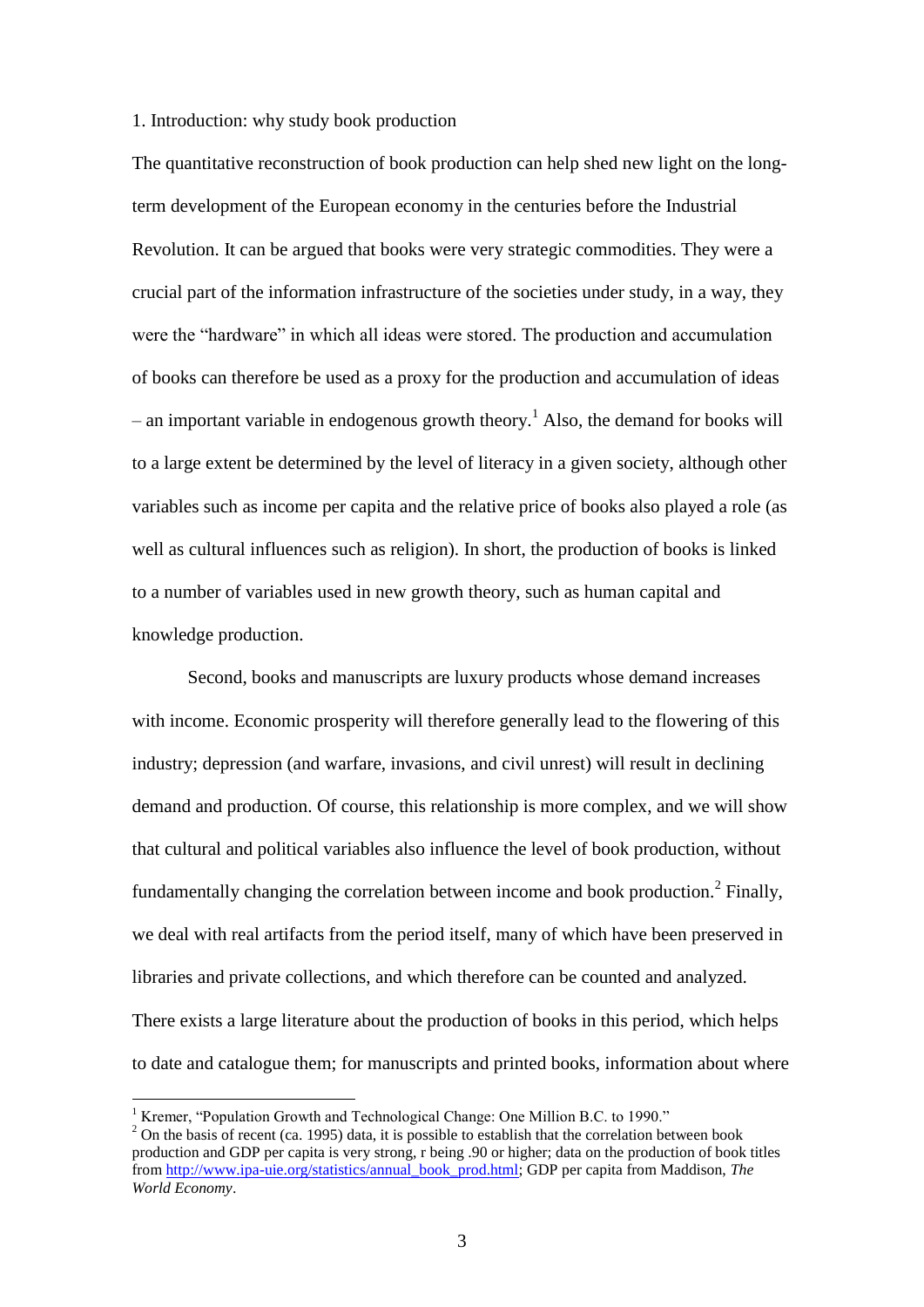and when they were transcribed or published is often available, making it possible to create datasets containing this information. As will be explained shortly, these datasets form the basis of estimates of the total number of manuscripts and printed books produced in the period from 500 to 1800.

These arguments suggest that the number of manuscripts and printed books produced in a given society are complex measures of economic performance and societal capabilities, and are therefore a valuable guide to the study of long-term economic change. This was probably already true for the Carolingian period, as is, for example, argued by Rosamond McKitterick:<sup>3</sup>

Such an investment in wealth cannot be ignored. Book ownership as much as land ownership was a mark of social status and means. As part of the trade in luxury items (which many would have regarded as necessities), the book trade deserves to be recognized as a crucial indication of what men and women were prepared to spend their money on. Furthermore, the books surviving from the Carolingian period are a clear and rarely fully appreciated index of Carolingian prosperity. No historian can afford to ignore the evidence of the book produced and owned when assessing the level and the range of economic activity under the Carolingian rulers. It was an economy in which the cultivation of literacy and learning played a fundamental part.

If this is true for this early period, which, as we will show, had a relatively low level of "investment" in books, it must be equally true for later periods, when an increased portion of income was spend on this luxury product. Therefore, a

1

<sup>3</sup> McKitterick, *The Carolingians and the Written Word,* p. 163.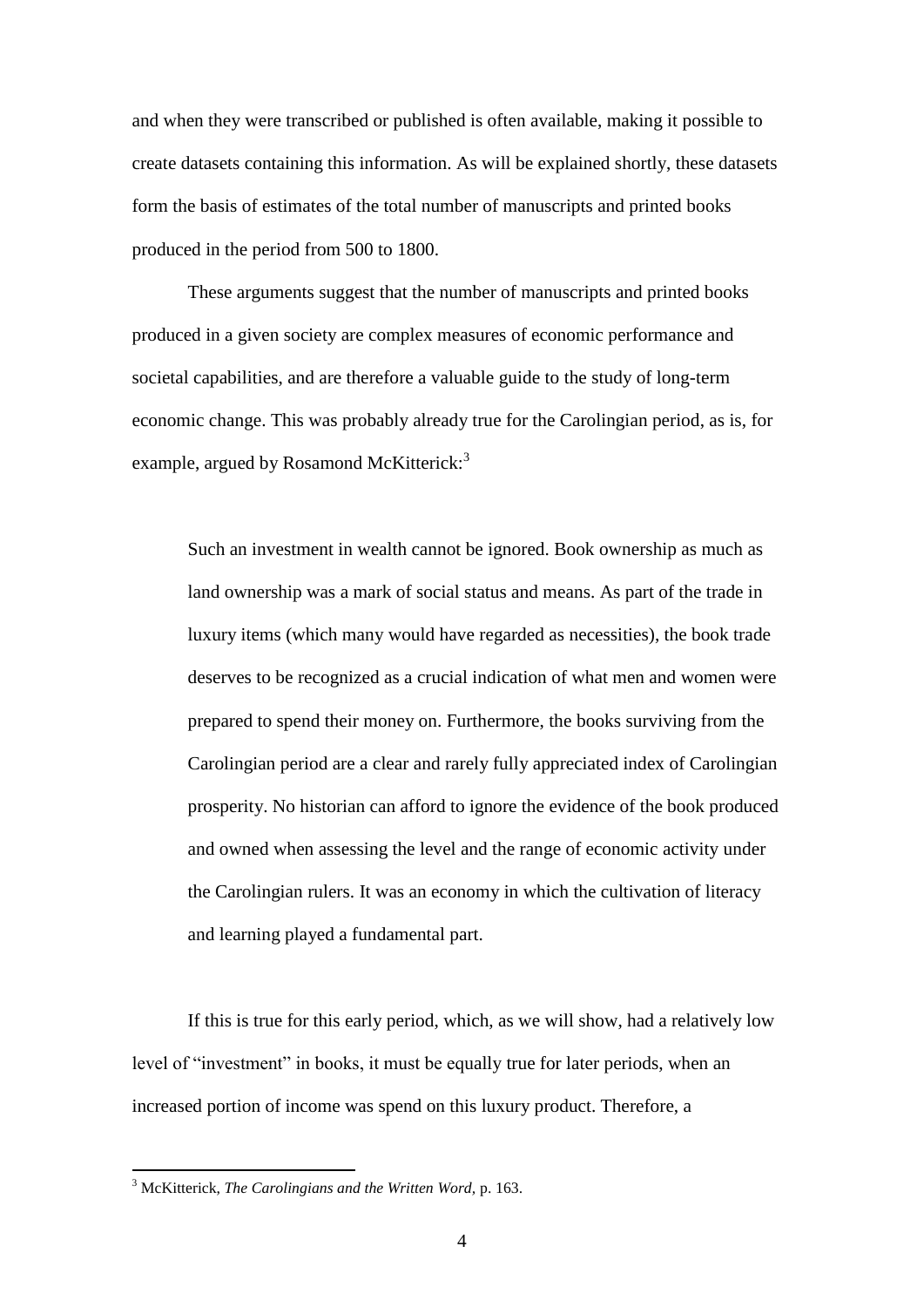quantification of book production makes it possible to address some of the larger debates in the economic history of Europe. These relate to the timing of growth: when, for example, was the European economy at its lowest point after the collapse of the Roman Empire? Was it during the sixth and seventh centuries, or did recovery only start in the tenth century? How dynamic was this industry (and the economy at large) during the High Middle Ages, and how did book production react to the famous "crisis" of the late medieval period? Or was the period after the Black Death, by contrast, a period of economic prosperity? What effects did the invention of the printing press have on book production?

Equally important are issues related to the pattern of the European economy in different countries: when did the change in trade occur from the Mediterranean to the North Sea routes? Was it a single shift, or can we discern a number of shifts in economic gravity in the Latin West? When do the Scandinavian countries appear on the scene – and how does central Europe (Poland, for example) enter in this context? An important question in this respect concerns patterns of convergence and divergence that can be discerned in European history: in which periods were there differences in levels of book production in the various countries that reflect income and point to growing economic homogeneity, and when did the gaps between the core regions of development and the "periphery" increase?

Further, there is a series of questions related to the reasons why book production increased so dramatically over the very long term. How did income growth and urbanization affect this growth? Was there a link to the rise of universities (during the Middle Ages) and the growth of Protestantism (from the sixteenth century on)? How to explain the fact that we find continuous strong growth of book production and consumption (per capita), whereas other indicators of human welfare do not show long-

5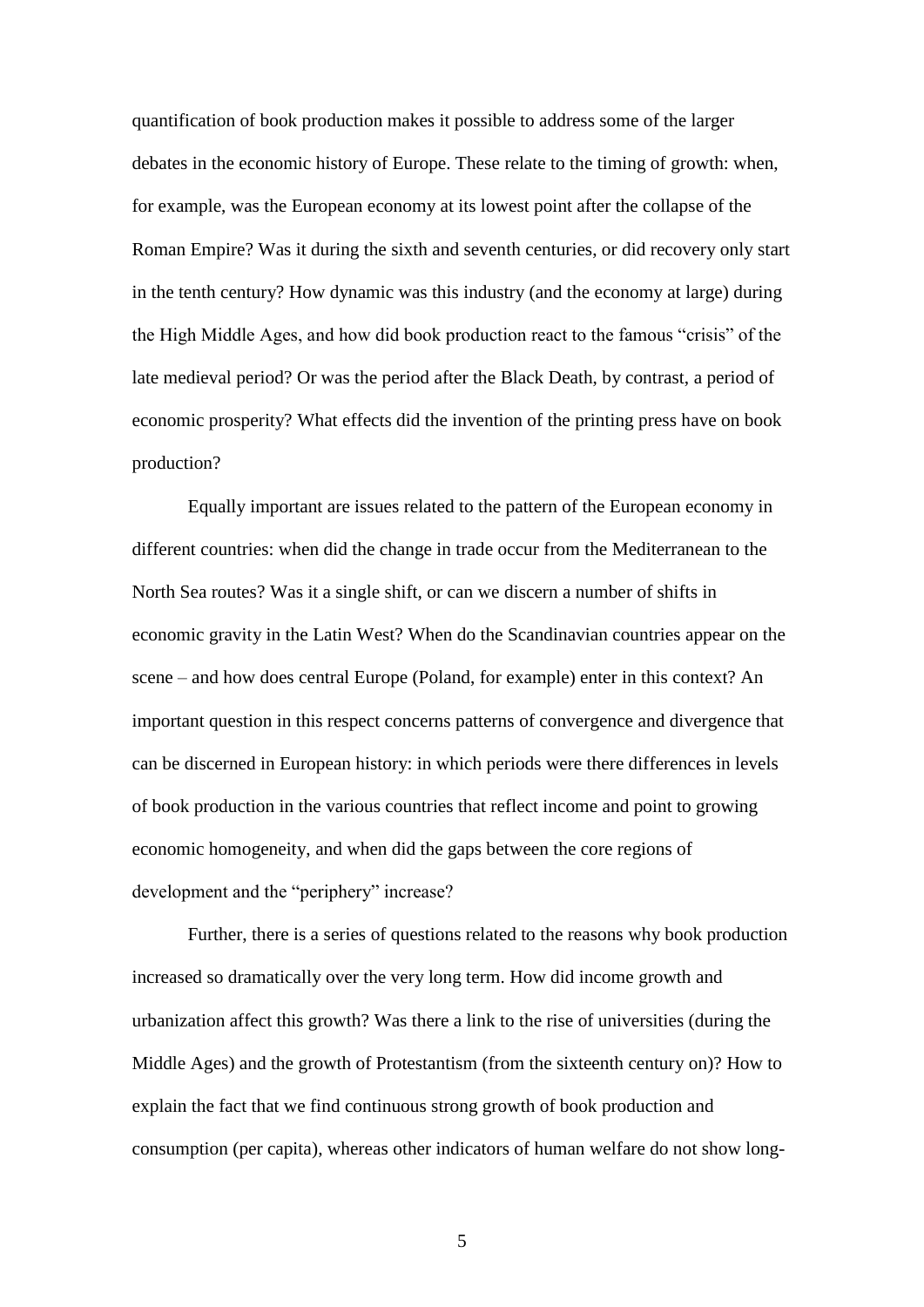term progress (as the evidence collected by Nikola Koepke and Joerg Baten on the heights of Europeans suggest<sup>4</sup>)? Studying book production does not provide any final answers to these questions, of course, but the estimates presented here do shed a new light on these issues.

We will first present the datasets and estimates that form the basis for our series of book production (Section 2) and then turn to a chronological and area analysis of the patterns found (Section 3), answering the questions about when and where. Next, we try to analyze the determinants of the growth in book production during the Middle Ages (Section 4) and the early modern period (in Section 5). Finally, we turn to the world outside the West, and discuss the "uniqueness" of the level of book production established for Europe in the centuries before the Industrial Revolution (Section 6).

### **2. Datasets and estimates**

1

The aim of this section is to present our estimates of the output of manuscripts and printed books from 500 to 1800. The dataset consists of two parts: estimates of manuscripts written per century from 500 to 1500, and of books printed from 1454 to 1800. The unit of analysis of the first part is the individual manuscript, the unit of analysis of the second part is the (new) title or edition; we made additional estimates of average print runs from 1454 to 1800, resulting in estimates of total book production for that period as well. The region studied is Western Europe; we use the current boundaries for the following countries: British Isles (for printed books a distinction is made between Ireland and Great Britain), the Netherlands, Belgium, Germany,

<sup>4</sup> Koepke and Baten., "The biological standard of living during the last two millennia."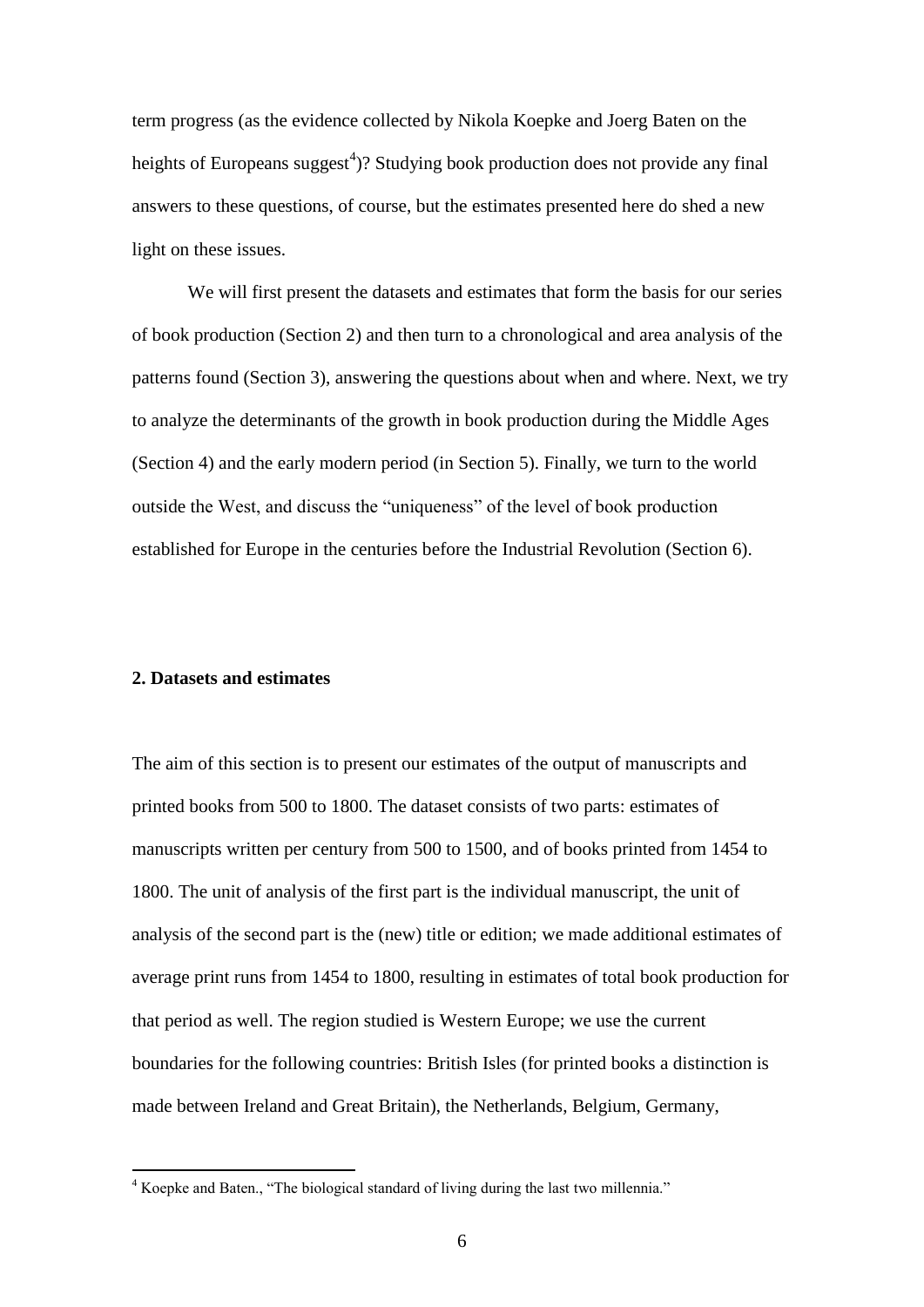Switzerland, Italy, France, the Iberian Peninsula (for printed books only Spain), Austria, Bohemia (Czech Republic), and Central Europe (CentrE, comprising Hungary, Slovakia, Poland, and the Scandinavian countries). For printed books Poland, Sweden, and (very tentatively) Russia have been analyzed separately, but the Russian figures are not included in the estimates for Western Europe.

In separate appendices we present the method for estimating the output of manuscripts and printed books in greater detail.<sup>5</sup> Appendix I presents details of the estimates for the production of manuscripts from the sixth to the fifteenth centuries. First, on the basis of literature references, we constructed a database of 17,352 manuscripts written in eleven regions of Western Europe from 501 to 1500. The representativeness of the database was tested by comparing its results with detailed studies of, among other things, Latin Gospel Books from the fifth to eighth centuries, ninth-century monastic catalogues, Latin bestiaries from the eleventh to fifteenth centuries, and the entire European corpus of *manuscrits datés* (*CMD*).

Then we performed a number of mathematical operations to correct for the inevitable geographical and selection biases in the data, and estimated the more absolute numbers of surviving manuscripts by comparing the relative results of the database with the number of absolute pegs describing numbers of surviving manuscripts. For the period prior to the ninth century, there is a collection of (fragments) of manuscripts, which is covered extensively by Lowe in his series *Codices Latini Antiquiores*, leading to the absolute numbers of surviving manuscripts for this period. For the ninth century the estimate of the numbers of surviving manuscripts is mainly based on work done by Bernard Bischoff. The third peg may be found in the remaining Latin bestiaries from

<sup>&</sup>lt;sup>5</sup> The appendices are available on the "global historical bibliometrics" Website at http://www.iisg.nl/bibliometrics/.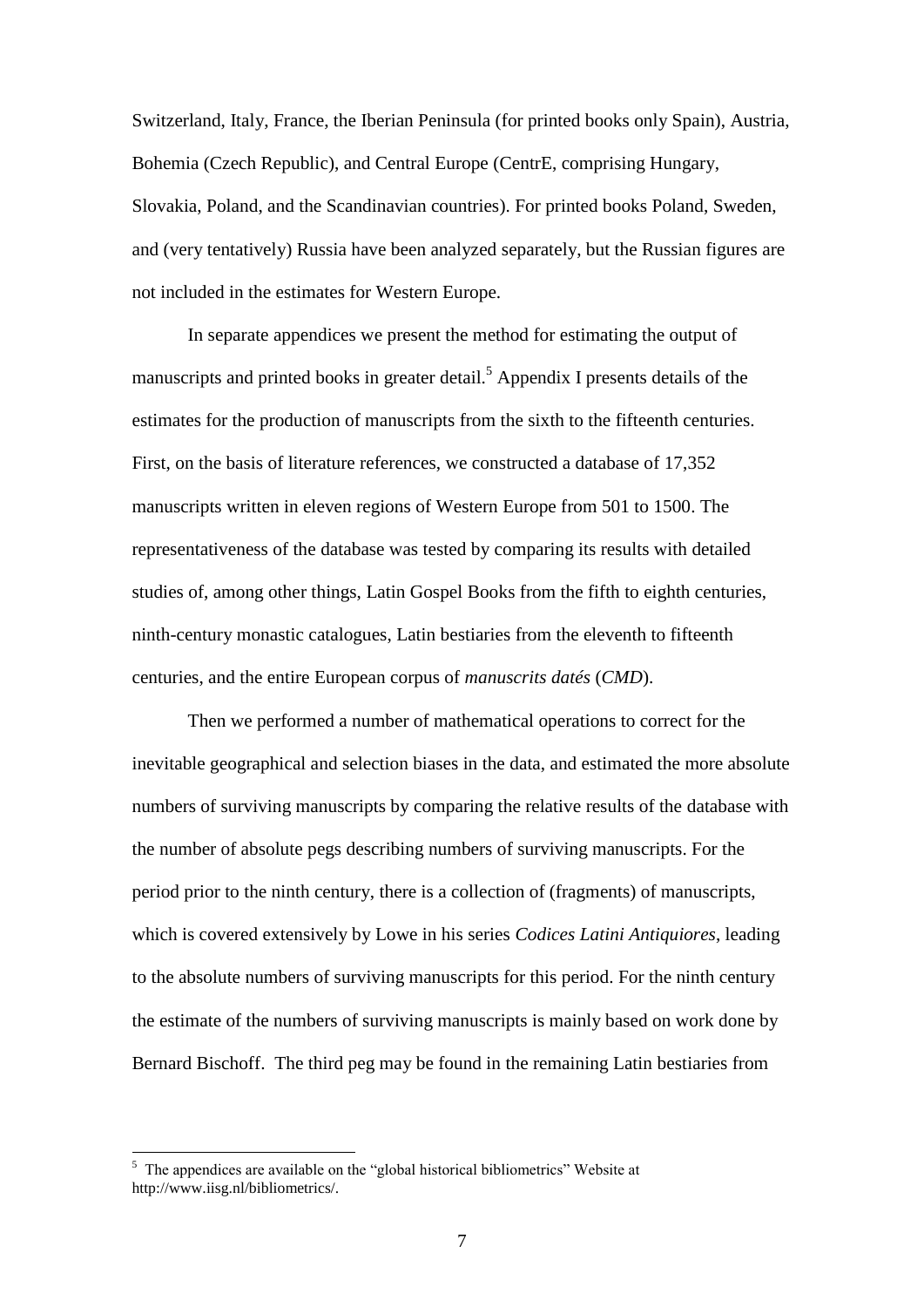England, mainly from the thirteenth century, on which Ron Baxter reports.<sup>6</sup> After adjustment, the more absolute information was combined with the distribution over time of surviving manuscripts and printed books from medieval libraries of Great Britain presented by Neil Ker.<sup>7</sup>

The above steps resulted in estimates of the number of surviving manuscripts per century and area. These absolute numbers of surviving manuscripts have to be corrected for the losses that occurred in the period between the original copying of the manuscript and the present in order to get the numbers produced in medieval times. The data presented by Ker is also pivotal for the quantification of the losses of medieval manuscripts.<sup>8</sup> Ker's data allow us to calculate the loss rates in percent per century of medieval books from libraries in Great Britain for the twelfth to sixteenth centuries, which leads to an estimate of medieval production of manuscript books.

The estimates of the output of printed books are based on the number of titles or editions that appeared in Western Europe from 1454 to 1800, multiplied by estimates of the average size of print runs. The definition of title and edition (and re-edition) are derived from the OECD, which collects this kind of data for the present.<sup>9</sup> A title is "a printed publication which forms a separate whole, whether issued in one or several volumes. Different language versions of the same title published in a particular country should be considered as individual titles"; this includes first editions and re-editions, the latter being a "publication distinguished from previous editions by changes made in the

<sup>6</sup> Baxter, *Bestiaries and their Uses in the Middle Ages*.

<sup>7</sup> Ker, *Medieval Libraries of Great Britain, A list of surviving books*.

<sup>8</sup> Ibid.

<sup>&</sup>lt;sup>9</sup> OECD definitions: the OECD collects information on: Number of titles of non-periodic printed publications (books and pamphlets) published in a particular country and made available to the public. Unless otherwise stated, statistics on titles refer to both first editions and re-editions of books and pamphlets; Title: Term used to designate a printed publication which forms a separate whole, whether issued in one or several volumes. Different language versions of the same title published in a particular country should be considered as individual titles; First edition: First publication of an original or translated manuscript. Re-edition: Publication distinguished from previous editions by changes made in the contents (revised edition) or layout (new edition) and which requires a new ISBN; see [http://www.uis.unesco.org/ev.php?ID=5058\\_201&ID2=DO\\_TOPIC](http://www.uis.unesco.org/ev.php?ID=5058_201&ID2=DO_TOPIC)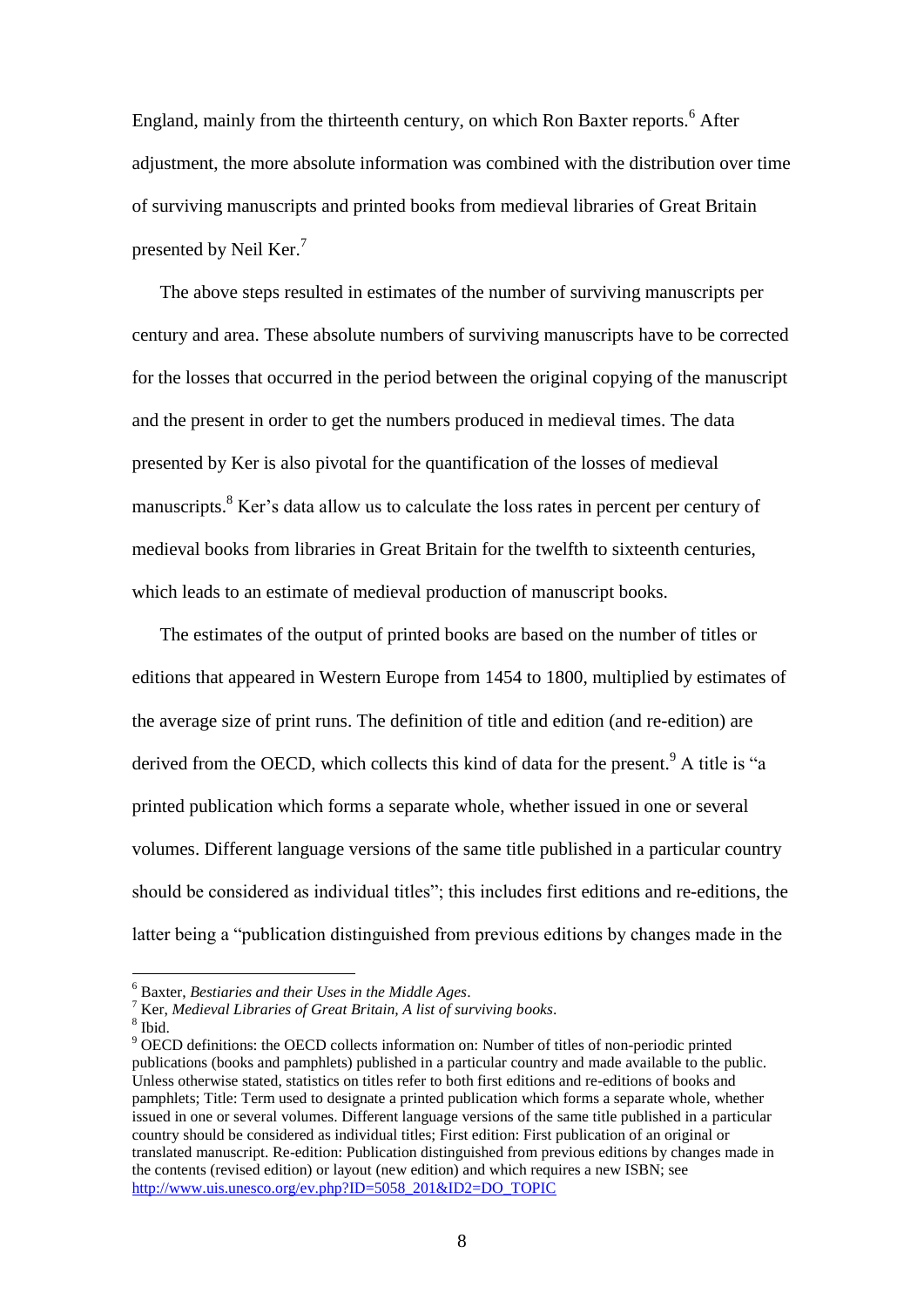contents (revised edition) or layout (new edition) and which requires a new ISBN." Titles may be books (which have by definition more than 49 pages) or pamphlets (for example, smaller publications). The first printing of Gutenberg's Bible is one title, new editions of the Bible will again be counted, but a reprint of exactly the same manuscript would not be included.

The most important sources for counting new titles are meta-catalogues (or short title catalogues) that are based on the books in library catalogues and present inventories of editions published in different countries and/or languages. Such meta-catalogues are available for incunabula (all books printed in Western Europe before 1500), for books printed in the Netherlands and Belgium, for books in English (covering not only Great Britain but also Ireland, the United States, Canada, etc.), and – but this catalogue is sometimes incomplete – for books published in Western Europe from 1454 to 1830 (the so-called *Hand-Press Book File*). For a few countries – in particular Sweden and Switzerland – the latter catalogue appears to be complete. For other countries the degree to which this source underestimates new titles can be estimated by comparing it with the much more complete *Incunabula Short Title Catalogue*. For the period 1454-1500, this results in an estimate of the extent to which the former dataset underestimates book production, a ratio that varies from 27.5 percent (France) to 48.4 percent (Italy). To estimate total book output per country, the number of books according to the *Hand-Press Book File* has been corrected by this ratio, which gives a systematic series of book production from 1455 to 1800. The problem with this procedure is that it assumes that the extent of underestimation of the *Hand Press Book File* is constant over time, which may not be the case (for example, there appears to be a discontinuity in the number of Spanish titles included in the file, as the number suddenly drops from 742 in 1700 to 175 in 1701 and 133 in 1702). So we checked the results of this procedure on a country-

9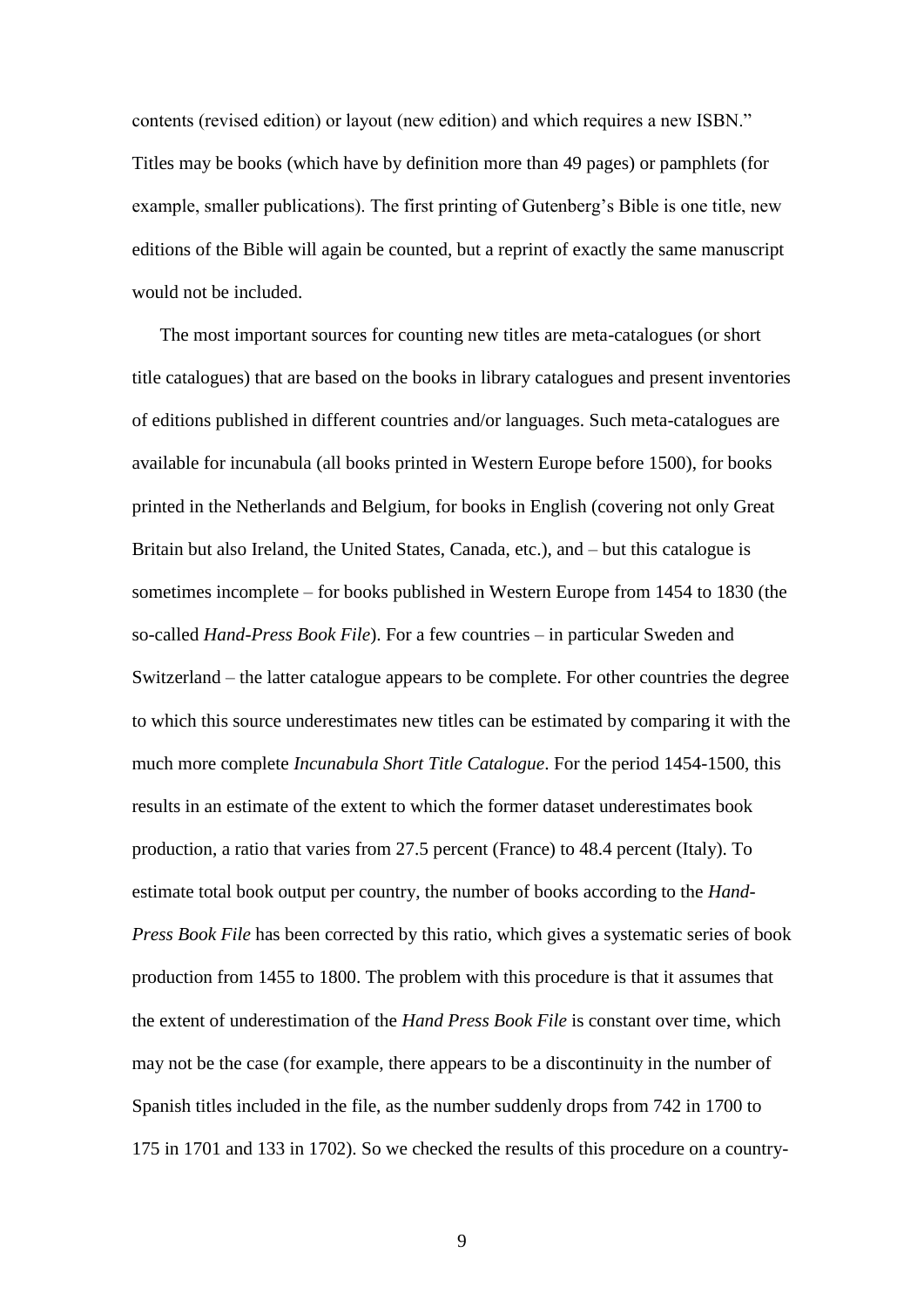by-country basis, using the available literature on book production in those countries (see Appendix II for the details).

The same method for estimating new titles can be applied to Germany and Poland (and Russia), but the resulting estimates are much lower than the number of new titles mentioned in the catalogues of the Leipzig and Frankfurt *Buchmesse* from the same years (a series that begins in 1565); so the *Hand Press Book File* and the additional corrections made seriously underestimate the output of new titles in these cases. For these countries we have therefore relied on the figures from the book fairs, although these are also low estimates (not all books were presented there).<sup>10</sup>

For a number of reasons our figures should be interpreted as low estimates: we do not correct where all trace of a book has been lost, nor for the fact that at the book fairs only part of the production was presented. Serial publications are not included either. The estimates of print runs are also conservative: we follow the literature, which suggests that average sizes of editions from the 1450s to 1500 probably increased from 100 to 700; there is ample evidence that this increase continued after 1500, but at a slower pace. We tentatively estimate that it went up to 1,000 in 1800; again, this is a conservative estimate; Michael Harris, $<sup>11</sup>$  for example, assumed that this level had</sup> already been reached during the sixteenth century, but that is probably an overestimate.<sup>12</sup> For relatively small markets such as those of Poland and Russia, these estimates of print runs are rather high, but this somewhat compensates for the fact that the figures of new titles for these countries are probably too low.

<sup>&</sup>lt;sup>10</sup> Finally, for six countries – Norway, Denmark, Portugal, Hungary, Austria, and the Czech Republic, we were unable to estimate book production directly, as the numbers in the *Hand Press Book File* and the catalogues of the book fairs were very small; to get total estimates for Western Europe that are comparable with those for manuscript production before 1500, we estimated, on the basis of the share of these six countries in the *Hand Press Book File*, the total volume of the printing industry – but this share was extremely small (it increased from 0.18% in 1454-1500 to 1.54% during the eighteenth century). <sup>11</sup> Harris, *History of Libraries in the Western World.* 

<sup>12</sup> For a discussion of print runs, see Febvre et al., *The Coming of the Book*, p. 216-22; St Clair, *The Reading Nation in the Romantic Period*, p. 458 ff. p. 466; Harris, *History of Libraries in the Western World*, p. 121.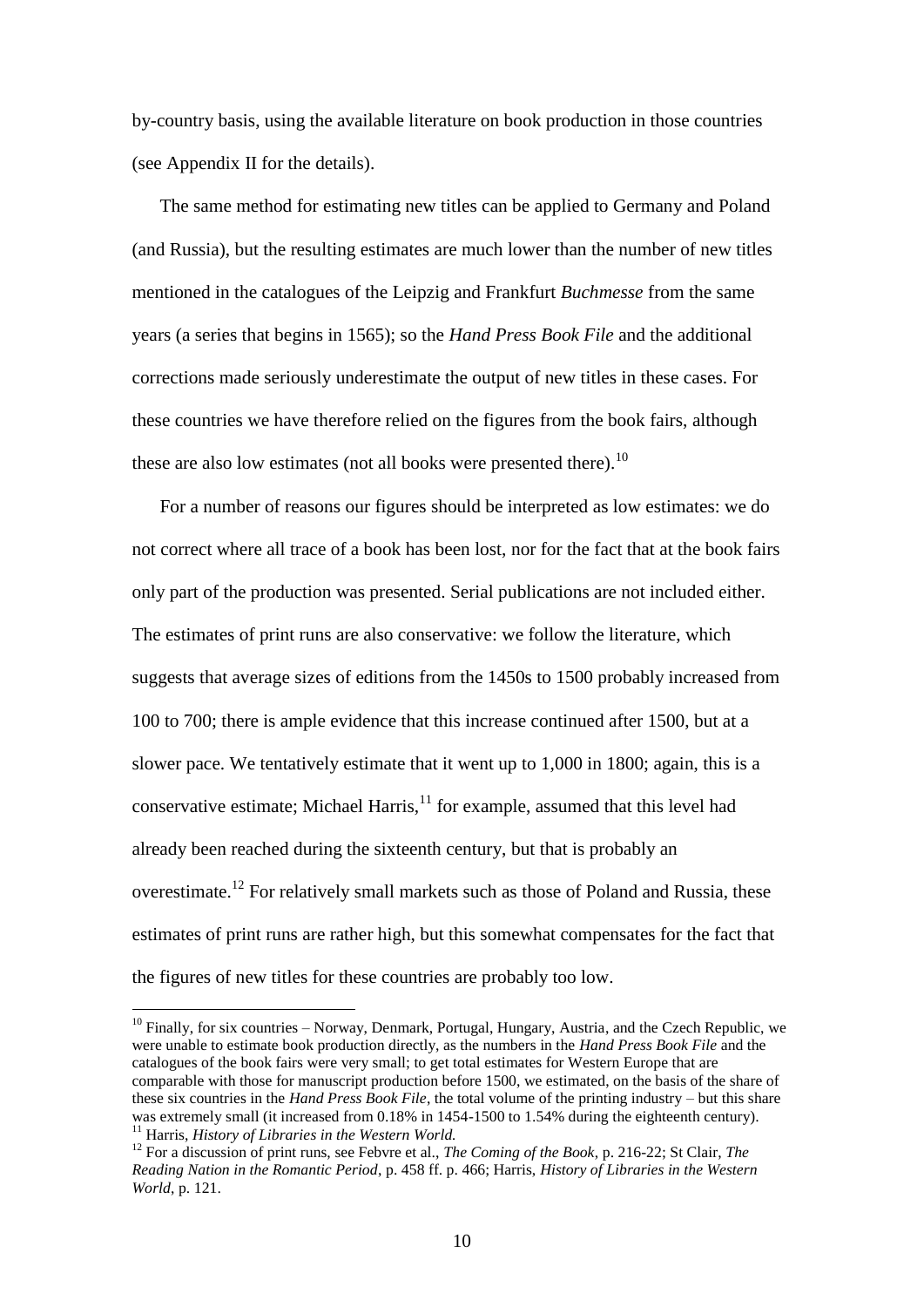One way to test the accuracy of our results is to look at what they tell us about the production of manuscripts and printed books in the second half of the fifteenth century, when both techniques coexisted. As can be seen from a comparison of tables 1 and 2, there is also a strong correlation between the structure of manuscript production during the fifteenth century and the output of incunabula from  $1454-1500$ .<sup>13</sup> Margins of error for our estimates are relatively large, especially for the earlier periods. The incunabula of the second half of the fifteenth century are perhaps the most intensely studied kind of books, and the data for these are particularly good. This period can therefore be seen as an anchor for the two sets of estimates of printed books and manuscripts. However, because the total numbers of manuscripts in the millennium from 500 to 1800 increase nearly 50,000-fold, there may still be considerable errors in our estimates, up to a factor of two or three in the early centuries, which are dwarfed by the overall developments, but valid comparisons can be made even with our uncertain early production estimates.

#### **3. Long-term patterns**

<u>.</u>

European book production increased enormously in the period under study, from somewhat more than 12,000 manuscripts per century (or 120 per year) from 500 to 700, to more than one billion books published during the eighteenth century (the peak year is 1790, when more than 20 million copies were printed). Because such a long period is covered here, the average rate of growth does not seem excessive: slightly more than 1 percent per year for Western Europe as a whole. Tables 1 and 2 also show the ups and

 $13$  For 18 libraries we can also establish the ratio between the total numbers of manuscripts (calculated from the manuscript database) and the number of incunabula there, which is 4.95. The total number of surviving manuscripts has been estimated at 2.9 million, thereby implying an estimate of 590,000 incunabula that currently still exist globally. Neddermeyer, *Von der Handschrift zum gedruckten Buch* , p. 77, estimates the average survival of incunabula to be 4.2%, which leads to an average estimated production of 13.9 million incunabula. This estimate accords well with the estimates acquired from counting the editions, multiplied by the average print runs, which is 12.6 million for the same period. Thus, for the incunabula both approaches yield very similar results.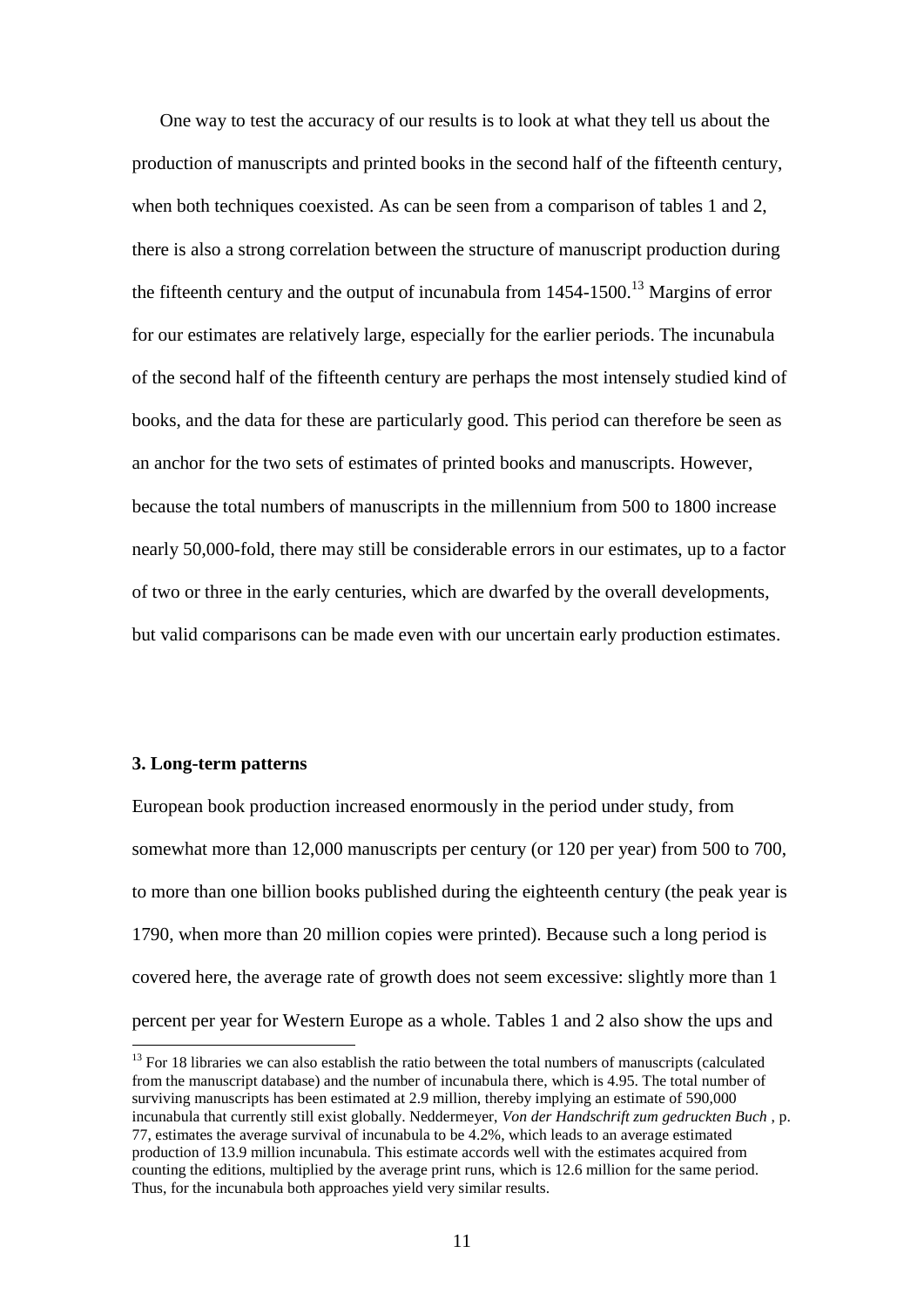downs of book production. First there is a decline from the sixth and seventh centuries; the latter is the lowest point in the series, consistent with recent interpretations of the long-term development of the West European economy following the disintegration of the (west) Roman Empire (see Michael McCormick and A. Verhulst for recent overviews of the debate<sup>14</sup>). This is followed by the Carolingian Renaissance of the eighth and ninth centuries, which is one of the periods with the most rapid growth of book production, albeit starting from a very low level (see Rosamond McKitterick 1989 for the flowering of book production in this period<sup>15</sup>). Then follows another dip in the tenth century, most apparent in France and Austria, presumably as a result of the disintegration of the Carolingian Empire and invasions from the north and east (by Vikings and Magyars).<sup>16</sup> The eleventh century shows a recovery (to the level of the ninth century), which is sustained and extends to the strong expansion of the medieval economy in the next 250 years, especially impressive are the leaps from the eleventh to thirteenth centuries.

The Black Death of 1348 and the resulting decline in population levels had a complex effect on book production. In the short term, output probably declined significantly, as is shown in figure 1, which contains more detailed (decade by decade) estimates of dated manuscripts from German-speaking countries from 1300 to 1500 (derived from Uwe Neddermeyer<sup>17</sup>). The rapid growth that occurred in the first half of

<sup>&</sup>lt;sup>14</sup> McCormick, *Origins of the European Economy*; Verhulst, "The origins of Towns," and "The Carolingian Economy."

<sup>15</sup> McKitterick, *The Carolingians.*

<sup>&</sup>lt;sup>16</sup> This is suggested by the fact that production decline was most dramatic in France, where during the tenth century a power vacuum emerged as a result of the disintegration of the Empire; this led to the Peace of God movement trying to restore law and order there; see, for example, Cowdrey, "The Peace and the Truce of God in the eleventh century"; other parts of Western Europe were less affected, as is clear from the relative favorable performance of Germany, where the Holy Roman Empire witnessed an "Ottonian Renaissance" in the late tenth century, and by the continued growth of book production in England and Ireland, where both political developments (a certain centralization of power) and the flowering of monastic life led to a further increase of book production.

<sup>&</sup>lt;sup>17</sup> Neddermeyer, "Möglichkeiten und Grenzen einer Quantitativen Bestimmung der Buchproduktion im Spätmittelalter."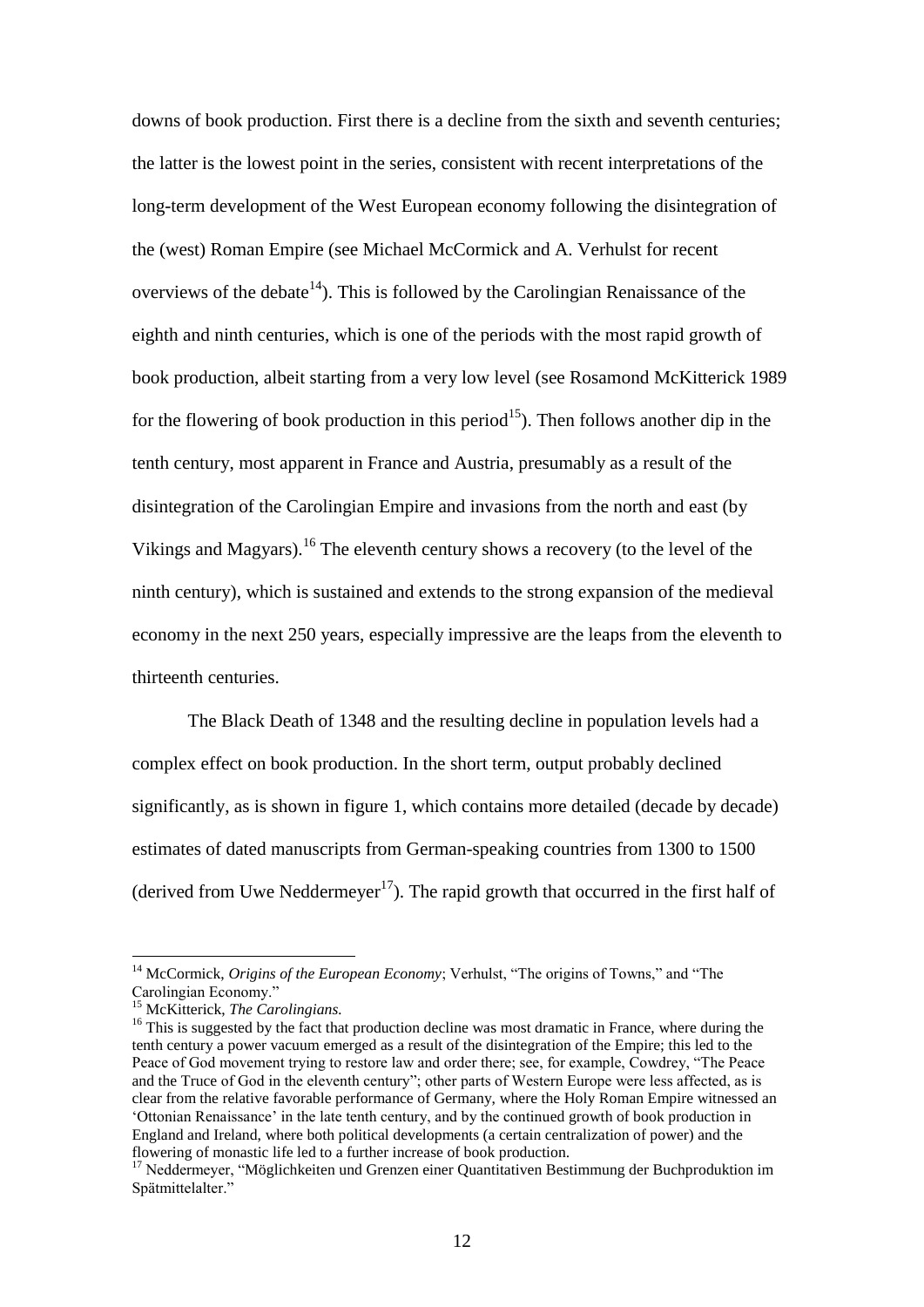the fourteenth century suddenly stopped, and the creation of new manuscripts from 1340/49 to 1360/69 declined by some 50 percent (but population also fell probably by about a third in the same period). However, after this temporary decline, production rebounded significantly, and an even sharper increase in output began, resulting in an almost tenfold increase in the next hundred years (average rate of growth was 2.2 percent over the 1360/69-1460/69 period, whereas it had been 1.8 percent during the first half of the fourteenth century).<sup>18</sup> The strong decline in manuscript production after 1470 (shown in figure 1) is an effect of the invention of printing (and can be found everywhere in Europe). But it is clear that production of textual output per capita continued to grow during the century and a half following the Black Death, a period sometimes referred to as the "crisis of the late medieval period"<sup>19</sup>; it probably accelerated after 1370, and again after 1470 as a result of the invention of the printing press. The number of incunabula (printed books produced during the second half of the fifteenth century) was already 150 percent higher than manuscript production during the entire fifteenth century, which was in turn almost twice the manuscript production of the fourteenth century (see table 2).

The acceleration in the growth of books that occurred after 1454 continued until the end of the sixteenth century; in 1550, for example, our annual estimates show that the total output of the Western European printing industry was more than 3 million books, or more than the total production of manuscripts during the fourteenth century. During the rest of the early modern period growth continued, but at a slightly slower pace (somewhat under 1 percent per year).

1

<sup>&</sup>lt;sup>18</sup> See also Bozzolo et al., "La production du Livre en quelques pays d'Europe occidentale aux XIVe et XVe siècles," 1984, who present similar time series of manuscript production in Italy, Germany, and France, showing a strong increase in output during the second half of the fourteenth and fifteenth centuries.

 $<sup>19</sup>$  Epstein, "Cities, Regions and the Late Medieval Crisis", and Hatcher and Bailey, "Modelling the</sup> Middle Ages" for different approaches to this "crisis".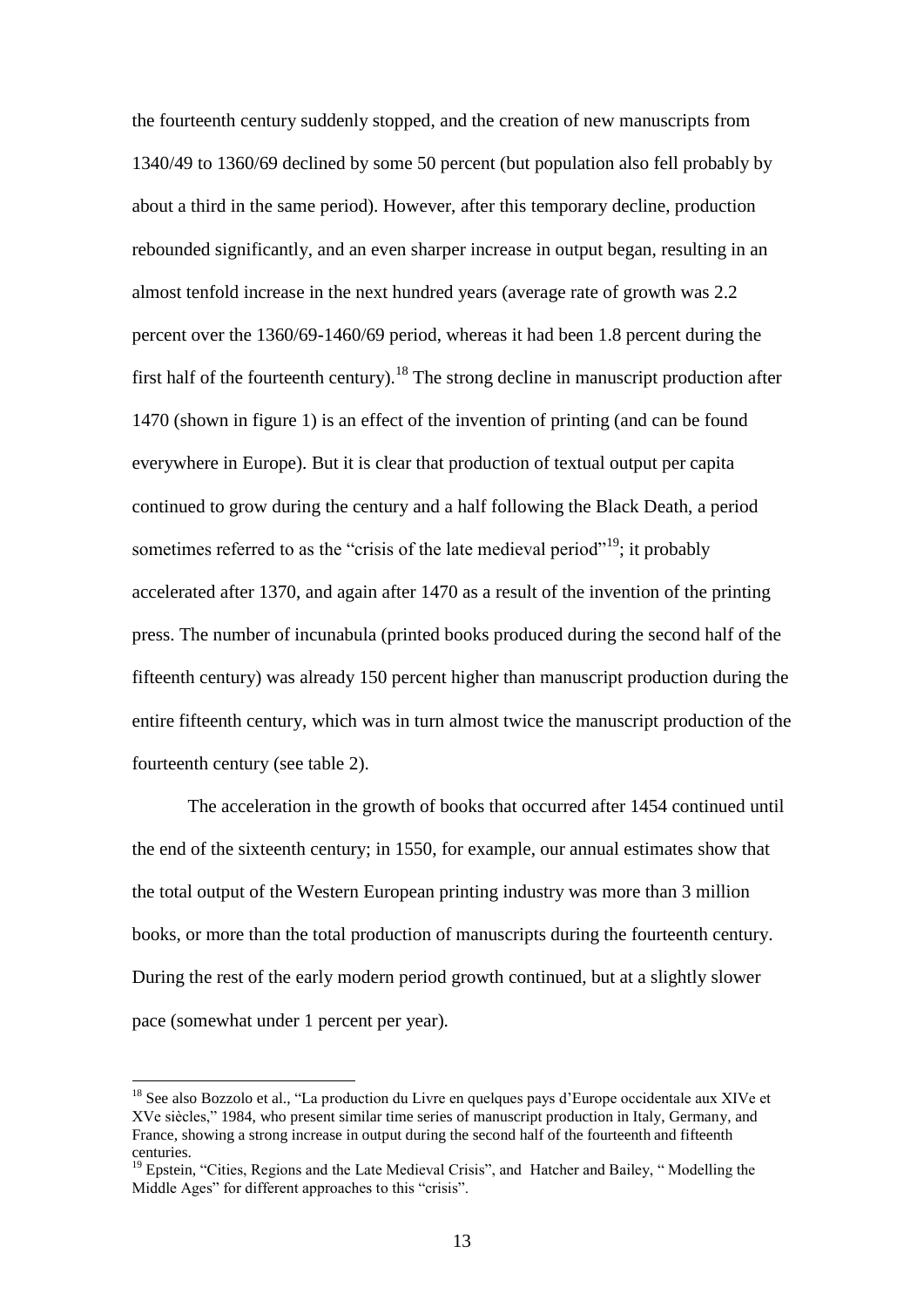We will now take a closer look at the patterns that can be observed in the different countries. Two indices are used to study this: the regions that produce the bulk of book output (which is dominated by the big countries), and those with the highest output per capita (here the small countries shine) (see tables 3 and 4).<sup>20</sup> One of the problems with this approach is the unequal size of the countries; if we had more detailed data on, for example, northern Italy or the north of France (including Paris), these regions would do much better in the second measure.

During the first two centuries (sixth and seventh), levels of book production largely reflect the extent to which the information infrastructure of the Ancient economy had remained intact during the mass migrations that followed the disintegration of the Roman Empire. Italy in the sixth century was (still) the most important center of book production, both in absolute terms (it produced about two-thirds of total output) and output per capita. This was arguably the last flowering of the Roman Empire, or in fact the Ostrogothic "client" state of Byzantium headed by Theodoric in the north, with Ravenna as its capital city.<sup>21</sup> During the seventh century book production in Italy went down substantially, a decline that was only partially compensated by growth elsewhere, in particular in France, Spain, and on the British Isles. In per capita terms Ireland probably became the leading producer in the eighth and ninth centuries, since it produced, according to our database, 36 percent (seventh century) to 28 percent (ninth century) of the total manuscripts of this area, whereas it had a population of perhaps no more than 20 percent of that of the British Isles as a whole.

<sup>20</sup> Population figures from McEvedy et al., *Atlas of World Population*..

<sup>&</sup>lt;sup>21</sup> Bertelli, "The production and distribution of books in late Antiquity", p. 55, demonstrates that "No other western centre witnessed such an intense activity of book production and in the book market as Ravenna at the time of the Ostrogothic kings."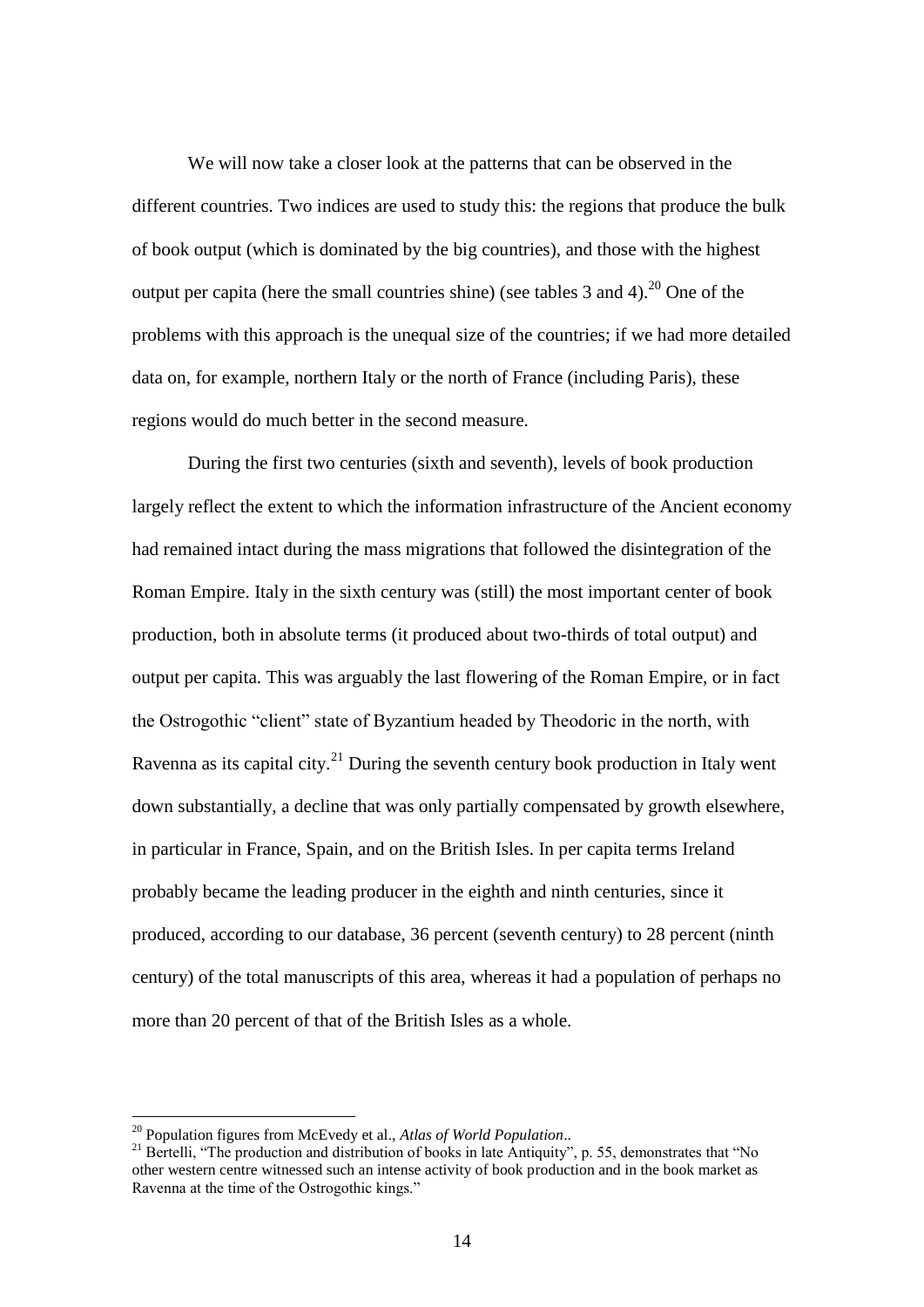The new structure of book production that emerged during the Carolingian period consisted of the core region of the empire of Charlemagne – northern France, Belgium, and western Germany – producing the bulk of the manuscripts, with additional important production taking place in Switzerland, Austria, and Spain. The latter country was temporarily the European "leader" in the tenth century, reflecting the flowering of the (Islamic part of the) Spanish economy in this period.<sup>22</sup> Again, in the twelfth and thirteenth centuries, France and Germany were the most important production centers, and neighboring Belgium had the highest output per capita. So the period from 800 to 1300 – with the exception of the crisis of the tenth century – shows a remarkable degree of continuity in which the core area of the (former) Carolingian Empire dominated the industry.

During the Renaissance Italy emerged (again) as the most important center of book production, whereas production in Germany and France stagnated in the fourteenth century, and even declined in the British Isles and Belgium, although the latter country remained the leader in per capita production. The same pattern is clear from the production of incunabula (from 1454 to 1500): in spite of the fact that Gutenberg made his innovations in southern Germany, Italy (Venice in particular) soon became the most important producer. Italy was also the only large country that, from 1454 to 1500, could compete with small countries such as Switzerland and the Netherlands in per capita production. Thus, the growth spurt of (northern) Italy leads to a new pattern in which the core area of Carolingian Europe (Belgium, the western and southern parts of Germany, and eastern and northern France) was linked to northern Italy. We witness the emergence of the urban belt of Western Europe, stretching from

1

<sup>22</sup> Glick, *Islamic and Christian Spain in the Early Middle Ages*.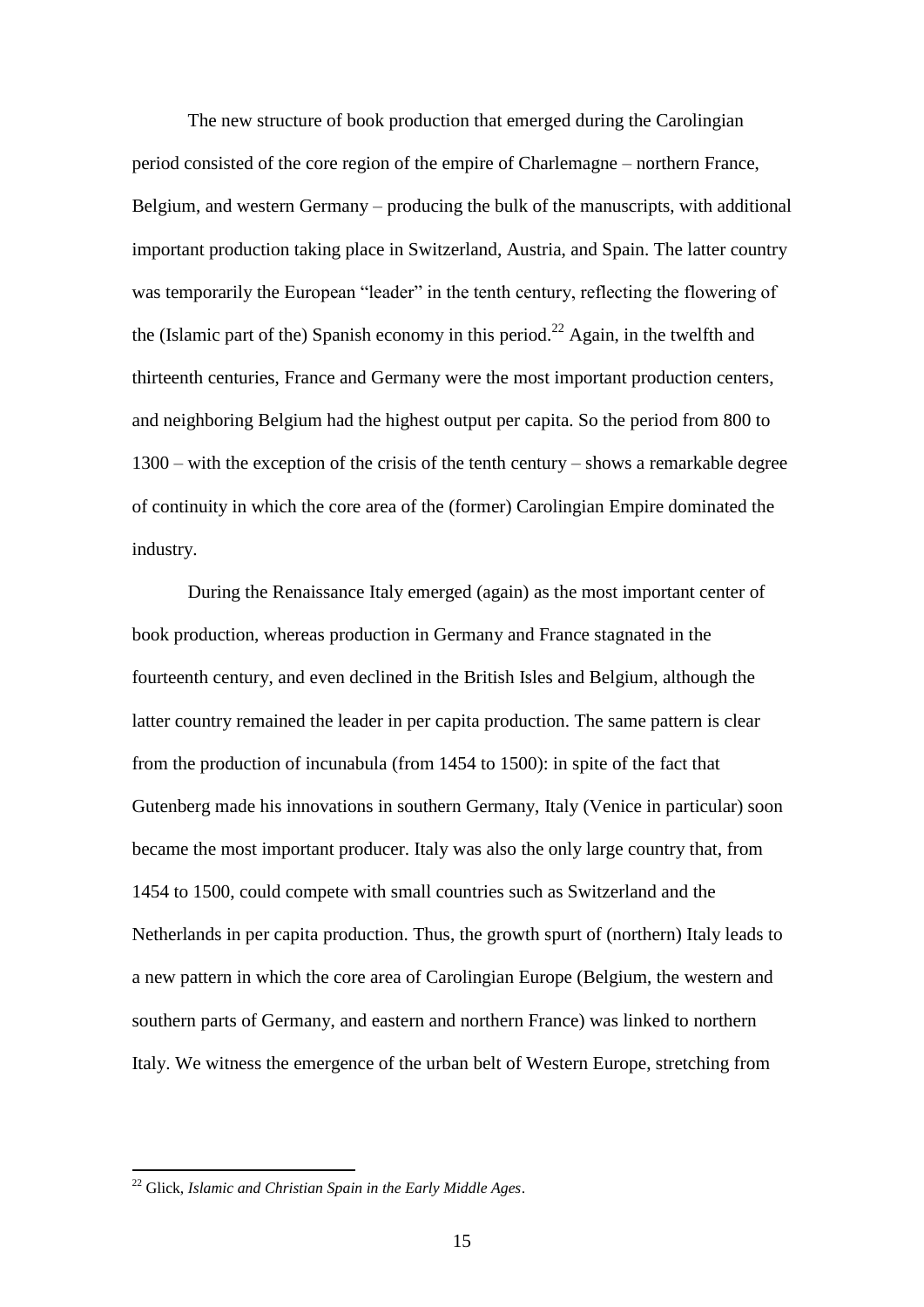northern Italy, via southern Germany to the Low Countries as the new core area of Western Europe.<sup>23</sup>

During the sixteenth century Switzerland has the highest per capita output of books, which is largely due to the flowering of reformation printing in cities such as Basel and Geneva.<sup>24</sup> During the seventeenth century the northern Netherlands first emerges as a new center within this urban belt. Later on this belt was extended to include England, which became the most important producing area from 1650 to 1750 (although the difference in production from France and Germany was not very large). In the second half of the eighteenth century, France regained this position (perhaps as a reflection of the Enlightenment). Per capita, the Dutch had no rivals during the period from 1600 to 1800; Britain was often a close second, but in the second half of the eighteenth century it was overtaken in this respect by a "newcomer," Sweden, where the policy of increasing the literacy of the population led to a growing demand for books and an "explosion" in the printing industry.

To round off this brief presentation of long-term trends, we add a few words about two regions that failed to continue their once strong performance: Ireland and Spain. The definite Irish lead during the seventh and eighth centuries and the almost complete "disappearance" of this island from the book-making scene in the next millennium are some of the most striking developments shown by our data. During the early medieval period, Irish monasteries were focal points in the religious infrastructure of Western Europe and storehouses of knowledge and literacy. But, for reasons not fully understood, it does not seem to have participated in the great expansionary boom that characterized the economies and societies of Western Europe from 1000 to 1300, and its

<sup>23</sup> De Vries, *European Urbanization 1500-1800*.

<sup>24</sup> Gilmont, *The Reformation and the Book*.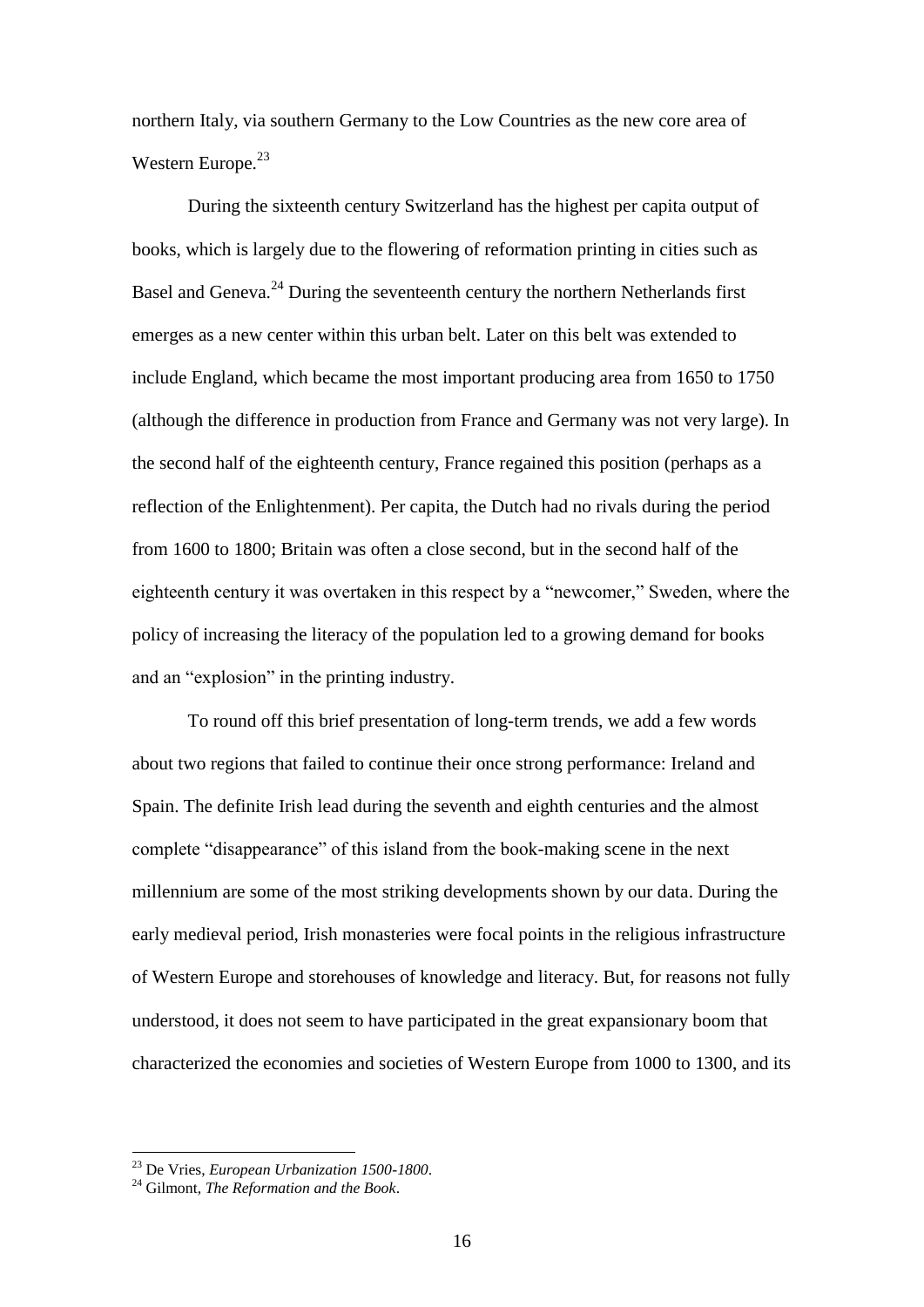relative contribution to European book production clearly declined in the centuries after 1000 (it was a latecomer in the production of printed books, compare table 2).<sup>25</sup>

The relative decline of Spain was almost equally dramatic; its share in European production declined from roughly a third in the tenth century to 2 to 2.5 percent from 1600 to 1800. Spain did participate in the boom from 1000 to 1300 and maintained a level of book production not far below the Western European average. Relative decline set in during the fifteenth and sixteenth centuries, when per capita book production declined to less than a quarter the European average, after which it more or less stabilized at this level. Thus, the relative decline of Spain coincided with the period that is often seen as the "Golden Age" of Spanish economy and society.

Against these two examples of decline, there are comparable examples of progress: in per capita production, Switzerland, the Netherlands (very marginal before the fourteenth century), Great Britain, and, perhaps most surprisingly, Sweden (again very marginal until the seventeenth century) become important centers of book production; it is probably not a coincidence that these were also the countries where the Protestant reformation of the sixteenth century was most successful (see Section 5).

These comparisons also show that the shift in the cultural and economic center of gravity from south to north was not really a single process. Instead, there were several complex, shifts during this thirteen-century period . The most decisive perhaps was the shift from Italy, the political and commercial core area before and during the sixth century, to the Carolingian core area of northern France, southern Germany, and Belgium, which already occurred from 700 to 800. This new core succeeded in generally maintaining its position from 800 to 1300, although Ireland, Britain, and Spain were also important centers during part of this period. During the Renaissance the

<sup>&</sup>lt;sup>25</sup> Compare Crónín, *Early Medieval Ireland*, pp 196-232, for the flowering and (relative) decline of Irish culture; the chapter on the tenth century and after is appropriately titled "the waning star" (p. 229).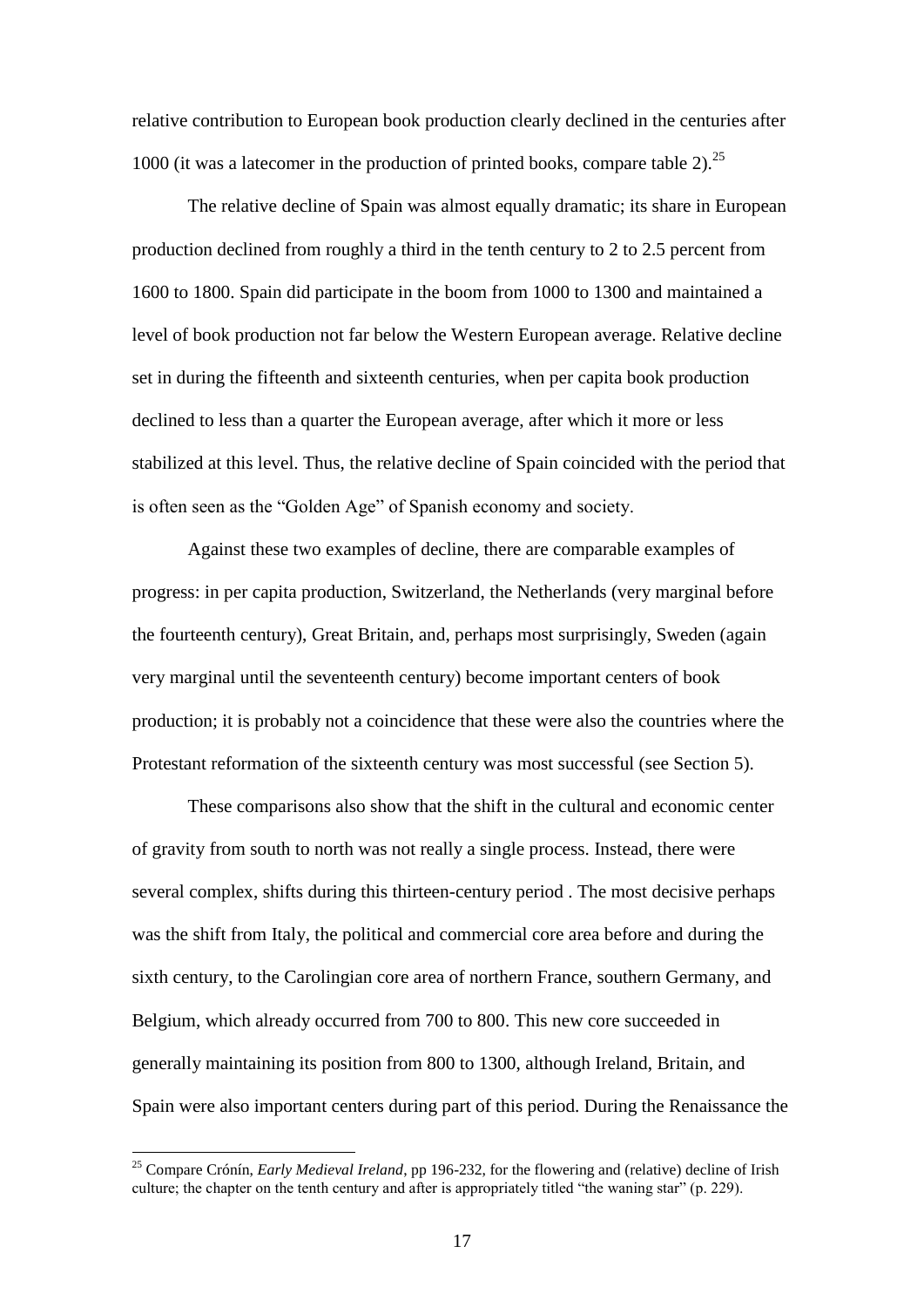center of gravity returned to the south, and northern Italy became relatively important again. The final shift to the north occurred only after 1600, when Italy lost its leading position in the book industry to the Netherlands, France, and England. The strong performance of Sweden in the eighteenth century further added to this shift in the center of gravity of the European economy.

Finally, looking at patterns of convergence and divergence reflected in the coefficients of variation in tables 3 and 4, two long-term processes can be discerned. From 600 to 900 there is a distinct reduction in inequality among the various countries, partly due to the emergence of new centers of book production in formerly peripheral parts of Western Europe such as the British Isles, Germany, Switzerland, and Austria, which were followed in the next wave of Christianization by the central and north European countries. In tables 3 and 4 we see that the zeros have disappeared, and book production spreads from the south to the most distant corners of the Latin West. It reflects the process of "Europeanization" that occurred during the Middle Ages, as a result of which Western Europe acquired a certain homogeneity in cultural attitudes, institutions, and (apparently) levels of economic development, although important differences continued to exist. $^{26}$ 

The early modern period saw, by contrast, an increase in inequality among the various countries, although differences within Europe remained rather limited (including Russia in the calculations would, of course, significantly affect the coefficient). This was caused by the gradual divergence of the northwestern part of Europe, in particular the Netherlands and Great Britain. These trends can also be found in estimates of real wages, $^{27}$  and of GDP per capita.<sup>28</sup>

<sup>26</sup> The best survey is Bartlett, *The Making of Europe.*.

 $27$  Allen, "The great divergence."

<sup>&</sup>lt;sup>28</sup> Van Zanden, "Early modern economic growth."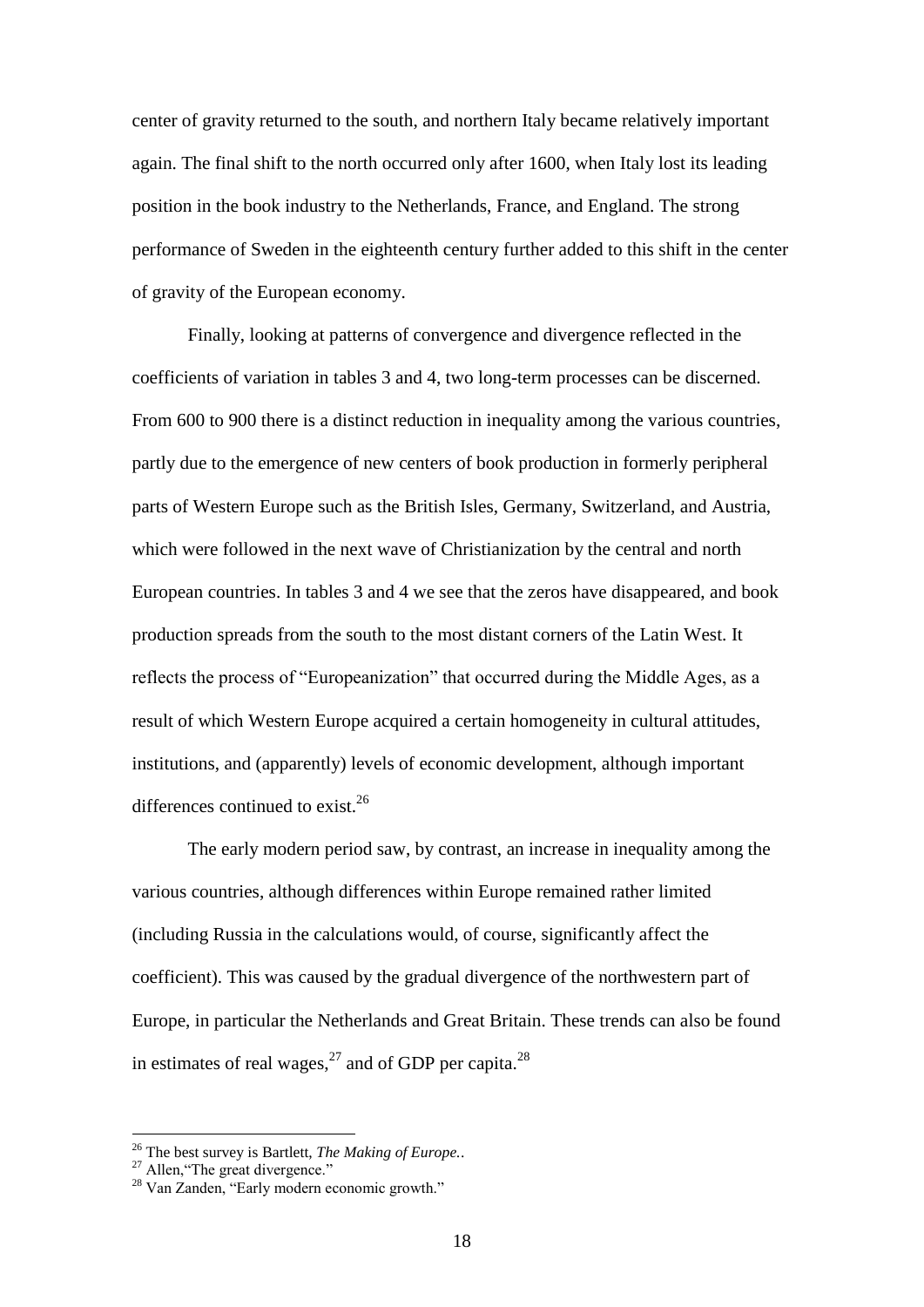### **4. Convergence in levels of book production, 500-1500**

One way to look at the spectacular growth of book production in the centuries before 1500 is to think of the book as a new innovation that matured in the centuries from 300 to 800. From the second to fourth centuries the codex, the bound book, was "invented" and gradually replaced the "unwieldy scroll."<sup>29</sup> Around 600 Irish monks developed a system of writing that separated individual words, which greatly facilitated reading. Finally, around 800, modern punctuation, uniform script, and division into paragraphs were introduced, all also greatly helping the reader to understand the text quickly.<sup>30</sup> In sum, a new information technology was created, which, as Ulrich Blum and Leonard Dudley argued, helped launch the European economy in the period that followed. The growth of book production shown in tables 1 and 3 is generally consistent with such a view: initially growth rates are spectacular, especially during the eighth and ninth centuries, a growth that is accompanied by the spread of book production from a small core region in Italy to Western Europe as a whole. Moreover, thanks to additional innovations in the High Middle Ages (in particular, substituting paper for parchment, but also the spread of more efficient ways of hand copying manuscripts, such as the pecia system $31$ ) and during the fifteenth century (the printing press), the price of books was greatly reduced, providing additional impulse to the growth process. What is striking in figure 2, which shows the long-term trends in per capita book production in three different regions and in Western Europe as a whole, is how synchronized the longterm changes in these different parts were, at least from the seventh century on. The

1

<sup>29</sup> Brown, *The Rise of Western Christendom,* p. 23.

<sup>&</sup>lt;sup>30</sup> See Blum and Dudley, "Standardised Latin and medieval economic growth," who argued that these innovations – and in their view in particular the standardization of Latin in 800 – launched not only the book but a new, uniform, and more efficient form of writing, helping to promote European economy in the centuries after ca. 950.

<sup>31</sup> Rouse and Rouse, *Manuscripts and their makers*.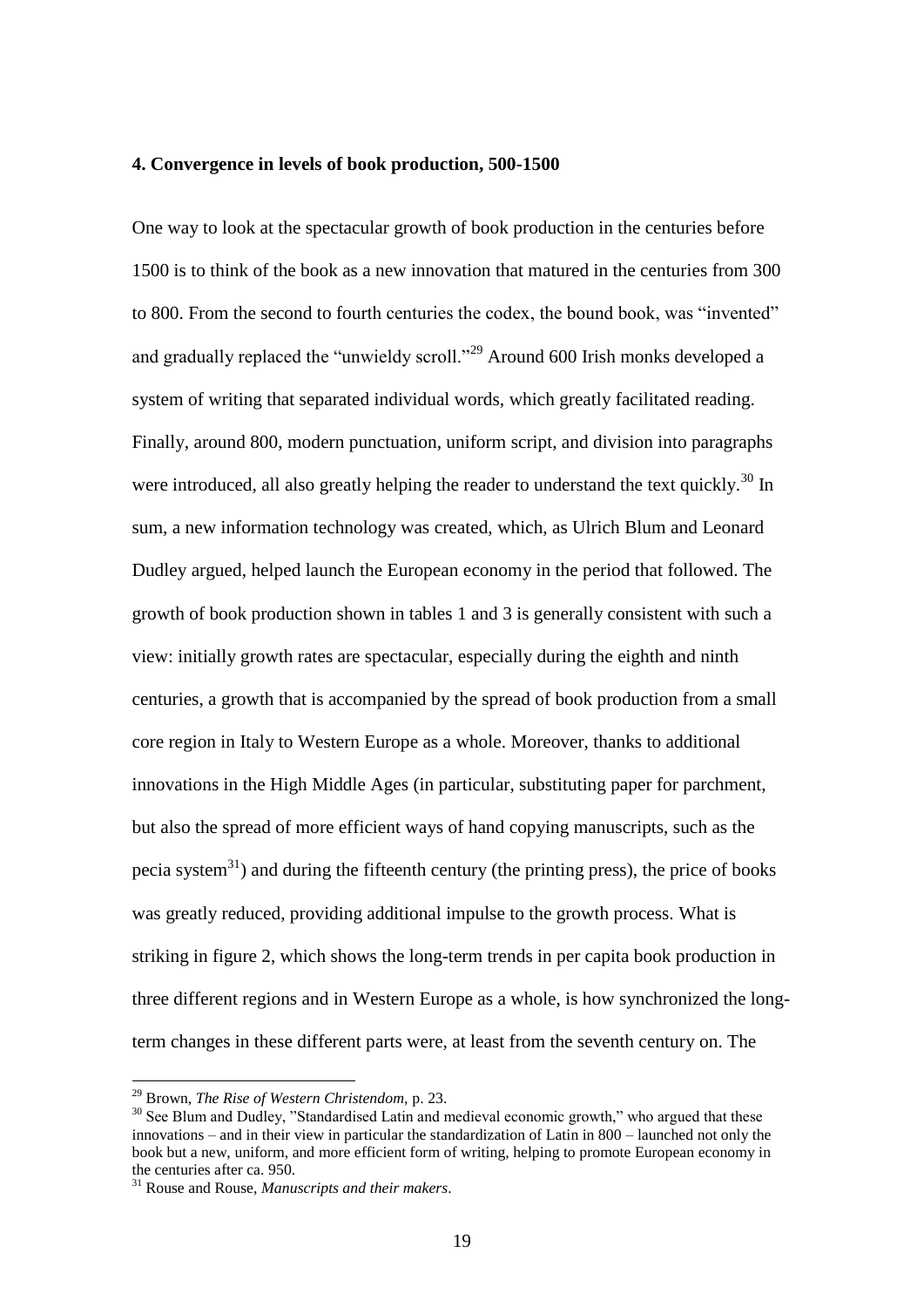spectacular growth of book production occurred in all regions (with only one or two exceptions, such as Ireland after 1000) at approximately the same pace, testifying to the unity of the Western European experience.

The story is more complex, however. Supply and demand changed fundamentally in the millennium from 500 to 1500. During a large part of the Middle Ages, a close link existed between the monastic movement and book production: monasteries were not only the most important sources of supply, but also for the demand for books. Performing their religious duties and studying the word of God were the core business of these "powerhouses of prayer." Because, from early Christian times, even minor deviations from official formulae were believed to render a religious service ineffective, (written instructions on) the correct wording were essential, and hence the permanent monastic and ecclesiastical emphasis on written texts. In the Early Middle Ages, when markets were scarce, books had to be made in-house from the monastic surplus of agricultural products. These links are illustrated by Michael Gorman, whose writing on the production of manuscripts in Monte Amiata, one of the most important monasteries in eleventh-century Tuscany, Italy, describes the close interconnection between the financial position of a monastery and its library:

It is worthwhile to highlight the abbey"s economic history because manuscript production coincides with favorable economic factors. An active scriptorium depends upon a great library, full of exemplars, and both require significant financial resources. Many peasants must work hard to raise the sheep, make the parchment and produce the wealth to be consumed by the monks toiling away in the abbey's library and scriptorium. $32$ 

1

<sup>&</sup>lt;sup>32</sup> Gorman, "Manuscript Books at Monte Amiata in the Eleventh Century," pp 229.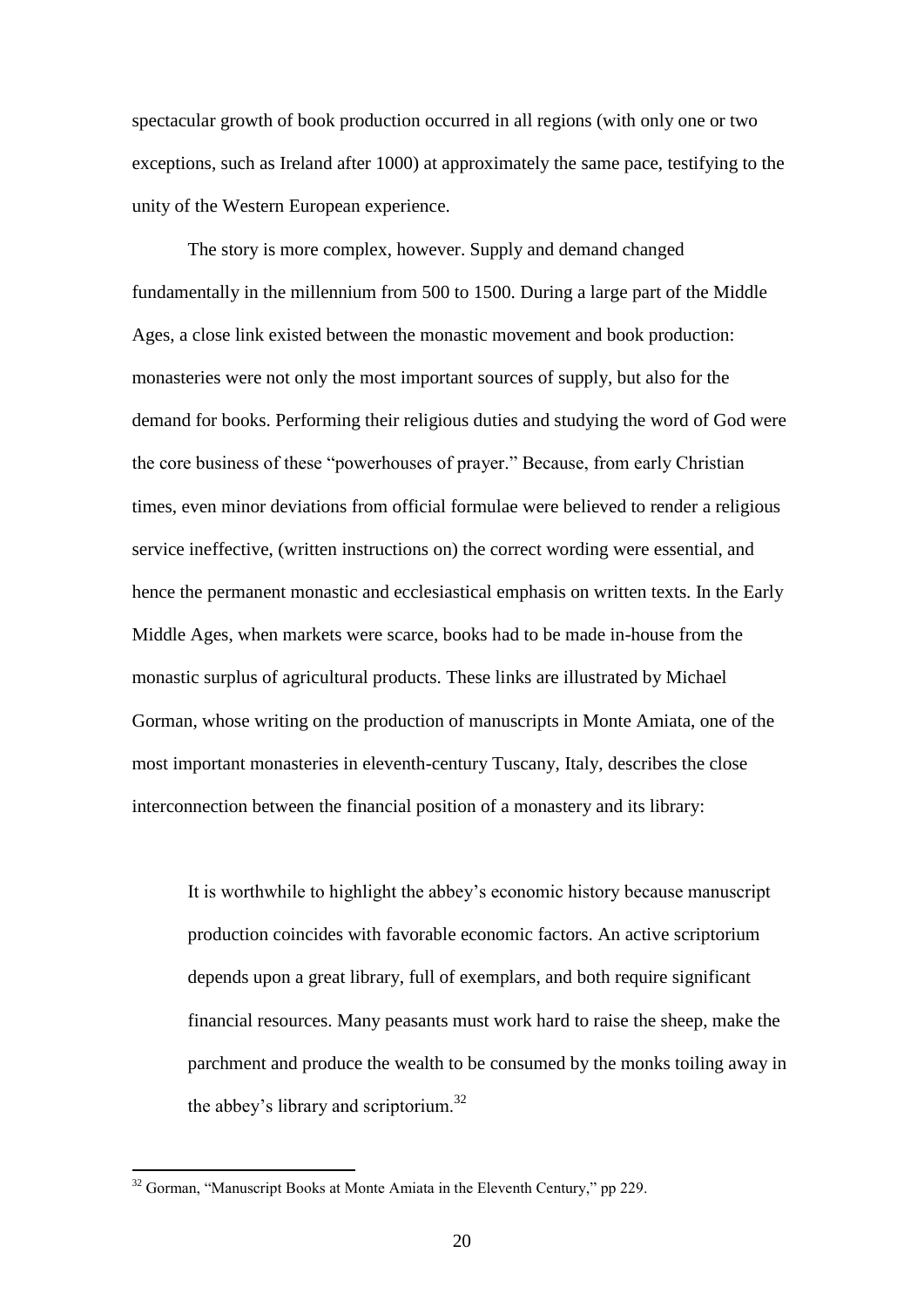We may therefore hypothesize that during the Early Middle Ages book production was to a large extent driven by the number and size of monasteries, which was in turn determined by the share of the agricultural surplus that regions and countries directed to this part of the economy.

To test this hypothesis, we derived estimates of the numbers of monasteries in the different regions and centuries from several sources (table 5), which can be plotted against book production in the same time and place (see figure 3).<sup>33</sup> The correlation between the two variables is fairly consistent, stressing the important role monasteries played in this period.

The development of monasteries in the Middle Ages shows a pattern of continuous growth during the first half of the period, when more than a thousand were added to the stock each century, followed by a boom in the tenth to twelfth centuries. The boom is partially explained by the reform movement begun by Cluny in the early tenth century, which gradually spread to other parts of the Latin West. Apparently, these reforms enhanced trust in monasteries and the services they supplied (such as prayers for the souls of the deceased), resulting in increased investment in this form of religious overhead. Additionally, after the collapse of the Carolingian Empire, parts of Western Europe went through a political crisis characterized by a collapse of states and the absence of law and order; to some extent the Church and its institutions (such as the monasteries) became an alternative center of power, which tried to pacify the countryside.<sup>34</sup> This may also have enhanced the status of monasteries and drawn funds to their activities. Moreover, changes in the countryside that increased the powers of

 $33$  Zero values for either the number of monasteries or book production have not been included in figure 2. <sup>34</sup> Van Zanden, "Economic growth in a period of political fragmentation 950-1300," for a number of hypotheses about these links between the religious revival of the tenth to twelfth centuries and institutional and economic change.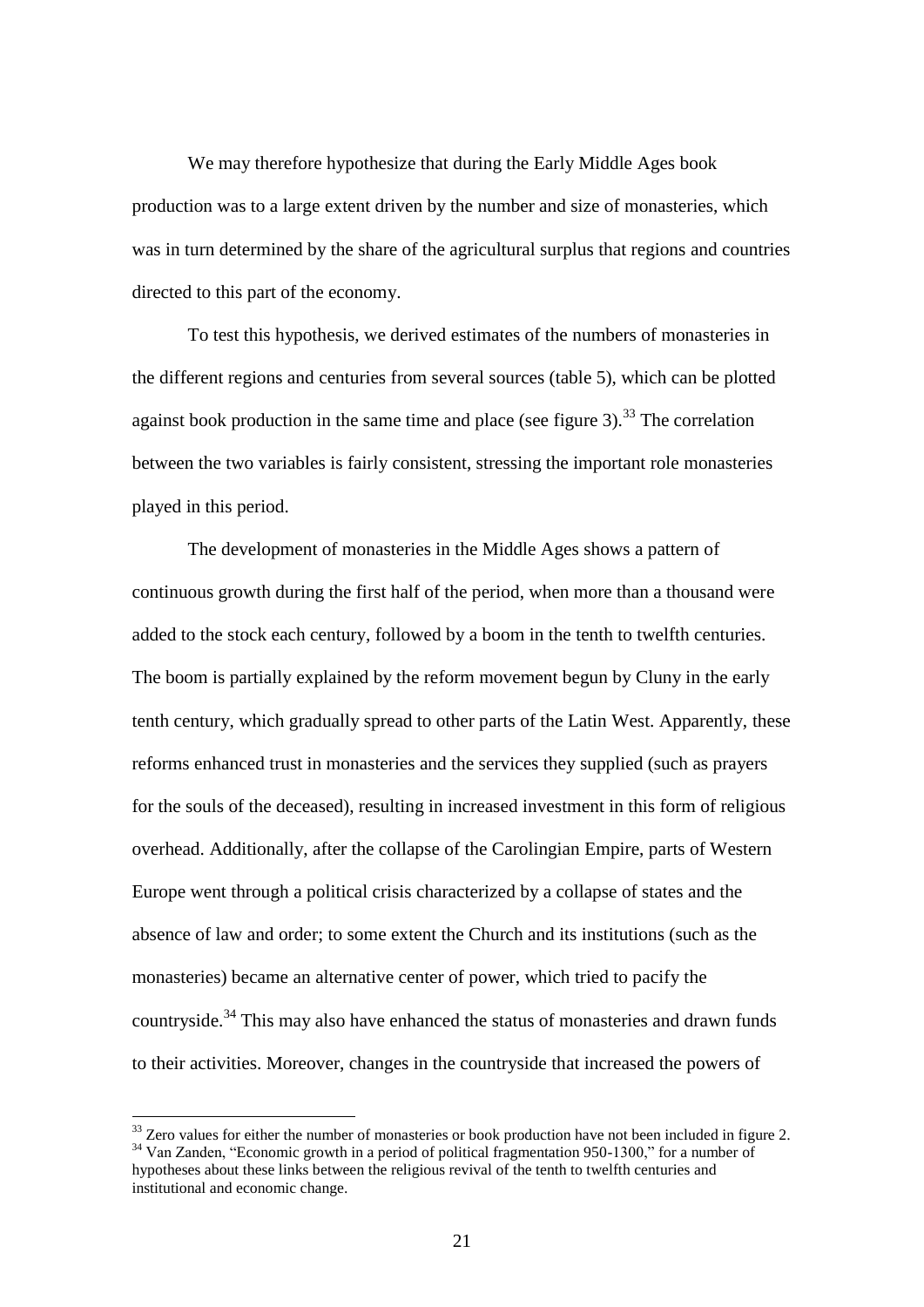local lords (such as monasteries) vis-à-vis the rural population and made possible an increase in their share of the agricultural surplus may also have played a role. The tenth and eleventh centuries witnessed the rise of the "seigneurie," local lords who were increasingly able to control the countryside around their castle, and used their power to impose new taxes and duties or to reimpose old ones.<sup>35</sup> The combination of these changes caused a dramatic growth in the monastic movement from 900 to 1300, which greatly increased the production of books. After about 1300 this rapid growth came to a halt, and from 1300 to 1500 the number of monasteries in the Latin West stabilized at some 21,000.<sup>36</sup>

The literature suggests that during the height of the Middle Ages other sources of demand – the cities, universities, and more generally, the growth of literacy among the lay population – were becoming increasingly important  $^{37}$  To test the ideas that book production before the eleventh to twelfth centuries was driven by the monastic movement and that afterwards urban factors took over, we have tried to perform a regression for book production on the following variables: the number of monasteries as shown in table 5, and then we estimated urbanization ratios from Paul Bairoch (table  $6$ ).<sup>38</sup> We are aware that these estimates are not as definitive as they might be, especially for Spain. We estimated two sets of urbanization: for the Christian part of Spain and for the country as a whole. Our dataset does not really cover manuscript production in the Muslim part of the country, which was more urbanized and developed; for that reason we also included a dummy variable for Spain in the regressions, which also helps to

 $35$  Fossier, "Rural Economy," pp. 50-53; see also the discussion on the feudal revolution in this period: Bisson, "The Feudal Revolution"; Wickham, "Debate. The "Feudal Revolution.""

<sup>&</sup>lt;sup>36</sup> Only the Netherlands was an exception to this trend, as its numbers continue to grow (the rapid expansion of relatively small and mainly urban monasteries during the fifteenth century is probably related to the Modern Devotion of that period, which was concentrated in the northern Netherlands). <sup>37</sup> Rouse and Rouse, *Manuscripts and their makers*

<sup>38</sup> Bairoch et al., *La population des villes Européennes de 800 á 1850,* estimates show many gaps, which were intrapolated by us; when no estimates were available at all, we assumed that the city was below the 10,000 inhabitant threshold; all estimates for the period before 1000 are extremely tentative.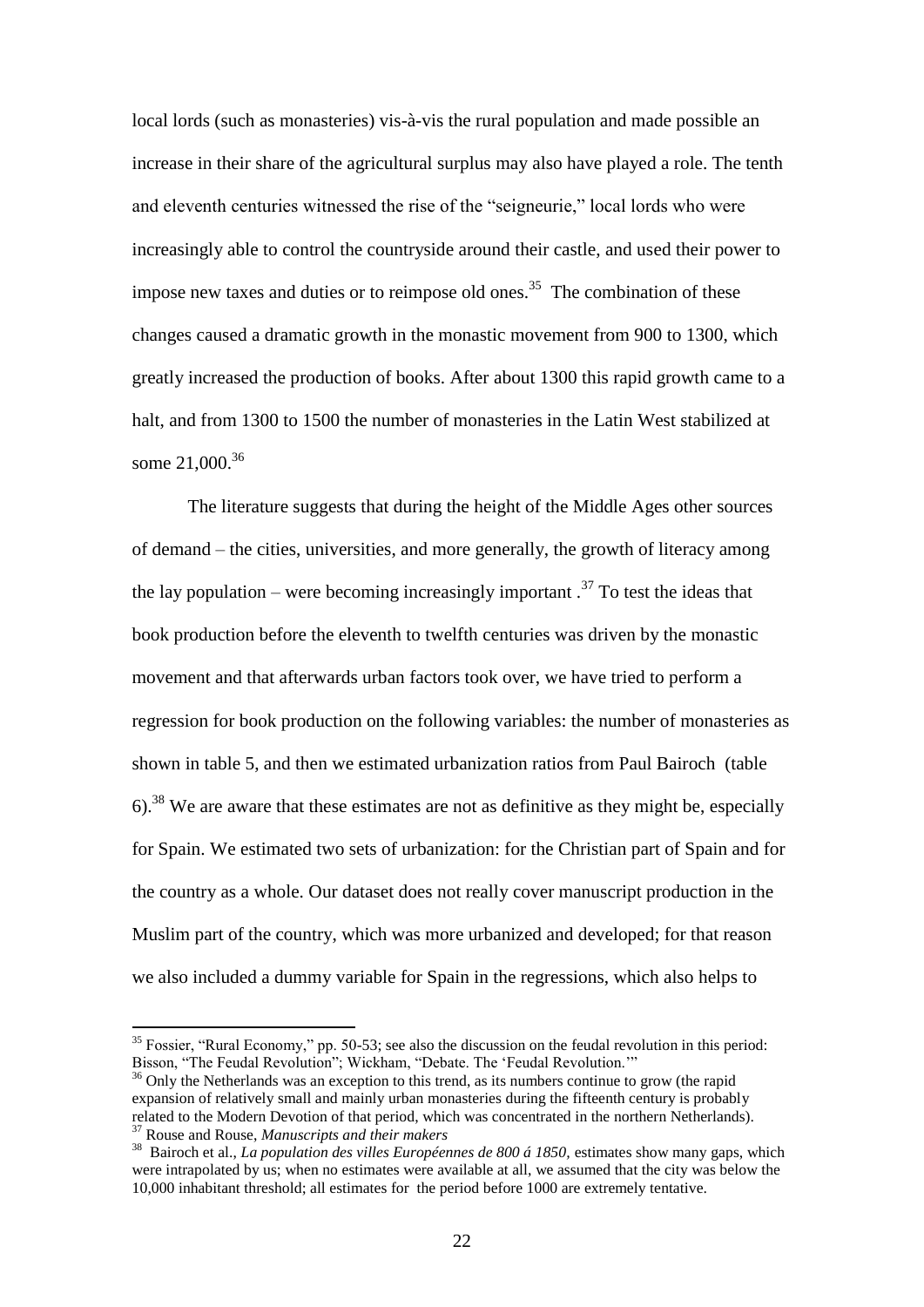neutralize possible biases in the estimates of urbanization ratio. Finally, the number of universities could easily be established (table 7).

One of the problems with these regressions is that some observations are zero, making it difficult to use logs. On the other hand, the growth of book production is so spectacular that it would normally be preferable to specify the model in log terms so that observations about the later period do not dominate the regressions. Three different sets of regressions were carried out: panel data regressions using only the non-zero observations, and two procedures that make it possible to integrate the zeros. These were Tobit regressions and a Heckman two-step procedure using time dummies as extra determinants in the first stage. Moreover, two different versions of the hypothesis were tested: the first model estimated all coefficients for the period 500-1500 as a whole, the second tested for changes in the coefficients of monasteries and the urbanization ratio before and after 1000 (table  $8$ ).<sup>39</sup> Alternative regressions using time dummies (fixed effects) not shown here, provide almost identical results.<sup>40</sup>

Table 8 shows the results of these regressions, which explain the log of per capita book production in country x in period y by the log of the number of monasteries (per capita), the number of universities (again per capita), the urbanization ratio calculated from Bairoch, $^{41}$  and the dummy for Spain. If we take the Middle Ages as a whole, the three factors we have data for  $-$  universities, monasteries, and urbanization  $$ together explain almost 60 percent of the variation in per capita book production (first two columns). All coefficients show the expected signs, and do not change significantly among the various tests (most striking in this respect is the increase of the coefficient for monasteries when applying the Tobit estimation procedure). Dividing the period in

<sup>&</sup>lt;sup>39</sup> Because there were no universities before 1000, the coefficient of that variable could not be tested for the first period.

 $40$  The most significant change is that including time dummies leads to a decline in the coefficient of universities, which tends to pick up some of the time trend.

<sup>41</sup> Bairoch et al., *La population des villes Européennes de 800 á 1850.*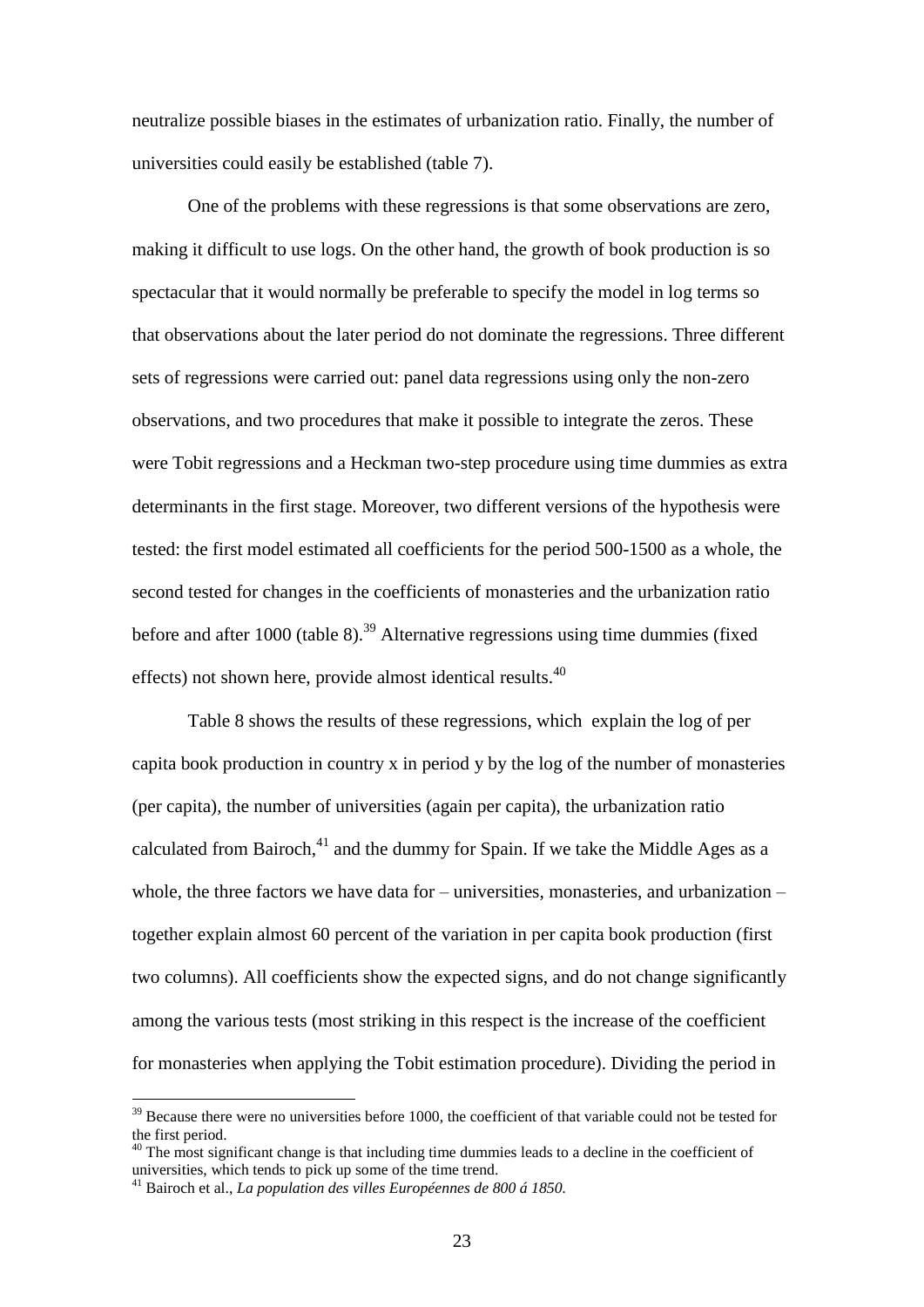two shows the changes in the determinants for book production: the link to monasteries is very strong in the first half of the period but much less so during the Late Middle Ages. In both periods the coefficient of the urbanization index is positive; it is somewhat surprising that this coefficient is larger for the early period than for the second half of the Middle Ages (but levels of urbanization are much lower in the first half of the period). The regressions confirm the hypotheses found in the literature about the importance of monasteries during the early Middle Ages and of universities and cities from 1000 to 1500, but they also show that even before 1000 urbanization mattered for book production.

#### **5. Book production and income growth: from 1450 to 1800**

How to explain the significant increase in book production and consumption in the centuries following the invention of moveable type printing in the 1450s? The effect of the new technology (and important technological changes in the production of paper) was that from the 1470s on book prices declined very rapidly. This had a number of effects: consumption per literate individual increased, but it also became more desirable and less costly to become literate. Moreover, economies of scale in the printing industry and increased demand led to a reduction in prices over the long term, thus further contributing to the cumulative growth of book production. Given these interactions between supply and demand, it is difficult to separate the different factors involved.

One way to partially circumvent the problem is by first focusing on the growth of literacy. For a few countries the literature shows estimates on the long-term evolution of the portion of the population able to read and/or write. On this basis Bob Allen made a number of informed guesses about the evolution of literacy in the period between 1500

24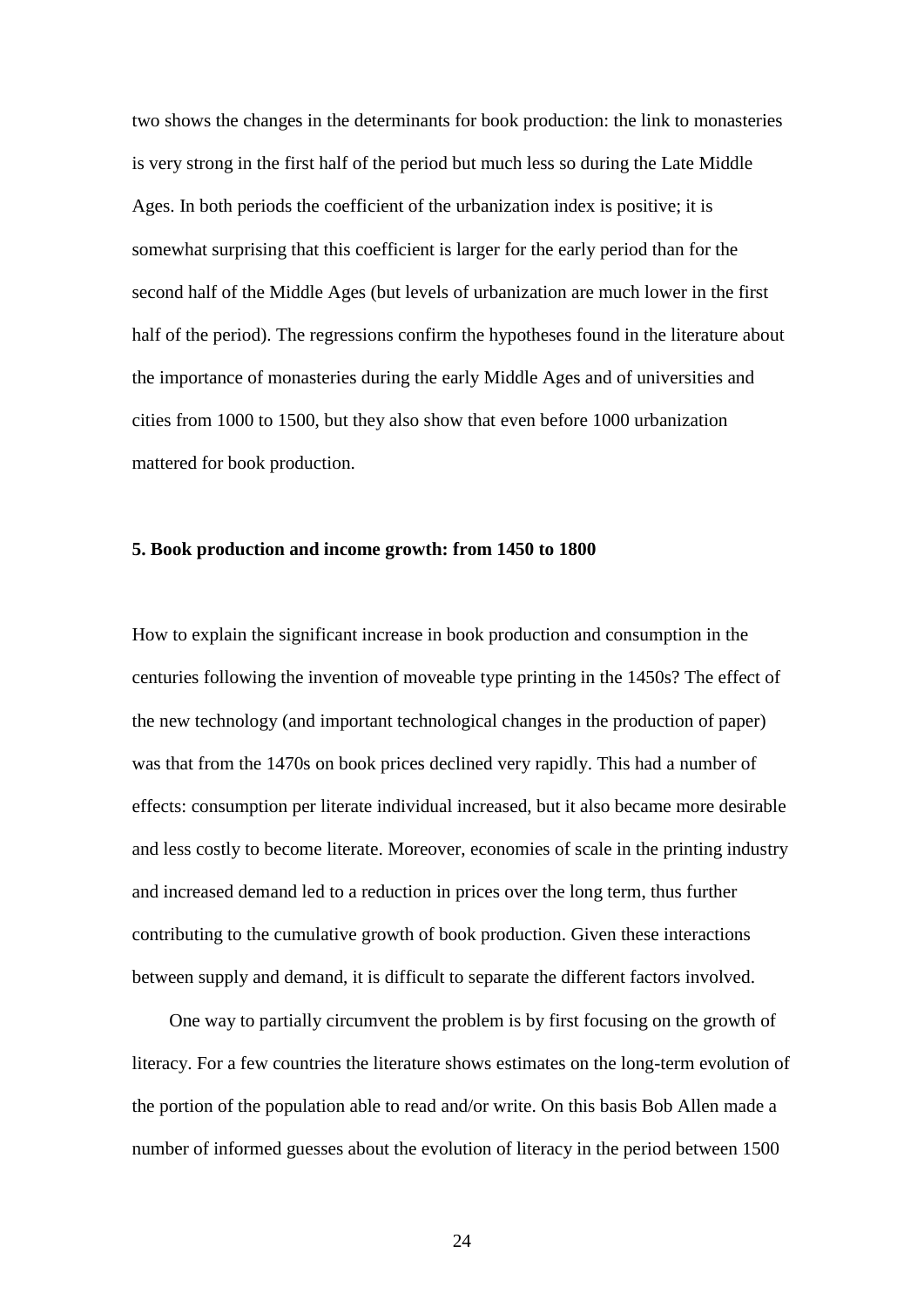and 1800, which can be checked against the estimates of book production and consumption produced here.<sup>42</sup> Our estimates of book consumption per capita were transformed into estimates of literacy via: 1) estimates of the development of relative book prices (taken from Jan Luiten van Zanden and Gregory Clark<sup>43</sup>) and 2) an estimate of the elasticity of demand for books taken from contemporary literature (of 1.4).<sup>44</sup> The long-term trends also identified by Allen – a rise of literacy from about 10 percent in 1500 to one-third three centuries later – is well reflected in these estimates, and the differences among countries at about 1500 are generally consistent with the Allen figures. The comparison suggests that Allen may have overestimated literacy in Spain and Poland, and probably underestimated it in the Low Countries and Italy.<sup>45</sup> Other long-term trends known from the literature, such as the significant rise of literacy in Great Britain during the sixteenth and seventeenth centuries, followed by stagnation during the eighteenth century, are also clearly reflected in the estimates in table  $9<sup>46</sup>$ . The overall pattern shows a strong increase in the North Sea area (including Sweden), stagnation on the southern periphery (Spain), and slow increases in Italy and Poland. $47$ The conclusion that can be derived from this is that the 30-fold increase in European per

-

<sup>&</sup>lt;sup>42</sup> Allen, "Progress and Poverty in Early Modern Europe."

<sup>&</sup>lt;sup>43</sup> Van Zanden, "Common workmen, philosophers and the birth of the European knowledge economy," and Clark, ["Lifestyles of the Rich and Famous: Living Costs of the Rich versus the Poor in England,](http://www.iisg.nl/hpw/papers/clark.pdf)  [1209-1869.](http://www.iisg.nl/hpw/papers/clark.pdf)"

<sup>&</sup>lt;sup>44</sup> We applied a demand function  $b/p = \alpha * \beta * p^{-1.4}$ , where  $b/p$  is book consumption per capita (from table 4), α is a constant derived for the Netherlands in the eighteenth century (where we have independent estimates of the level of literacy), β is the estimated rate of literacy, and p is the real price of books from Van Zanden, "Common workmen," and Clark, "Lifestyles"; the elasticity of demand is from Ringstad, "The demand for books," which has a discussion of the different estimates for the price elasticity of demand; the value of  $-1.4$  was suggested by a number of studies cited, and produces estimates of the development of literacy consistent with the Allen 2003 estimates of literacy.

<sup>&</sup>lt;sup>45</sup> In fact, the estimates published here are probably still too low for the Low Countries; see Van Zanden, "Common workmen."

<sup>46</sup> Stephens, "Literacy in England, Scotland, and Wales, 1500-1900."

<sup>&</sup>lt;sup>47</sup> This approach probably provides better estimates for large countries than for small ones, such as Belgium or Ireland (or the Netherlands in the sixteenth century), which were partially dependent on imports of books whose magnitude is difficult to estimate. Applying the same procedure to the period before 1450, and using the estimates of book prices that can be derived from Bozzolo et al., *Pour une histoire du livre manuscript au moyen âge*, and assuming that before 1200 real book prices remained constant, yields the following estimates of the level of literacy in Europe (per century): eleventh: 1.3%, twelfth: 3.4%, thirteenth: 5.7%; fourteenth : 6.8%, first half of the fifteenth: 8.6%.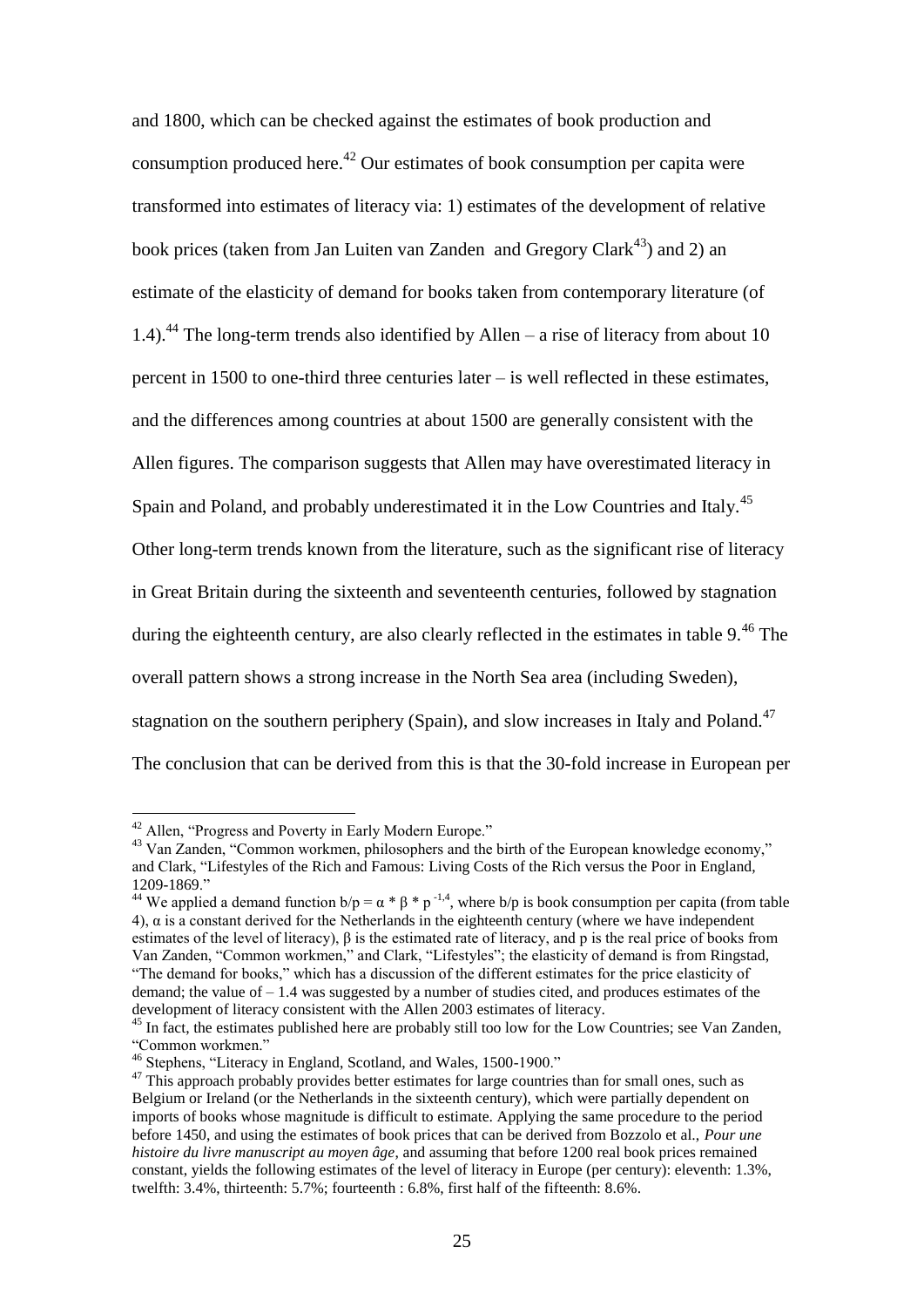capita production from 1450/1500 to 1700/1800 can be decomposed in two elements: a tenfold increase caused by falling book prices and a (slightly less than) threefold increase in literacy.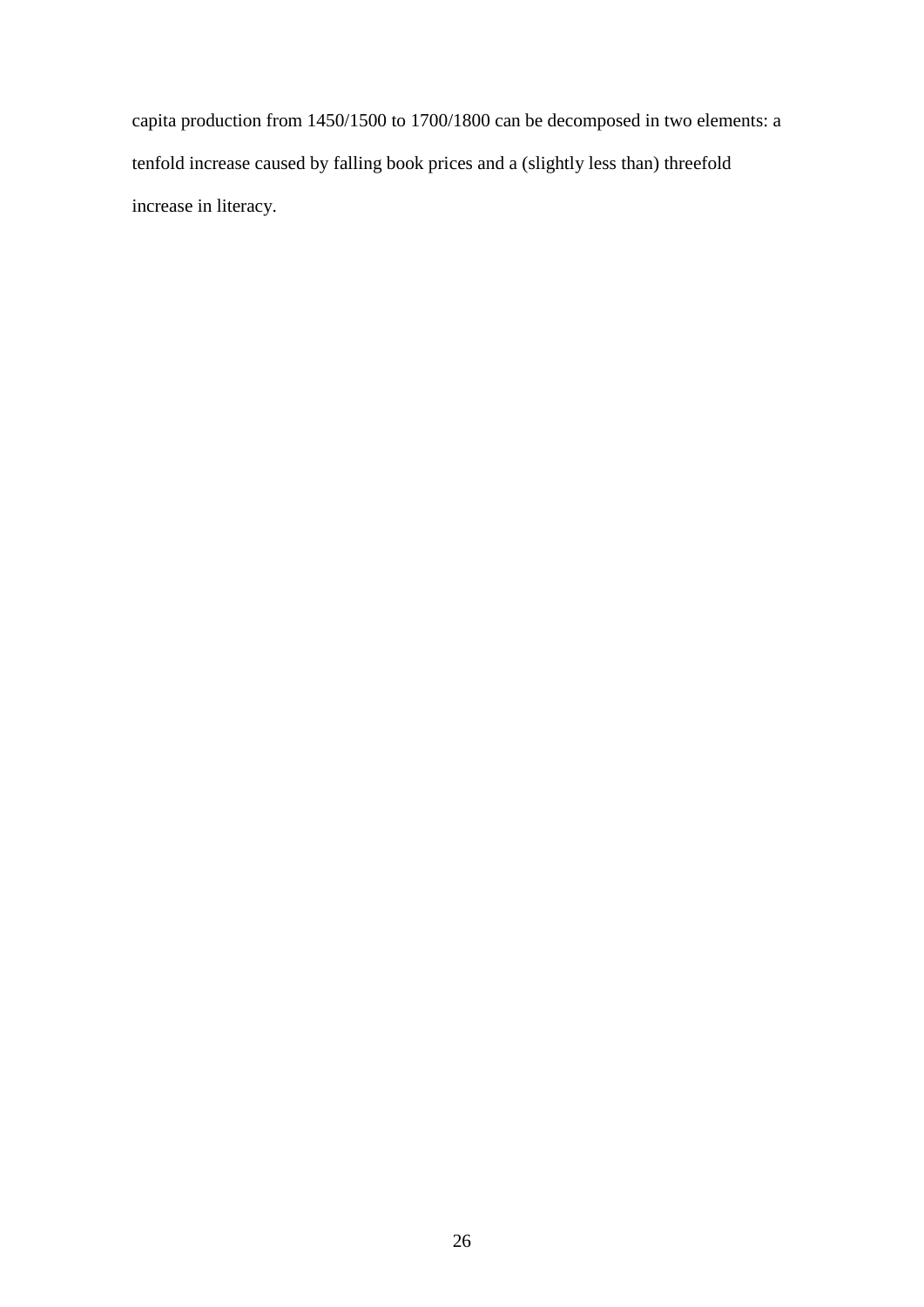Falling book prices dominated the growth of book production, but the pattern of increased divergence within Western Europe cannot be explained by this. To understand these patterns, we tried to analyze what caused the increase in literacy: was it driven by urbanization and income growth, or did Protestantism, often mentioned in the literature on the subject, play a major role? Did state formation have an impact? Did decentralized states such as the Netherlands, Germany, or Italy experience a more favorable development of literacy than did centralized states that were able to suppress the free press (following J. De Long and Andrei Shleifer<sup>48</sup>)? To test these ideas, a panel regression was carried out on the estimates of literacy in the period from 1450 to 1800. The following independent variables were used:

- income measure: GDP per capita,  $49$  or real wages  $50$
- urbanization ratio (portion of the population living in cities with more than 10,000 inhabitants), from De Vries $51;52$
- dummies for Protestantism (after 1550: 1 for Britain, Sweden, the Netherlands; Germany, being half Protestant and half Catholic, is given a .5)
- dummies for a centralized state/monarchy versus decentralized state or republic (taken from De Long and Shleifer<sup>53</sup>)
- number of universities per capita (from Encyclopedia Britannica<sup>54</sup>) (see table  $7)$ <sup>55</sup>

<sup>48</sup> De Long et al., "Princes and Merchants: City Growth Before the Industrial Revolution."

<sup>49</sup> Van Zanden, "Early modern economic growth."

<sup>&</sup>lt;sup>50</sup> Allen, "The Great Divergence in European Wages and Prices."

<sup>51</sup> De Vries, *European Urbanization 1500-1800*.

<sup>52</sup> Experiments of urbanization ratios as estimated by Bairoch et al., *La population des villes Européennes de 800 á 1850*, gives similar but overall somewhat less satisfactory results.

<sup>53</sup> De Long et al., "Princes and Merchants: City Growth Before the Industrial Revolution."

<sup>54</sup> *Encyclopedia Britannica*, 1898, vol. 23, p. 858.

<sup>&</sup>lt;sup>55</sup> One problem here is that the Netherlands did not have a university before 1575, and that the zero observation cannot be converted in logs; we therefore assumed that the northern Netherlands shared Leuven University with the southern part of the Low Countries and had 0.5 university before 1575.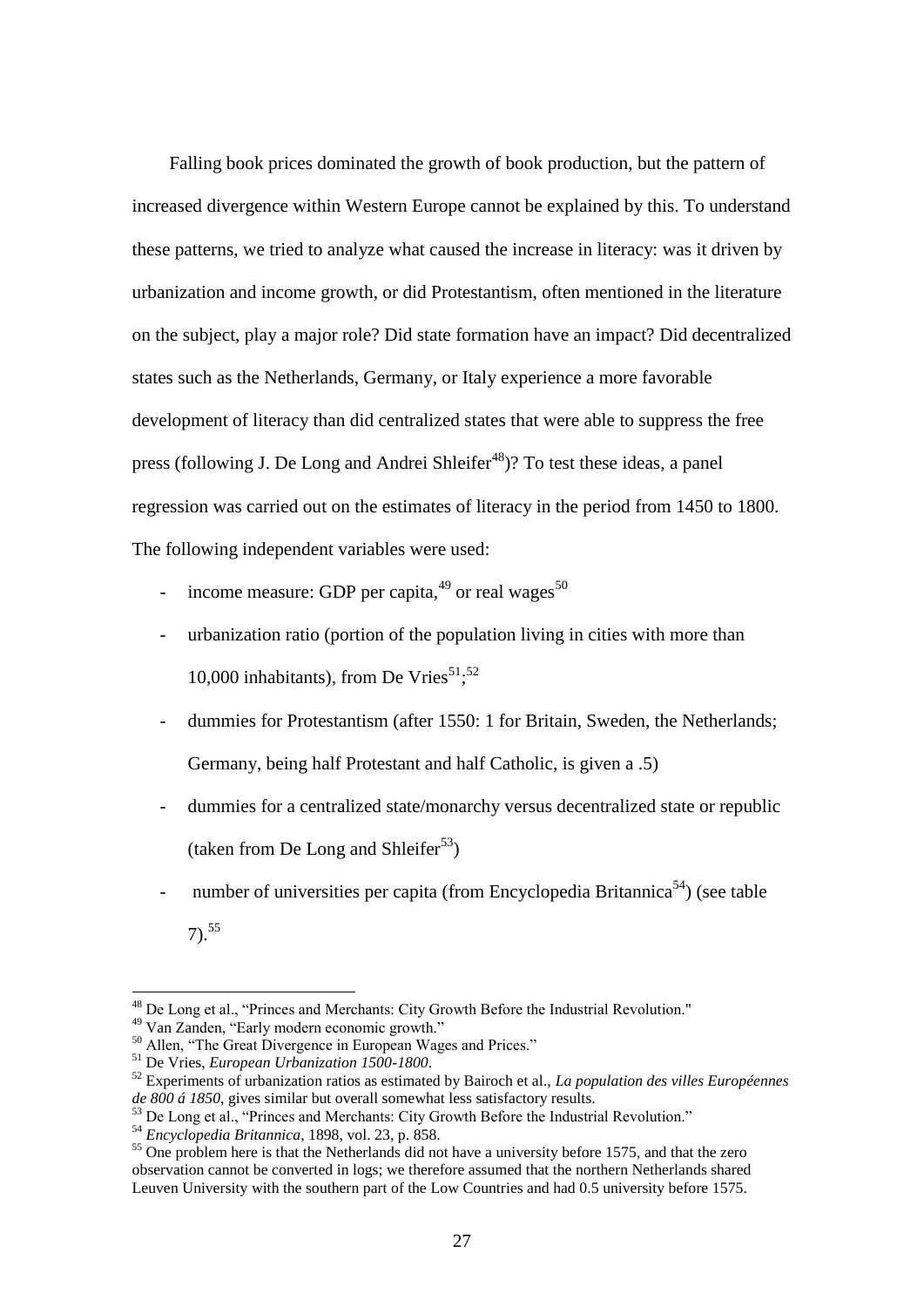Switzerland and Ireland are not included in the regressions because there are no estimates of real wages or of GDP per capita.

Table 10 presents the results of the explanation of the development of literacy in nine countries. The Protestantism dummy dominates the regressions – conversion to Protestantism appears to result in an increase in literacy by 16 to 24 percentage points. The effects of other variables are much more limited: GDP per capita and urbanization also show the expected signs and are often significant, but real wages do not have the hypothesized effect (the negative coefficient is probably caused by the long-term decline of real wages in large parts of Europe, whereas literacy shows a rising trend).<sup>56</sup> Universities and state formation do not seem to have any effect.

### **6. Book production outside Europe**

So far we have seen that a number of processes led to a very rapid growth in book production in Western Europe: first there was the flowering of the monastic movement, second, the growth of urban demand and related institutions (such as the universities) during the twelfth to fifteenth centuries, and third, the invention of the printing press (which can be seen as a response to the growth of demand after 1350), leading to a dramatic decline in book prices that further stimulated the growth of the market. Were these changes – and the corresponding levels of book production and consumption – unique for Europe, or do we find a similar expansion of the printing industry elsewhere $2^{57}$ 

During the Middle Ages the level of literacy and book production in the Middle East may easily have equaled and possibly surpassed that in Western Europe, but the region did not make the transition to mass production of books using the printing press

<sup>&</sup>lt;sup>56</sup> Therefore, no further regressions with real wages are shown.

 $57$  We do not include the Western offshoots in Northern America in our comparison, but it is clear that book production as well as literacy and universities flourished there in the eighteenth century.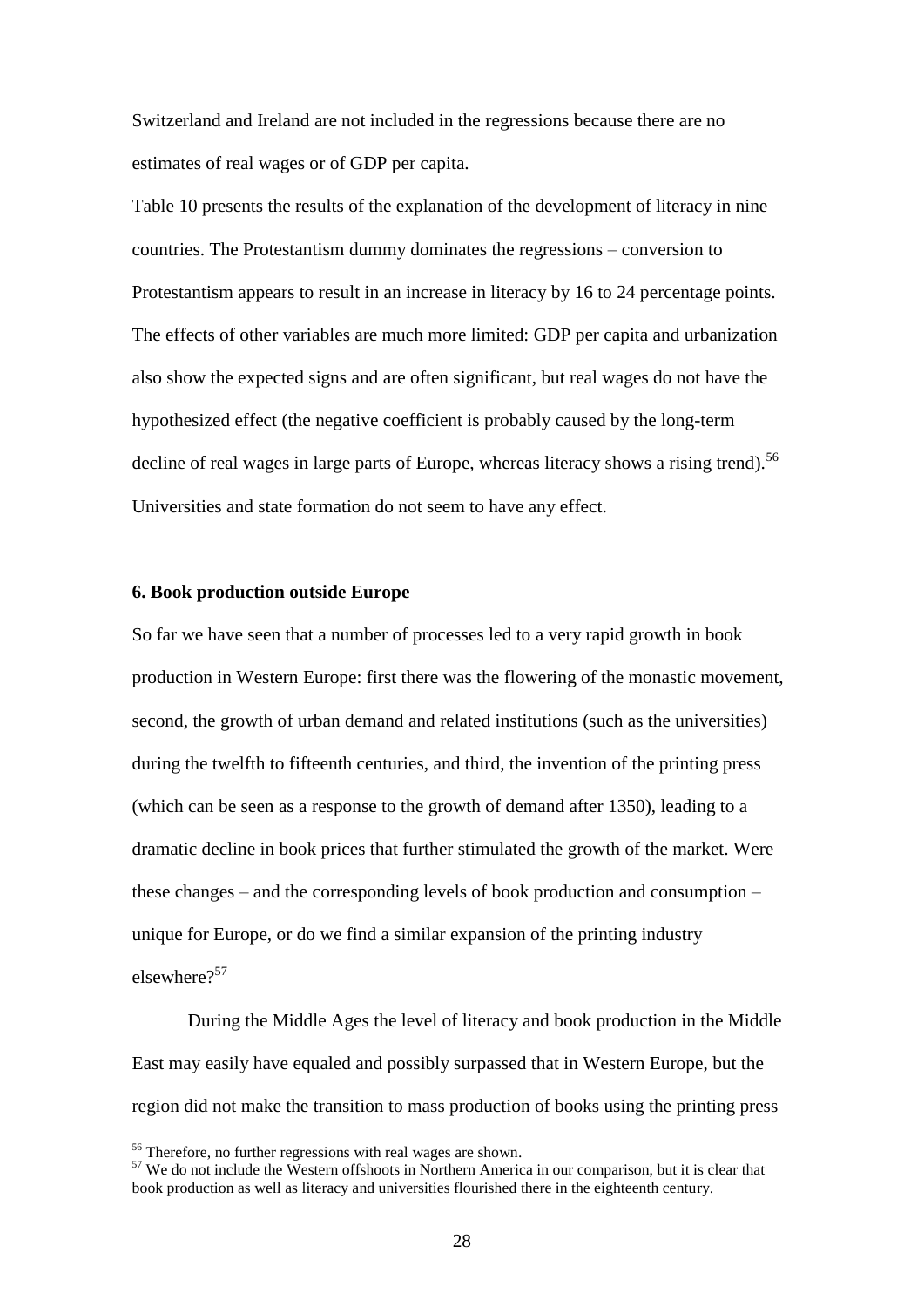– nor did India, another highly developed and literate society. Toby Huff, in his comparative study of "the rise of early modern science," analyzed resistance to the printing press in Islamic countries, which was ultimately based on a "distrust in the common man" and "to prevent his gaining access to printed materials."<sup>58</sup> The sultan of the Ottoman Empire, for example, banned the possession of printed material after he discovered what the invention of the printing press meant for Western Europe.<sup>59</sup> The fact that the new technology could so easily be suppressed probably also suggests that the demand for books was rather limited in the Ottoman Empire.<sup>60</sup>

The two candidates for a level of book production similar to Western Europe are China and Japan, both of which developed a commercial printing industry during the centuries before 1800. Recently, the literature on the Chinese printing industry has been growing rapidly, which makes detailed comparisons with Western Europe possible. What emerges from this literature is that during the late Ming and the Qing, book production in China expanded rapidly; it was during the sixteenth century in particular, that printed books largely replaced manuscripts; the growth of the commercial printing industry in the Yangtze delta played an important role in this transformation.<sup>61</sup> The best evidence collected recently about the volume of output of the Chinese book industry is for the second half of the Ming (1522-1644), which was probably the most dynamic period. The two main centers of production, Jianyang (in Fujian) and Nanjing (in Jiangsu) produced about 1,000 and 700 editions, respectively.<sup>62</sup> The estimates for the other cities and provinces are much lower; according to Zhang"s estimates not more than 1600 titles were published in the rest of China, of which about half was also

<sup>58</sup> Huff, *Rise of Early Modern Science. Islam, China and the West*, p. 232.

<sup>59</sup> Pedersen, *The Arabic Book*, p. 133.

<sup>&</sup>lt;sup>60</sup> Already in the early sixteenth century, Italian printers tried to get access to the Ottoman market by printing specialized books for it, but these ventures were not very successful from a commercial point of view, which also points to a limited demand for (printed) books (Pedersen, *The Arabic Book*, p. 134). <sup>61</sup> Chow, *Publishing, Culture, and Power in Early Modern China*, p. 22*;* and McDermott, "The

Ascendancy of the Imprint in China."

 $62$  Chia, "Mashaben: Commercial Publishing in Jianyang from the Song to the Ming," p. 128.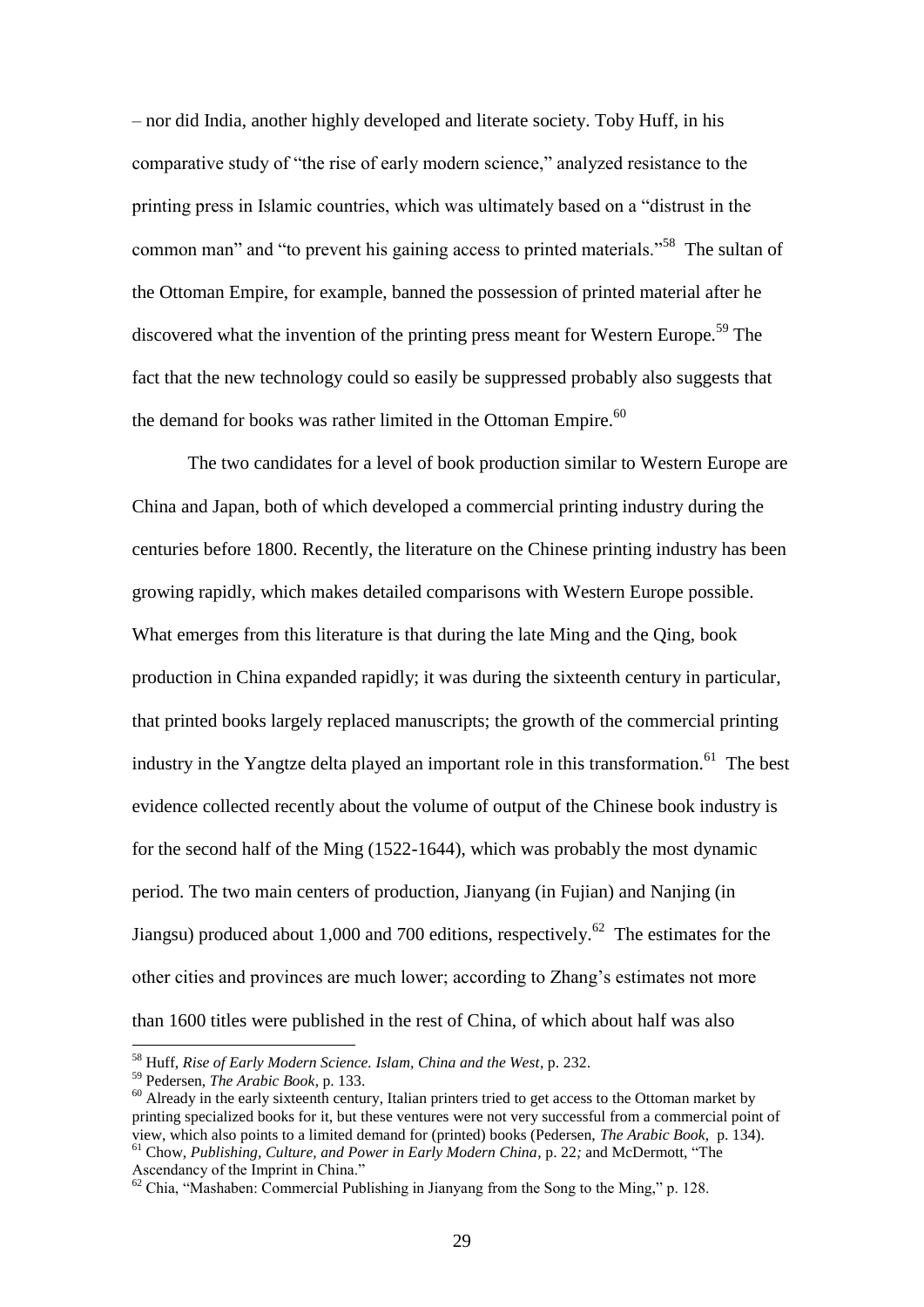concentrated in the Yangtze delta. Combining these figures yields a total of about 3,300 new titles, or 27 titles annually.<sup>63</sup> Other recent estimates by Lucille Chia for the whole of China during the 1505-1644 period indicate a level that is almost double this estimate, i.e., 47 titles annually.<sup>64</sup> As with our European estimates, these figures are based on books still available in libraries, and therefore underestimate real output. But even if we multiply these figures by a factor of 10, they are low compared to the estimates for Western Europe (which had a similar population size); the average annual book production in Western Europe from 1522 to 1644 can be estimated at about 3750 titles, or about 40 times higher than the highest estimates for China in the same period.

For Qing China much less recent work has been done; the only estimate available is that a total of about 126,000 new editions were published from 1644 to 1911, which means that the average annual output was  $474<sup>65</sup>$  Again, this was much lower than output in Europe (which produced close to 6000 titles in 1644 alone), even lower than the output for a small country like the Netherlands during much of the seventeenth and eighteenth centuries. This is the more striking as the printing industry in China was probably quite efficient, producing books with relatively low prices (although perhaps not as low as in Europe); it may indicate that the demand for books was much more limited than in Western Europe.<sup>66</sup>

 $<sup>63</sup>$  During the Wanli period (1573-1610), when book production in Nanjing and Jianyang peaked, the</sup> average per year may have been double this figure, 50 to 60 per year (based on Chia, "Mashaben: Commercial Publishing in Jianyang from the Song to the Ming," p. 128); Chow, *Publishing, Culture, and Power in Early Modern China,* p. 22, gives much lower estimates: 19.1 on average per year for the 1573- 1644 period.

<sup>&</sup>lt;sup>64</sup> Chia, "Mashaben: Commercial Publishing in Jianyang from the Song to the Ming," gives a total of 7,325 editions for the Ming (707 before 1505, and therefore 6,618 from 1505 to 1644; the latter would imply an average of 47 per year, almost double the figure that could be derived from the estimates by Zhang); this shows how large the extent of errors are, but the gap with Europe remains formidable no matter which estimates are used.

<sup>65</sup> Tsien Tsuen-Hsiun, *Paper and Printing*, p. 190, note f; in view of the significant growth in book publishing in the nineteenth century (see Reed, *Gutenberg in Shanghai* ), the average for the period before 1800 must have been even lower than 474.

<sup>66</sup> For a discussion of Chinese book prices compared to those in Western Europe, see Rawski, *Education,* p. 119; Chow, *Publishing*, p. 40ff, and Van Zanden, "Common workmen"; the different technologies used by European and Chinese printers – movable type and woodblock printing – points in the same direction: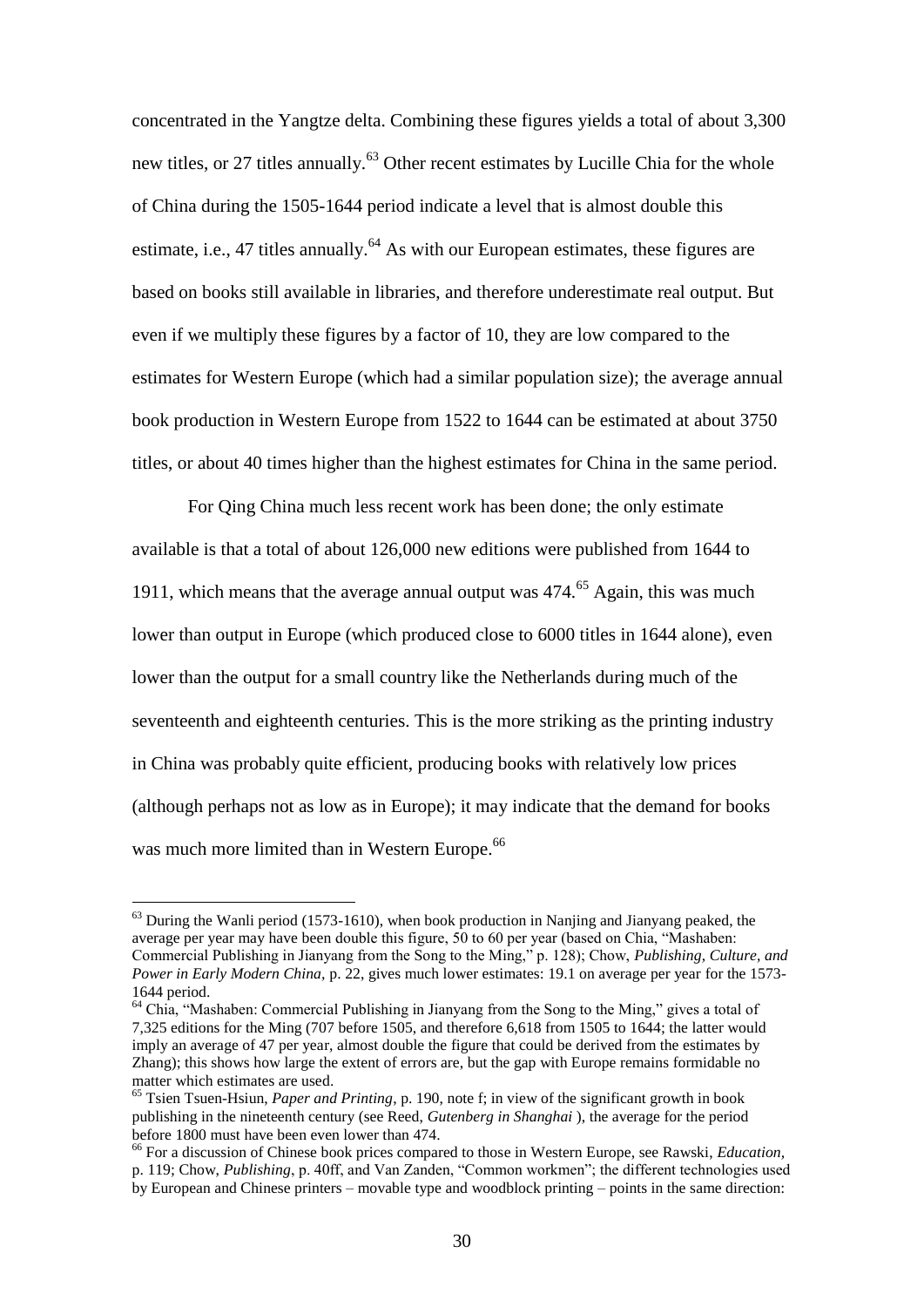For Japan we have only found one estimate of book production in "the three cities of Edo, Osaka, and Kyoto" of about 400 new titles between 1727-1731 and almost 600 between 1750-1754.<sup>67</sup> Again, these estimates are low by European standards; France, which had a slightly smaller population, produced more than 1,500 books annually from 1727 to 1731 and 2,350 per year from 1750 to 1754. Assuming that these three cities produced at least 50 percent of the total Japanese output, Japanese levels of book production were still considerably below those of France and most other European countries, but higher than in China or anywhere else in the world. Nevertheless, it is significant that the only major centers of large-scale book production outside Western Europe (and North America) were in China and Japan, a region that according to other studies was characterized by relatively high levels of human capital formation.<sup>68</sup>

### **7. Conclusion**

<u>.</u>

The estimates of book production presented in this paper show a remarkable and consistent rate of growth during the long period studied here. The Middle Ages are characterized by a very significant increase in book output; rates of expansion during the Carolingian Renaissance of the eighth and ninth centuries, in the height of the Middle Ages (eleventh to thirteenth centuries), and during the "Crisis of the late Medieval period" (1350-1500) are quite high. After 1454 the invention of movable type led to a further acceleration in output growth. Whereas during the sixth and seventh

movable type printing is characterized by large economies of scale, and is therefore efficient when the market is large; the scale economies of woodblock printing were limited, and therefore this technology suited the more limited Chinese (and Japanese) market better; this also suggests that the low number of new titles produced in China was not compensated for by larger print runs; in fact, print runs in China were probably smaller than in Western Europe.

<sup>67</sup> Hayami et al., "Demography and Living Standards," p. 241.

<sup>&</sup>lt;sup>68</sup> A related paper, Baten and Van Zanden, "Book Production and the Onset of Modern Economic Growth," found that book consumption in the eighteenth century was a good predictor of economic performance during the nineteenth century; China was exceptional, however, as its performance was much poorer than predicted on the basis of book consumption.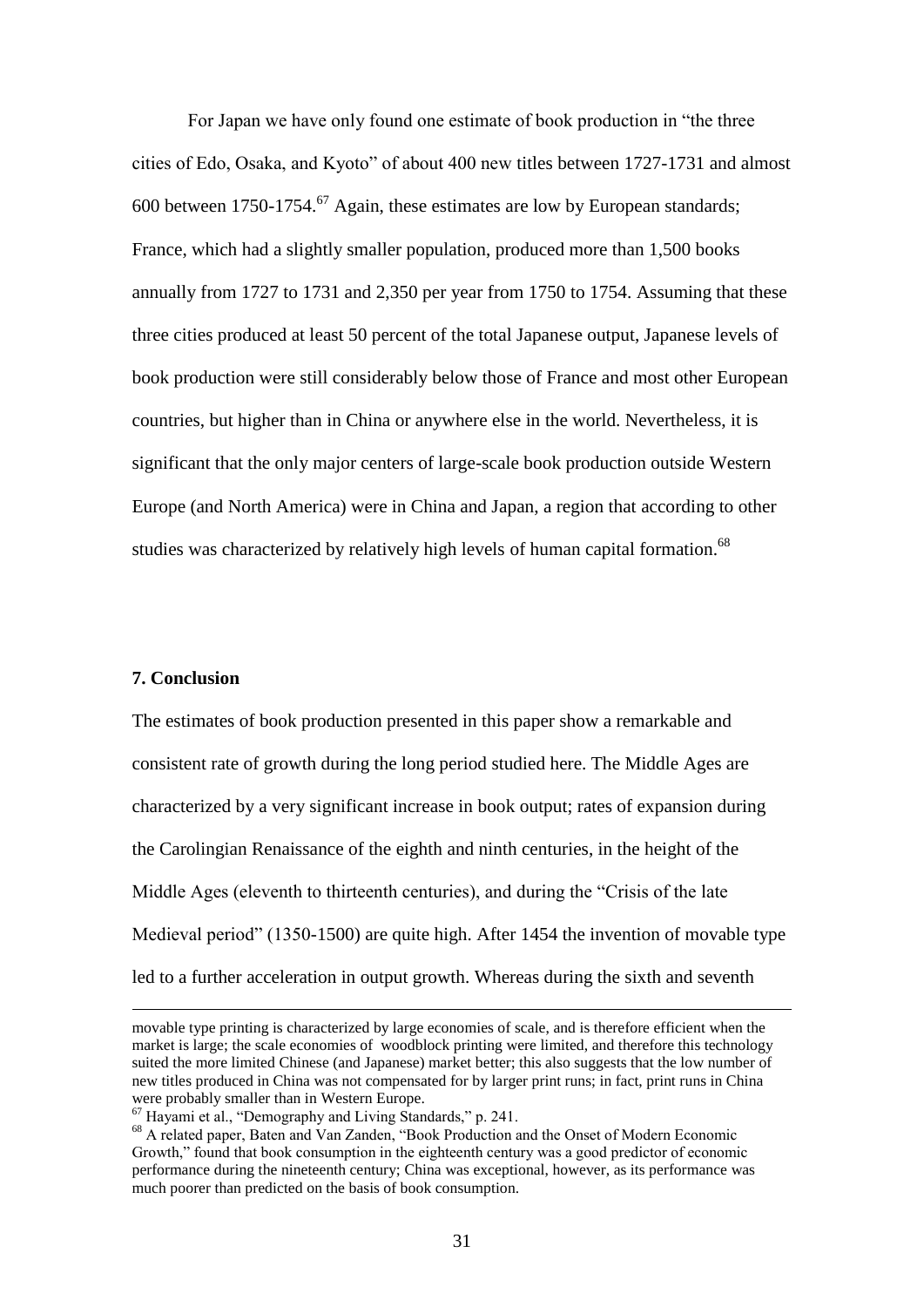centuries on average only about 120 books were produced annually in Western Europe, in the peak year of 1790 total production was more than 20 million books.

This spectacular growth was concentrated in certain regions. Initially, during the sixth century, Italy was still the dominant producer of manuscripts, but already during the Carolingian Renaissance the center of production shifted to the region of northern France, western Germany, and Belgium, which remained the core until the fourteenth century. But at times other countries – Ireland, Britain, and Spain – also substantially contributed to the flowering of medieval manuscript production. During the Renaissance of the fourteenth and fifteenth centuries, the core again shifted to the south, to northern Italy, and it was only during the seventeenth century that the "decisive" shift to the North Sea region, to the Low Countries, and England occurred (although even during the fifteenth and sixteenth centuries, the Low Countries had a very high per capita production of books and manuscripts). During the seventeenth and eighteenth centuries, the Dutch Republic dominated per capita production, Great Britain became the largest producer of books, and Sweden also emerged as a country with high levels of book production and consumption.

The production of books and manuscripts was a form of "luxury," which arose from a surplus after the first essentials of life were fulfilled; it also indicates a certain level of education existed that was necessary to write, and then to read the texts. The way this surplus was mobilized fundamentally changed in the centuries from 500 to 1800. In the earliest period Christianization was an important element in the spread and growth of manuscript production. Areas in central and Western Europe where the church was not yet present in the sixth and seventh centuries had virtually no output, as opposed to those areas where the Roman Catholic Church was established as the state religion. Missionaries and monasteries were instrumental in spreading the Christian

32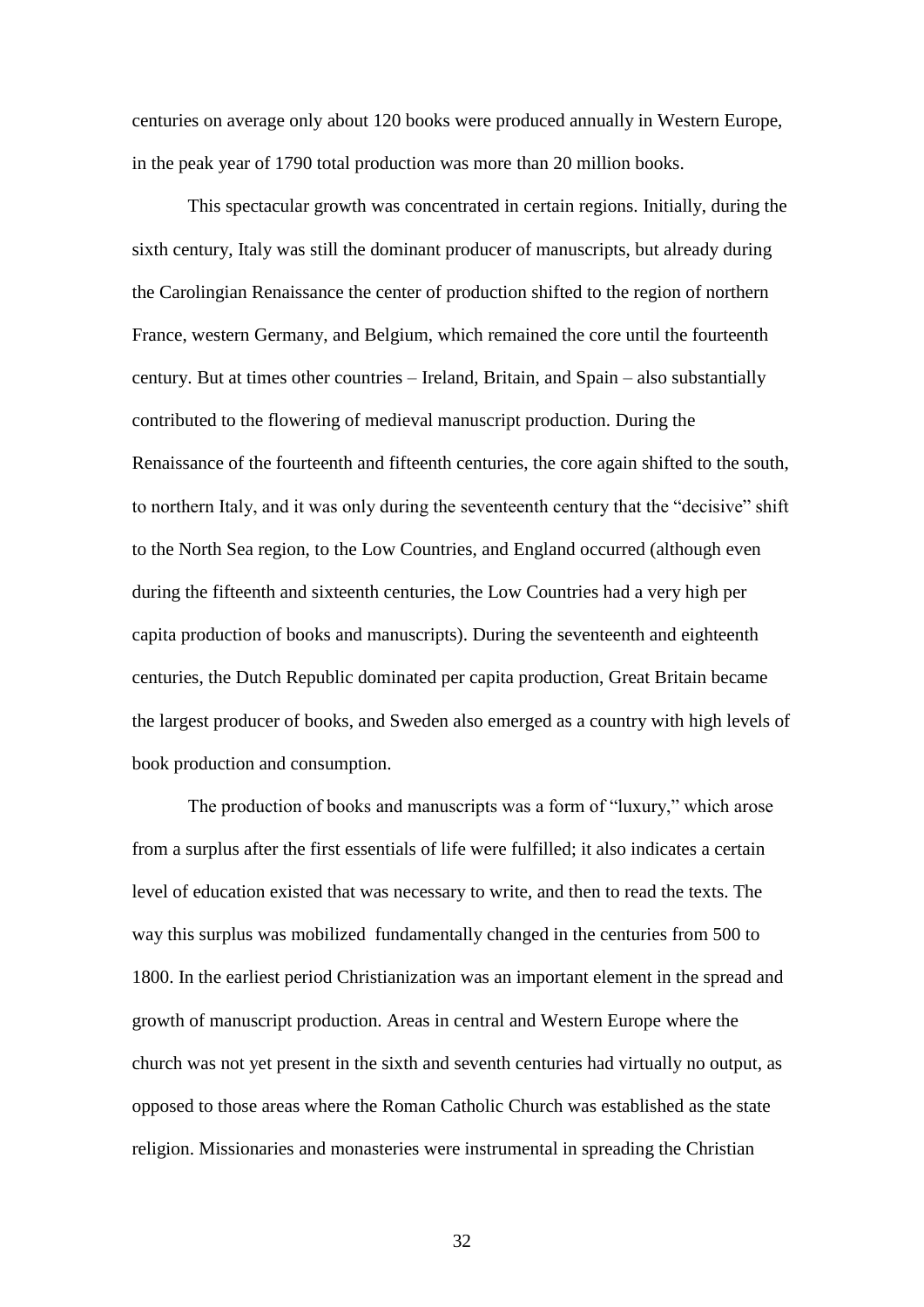religion in the rest of the Latin West in this early period. During this period the monasteries dominated manuscript production in large parts of Europe – only in Spain and perhaps in Italy did urbanization play a role. In the second half of the first millennium, manuscript production was not yet a market. Carolingian production was based on the orders of ecclesiastical and worldly dignitaries and had a primarily spiritual function. Acceleration of growth after 1000 reflected the growth of the monastic movement in this period.

From the eleventh to twelfth centuries on, however, the market took over the role of the monasteries. Urban demand and the demand linked to the universities drove the continuous growth of the book industry in the late Medieval and Early Modern periods. The universities are indicators of a complex interplay of factors. On the one hand they provide an indication of literacy and schooling, and on the other hand they also show the emergence of education not directly controlled by the authorities, as universities were often relatively free from state or ecclesiastical interference. The growing literacy of the (urban) population, the long-term increase in their incomes (which accelerated after 1348), and, in particular after 1454, rapid technological change in the production of books, dominated the process in the Early Modern Period. The regional variation in these patterns seems to be linked to regional differences in income levels and the level of urbanization, but they were to a large extent also dominated by the rise of Protestantism, which appears to have had a strong positive impact on literacy.

The long-term increase in book consumption was mainly due to the very significant decline in book prices in the centuries after 1454. Already during the twelfth and thirteenth centuries, the use of paper (transferred to the Latin West from Muslim countries via Italy and Spain) led to lower production costs and increased production. In addition, scriptural developments also led to lowering the cost of manuscripts (smaller

33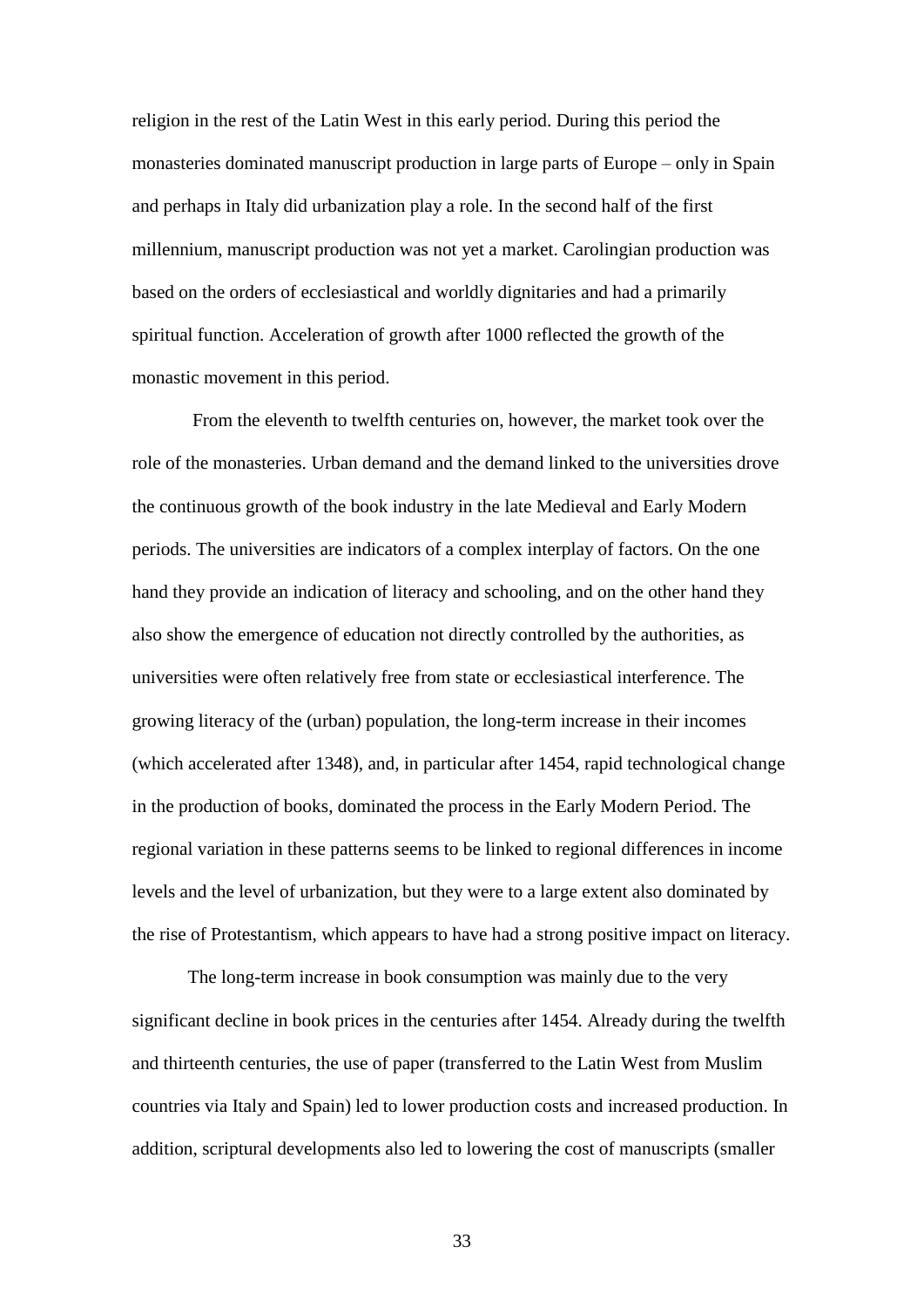letters, abbreviations, double columns). The universities introduced the academic *pecia* system of manuscript production, making it possible for students and scribes to copy certain manuscripts at lower cost. But the most radical change occurred during the fifteenth century, when Gutenberg"s inventions revolutionized the industry. It is striking how fast the new technology spread across Europe; within one generation printing presses appeared in the most distant corners of Western Europe, and the cost of books had been cut by two-thirds or more. Demand reacted strongly – our estimates are consistent with a price elasticity of demand of 1.4 - indicating that a decline in book prices had a powerful impact on output. More subtle and indirect was the long-term change in the level of literacy of the population, which also seems to have responded to these changes. The net effect was the growth of a mass market for books, especially in Protestant countries like Switzerland, the Netherlands, Great Britain, and Sweden.

One final question is: why did book consumption increase so spectacularly despite the fact that at its height the standard of living of the majority of the population did not increase or at all?<sup>69</sup> During most of this period, books were luxury products consumed by the elite – the religious elite at first, but after 1100 increasingly the urban and academic elites. They were, apparently, able to mobilize a growing portion of their income to spend on these (and similar) items of luxury consumption. Urbanization probably led to a significant increase in income inequality,  $\frac{1}{2}$  favoring the class of merchants and professionals who became the main consumers of the product. Increased income inequality may therefore be part of the explanation. The strong decline in the price of books also played a role in explaining this paradox; in the early modern period books came within the reach of the lower middle classes (and perhaps even the poor). This development already started with the rise of "mass" literacy in the late fourteenth

 $69$  Koepke and Baten, "The biological standard of living during the last two millennia."

 $70$  Van Zanden, 'Tracing the beginning of the Kuznets curve."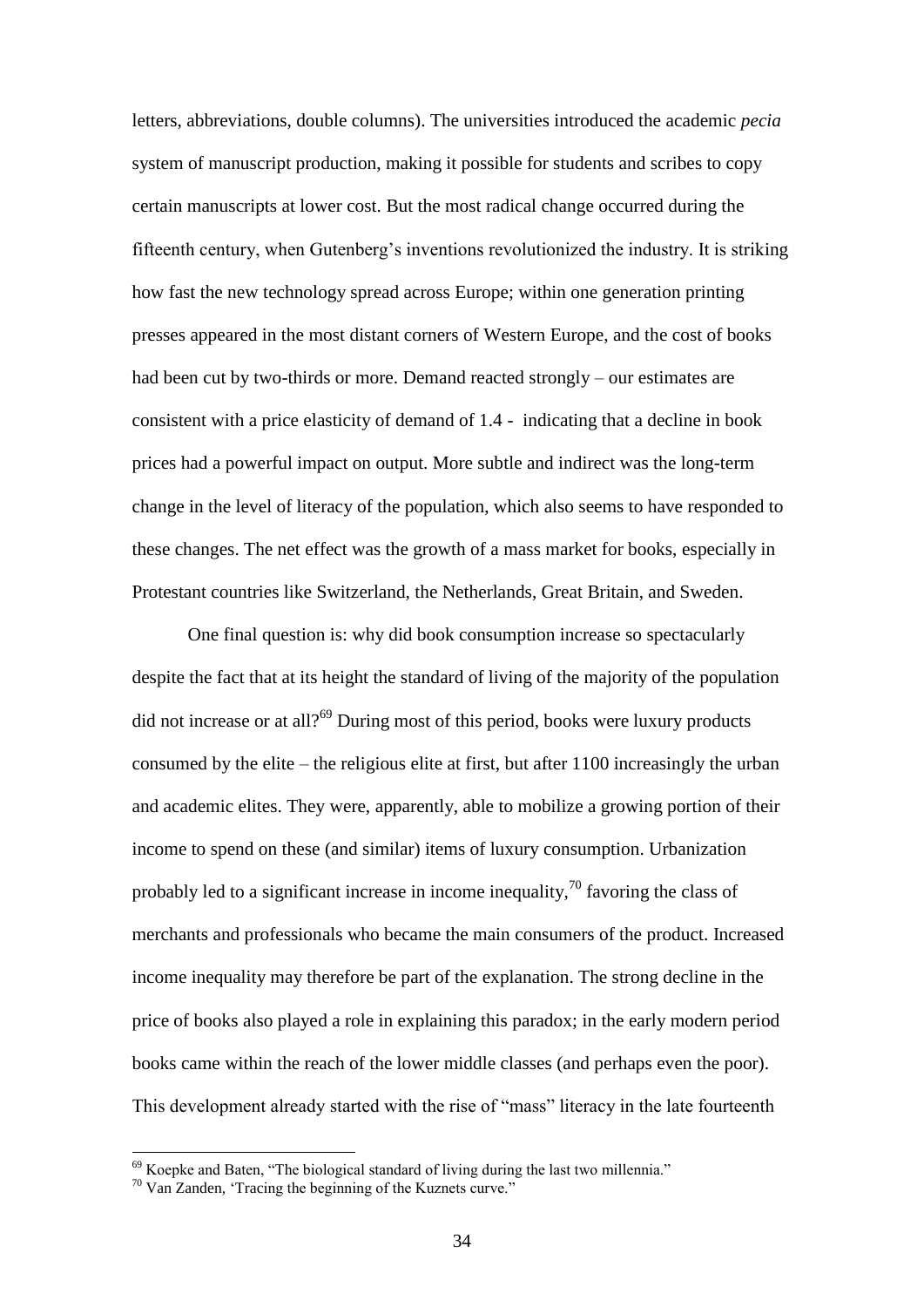and fifteenth centuries, when new religious movements (such as the Modern Devotion) began to encourage all believers to read the Bible. European citizens in 1800 may not have been better fed than in 600, but their access to books and their capabilities for reading them had definitely fundamentally changed.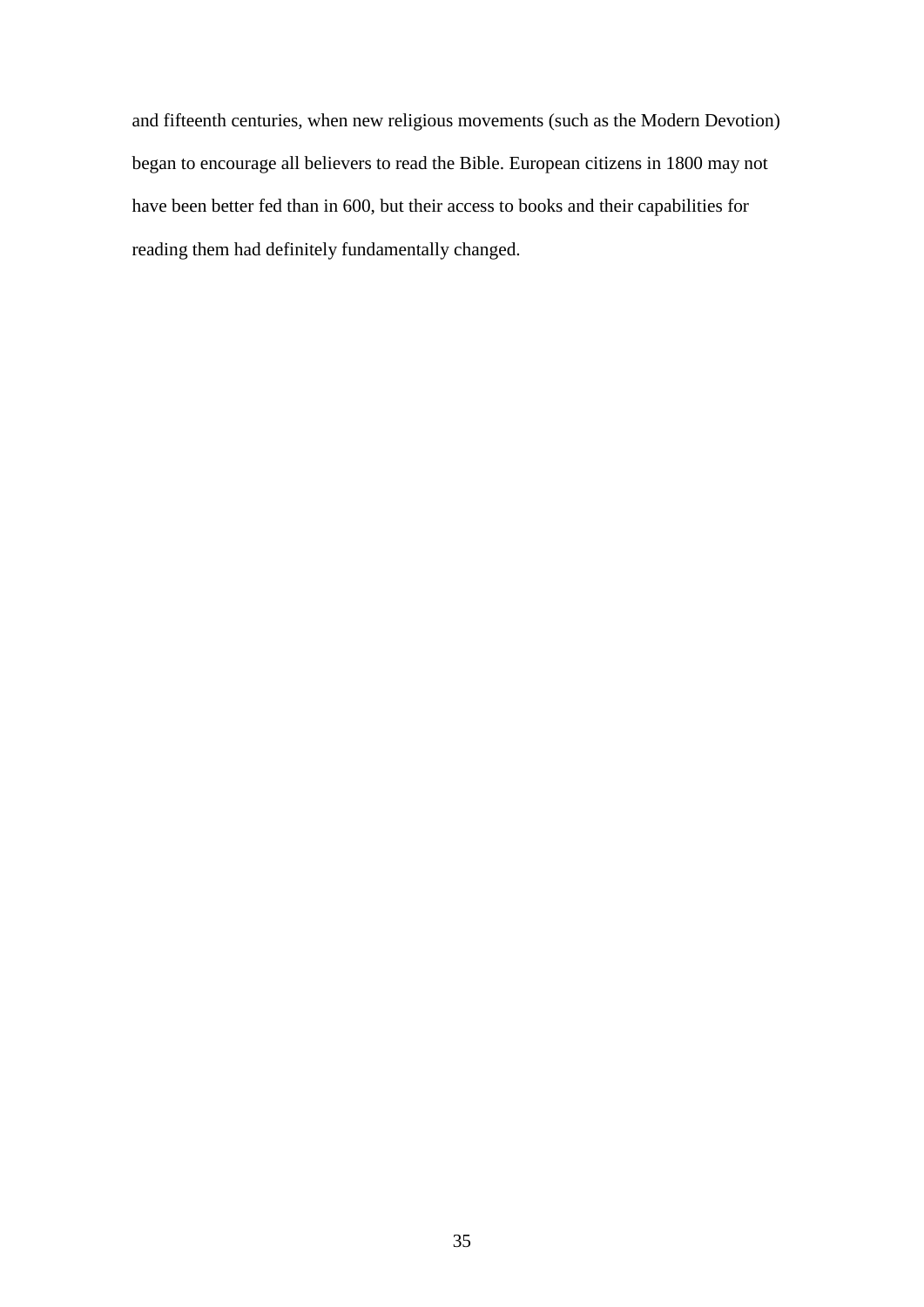### **References:**

Allen, Robert C. "The great divergence in European wages and prices", *Explorations in Economic History*, 38 (2001): 411-47.\_\_\_\_\_\_\_\_\_(2003), "Progress and Poverty in early modern Europe," *Economic History Review*, LVI, 3, pp. 403-443.

Allen, Robert C., Jean Pascale Bassino, Debin Ma, and Christine Moll-Murata, ["Wages,](http://www.iisg.nl/research/jvz-wages_prices.pdf)  [Prices, and Livings Standards in China, Japan, and Europe, 1738-1925,](http://www.iisg.nl/research/jvz-wages_prices.pdf)" October 2005.

Bairoch, Paul Jean Batou and Pierre Chëvre, *La population des villes Européennes de 800 á 1850.* Genéve: Libraire Droz, 1988.

Bartlett, Robert, *The Making of Europe. Conquest, Colonization and Cultural Change 950-1350*. London: Penguin Group, (1993).

Baten, Joerg, Zanden, Jan Luiten van, "Book Production and the Onset of Modern Economic Growth," Working paper, University of Tübingen & CESifo / Utrecht University and the International Institute for Social History, 2007.

Baxter, Ron. *Bestiaries and Their Uses in the Middle Ages*. Thrup: Sutton, 1998.

Bertelli, Carlo. "The production and distribution of books in late Antiquity." In *The Sixth Century. Production, Distribution and Demand.* Edited by Richard Hodges and

William Bowden, 41-61. Leiden: Brill, 1998.

Bisson, T.N., "The Feudal Revolution." *Past & Present*, 142 (1994) 6-42.

Blum, Ulrich, and Leonard Dudley, "Standardised Latin and medieval economic growth." *European Review of Economic History*, 7, no. 2 (2003): 213-39.

Bozzolo, Carla and Ezio Ornato. *Pour une histoire du livre manuscript au moyen âge*. Paris: CNRS, 1980.

Bozzolo, Carla, Dominique Coq, and Ezio Ornato. "La production du Livre en quelques pays d"Europe occidentale aux XIVe et XVe siècles." *Scrittura e Civilta*, 8, (1984): 129-59.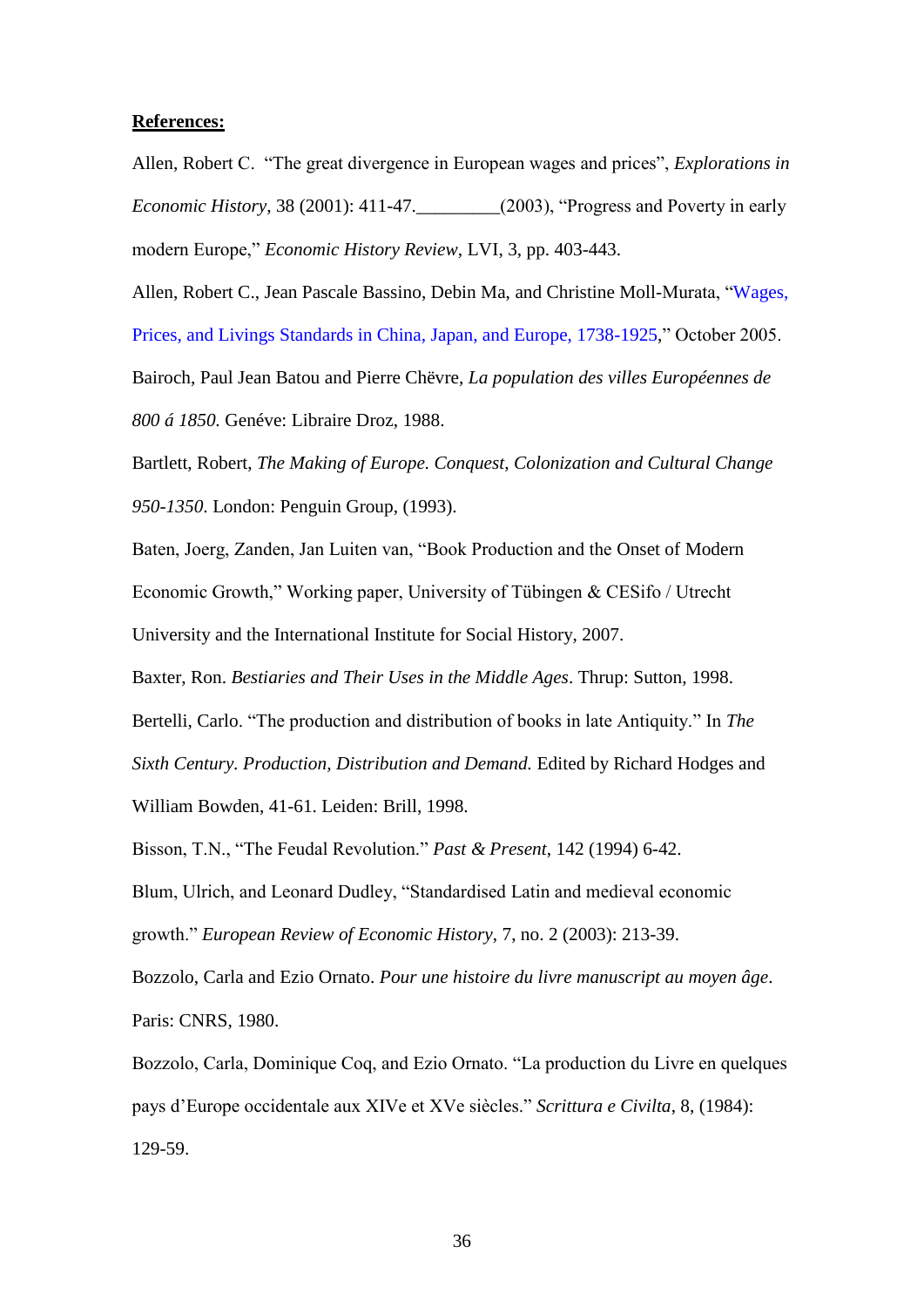Brown, Peter, *The Rise of Western Christendom*. Oxford: Blackwell, 2003**<sup>2</sup>**

Buringh, Eltjo. *On Medieval Manuscript Production in the Latin West, Explorations of a global database. To be published by* Leiden: Brill, 2008.

Chia, Lucille. "Mashaben: Commercial Publishing in Jianyang from the Song to the Ming." In *The Song-Yuan-Ming Transition in Chinese History*, edited by P.J. Smith and R. von Glahn, 284-329 . Harvard: Harvard University Asia Center, 2003.

Chow, Kai-wing. *Publishing, Culture, and Power in Early Modern China.* Stanford, CA: Stanford U.P, 2004.

Clark, Gregory. ["Lifestyles of the Rich and Famous: Living Costs of the Rich versus the](http://www.iisg.nl/hpw/papers/clark.pdf)  [Poor in England, 1209-1869.](http://www.iisg.nl/hpw/papers/clark.pdf)" Conference paper: "Towards a global history of prices and wages" Utrecht, 2004.

Cottineau, L.H., *Répertoire topo-bibliographique des abbayes et prieurés*. 2 vols Macon: Protat Frères, 1939.

Cowdrey, H. "The Peace and the Truce of God in the eleventh century." *Past and Present*, no. 46 (1970), 42-67.

DeLong, J. Bradford, and Andrei Shleifer, "Princes and Merchants: City Growth Before the Industrial Revolution," *Journal of Law and Economics* 36 (October 1993), 671-702. Encyclopaedia Britannica, 25 vols, Edinburgh: Black, 9<sup>th</sup> edition, reprint 1898.

Epstein, S.R., "Cities, Regions and the Late Medieval Crisis: Sicily and Tuscany

Compared." *Past and Present*, 130 (1991.), 3-50.

Febvre, Lucien and Henri Jean Martin. *The Coming of the Book*. London: Verso, 1976.

Fossier, R. "Rural Economy and Country Life," in The *New Cambridge Medieval* 

*History, III, c 900-c1024*, edited by T. Reuter Cambridge: Cambridge U.P., 27-63,

2000.

Gilmont, Jean Francois (ed.). *The Reformation and the Book*. Aldershot: Ashgate, 1998.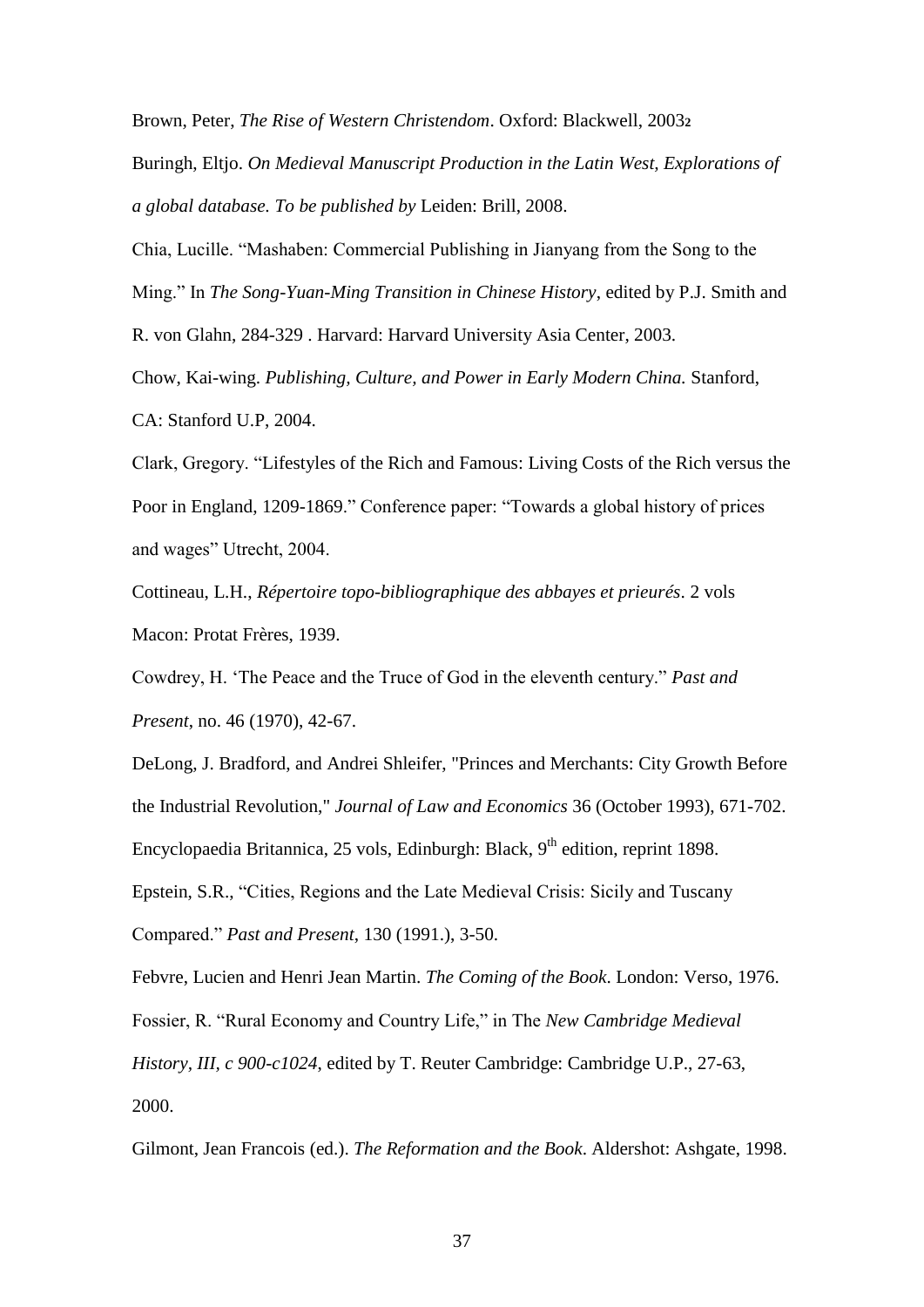Glick, Thomas F. *Islamic and Christian Spain in the Early Middle Ages*. Princeton, NJ : Princeton U.P., 1979.

Gorman, Michael. "Manuscript books at Monte Amiata in the eleventh century." *Scriptorium* 56, (2002): 225-93.

Hatcher, J. and M. Bailey. *Modelling the Middle Ages. The History and Theory of England's Economic Development*. Oxford: Oxford U.P, 2001.

Harris, Michael, H. *History of Libraries in the Western World.* Metuchen , NJ: Scareow,1984.

Hayami, A., and H. Kitô. "Demography and Living Standards." In *The Economic History of Japan: 1600-1990. Volume I: Emergence of Economic Society in Japan 1600-1859*, edited by A. Hayami, O. Saito and R.P. Toby, 213-47. Oxford: Oxford U.P., 1999.

Huff, Toby E. *The Rise of Early Modern Science. Islam, China and the West*.

Cambridge: Cambridge U.P., 1993.

Ker, Neil, R., *Medieval Libraries of Great Britain, a list of surviving books*. London: Offices of the Royal Historical Society,  $2<sup>nd</sup>$  edition, 1964.

Koepke, Nikola and Joerg Baten. "The biological standard of living during the last two millennia." *Review of European Economic History*, 9, no. 1, (2005): 61-97.

Kremer, M. "Population Growth and Technological Change: One Million B.C. to

1990," *Quarterly Journal of Economics* 108 (1993): 681-16.

Maddison, Angus. *The World Economy: A Millennial Perspective*. Paris: OECD, 2001.

McCormick, Michael. *Origins of the European Economy. Communications and* 

*Commerce A.D. 300-900*. Cambridge: Cambridge U.P., 2001.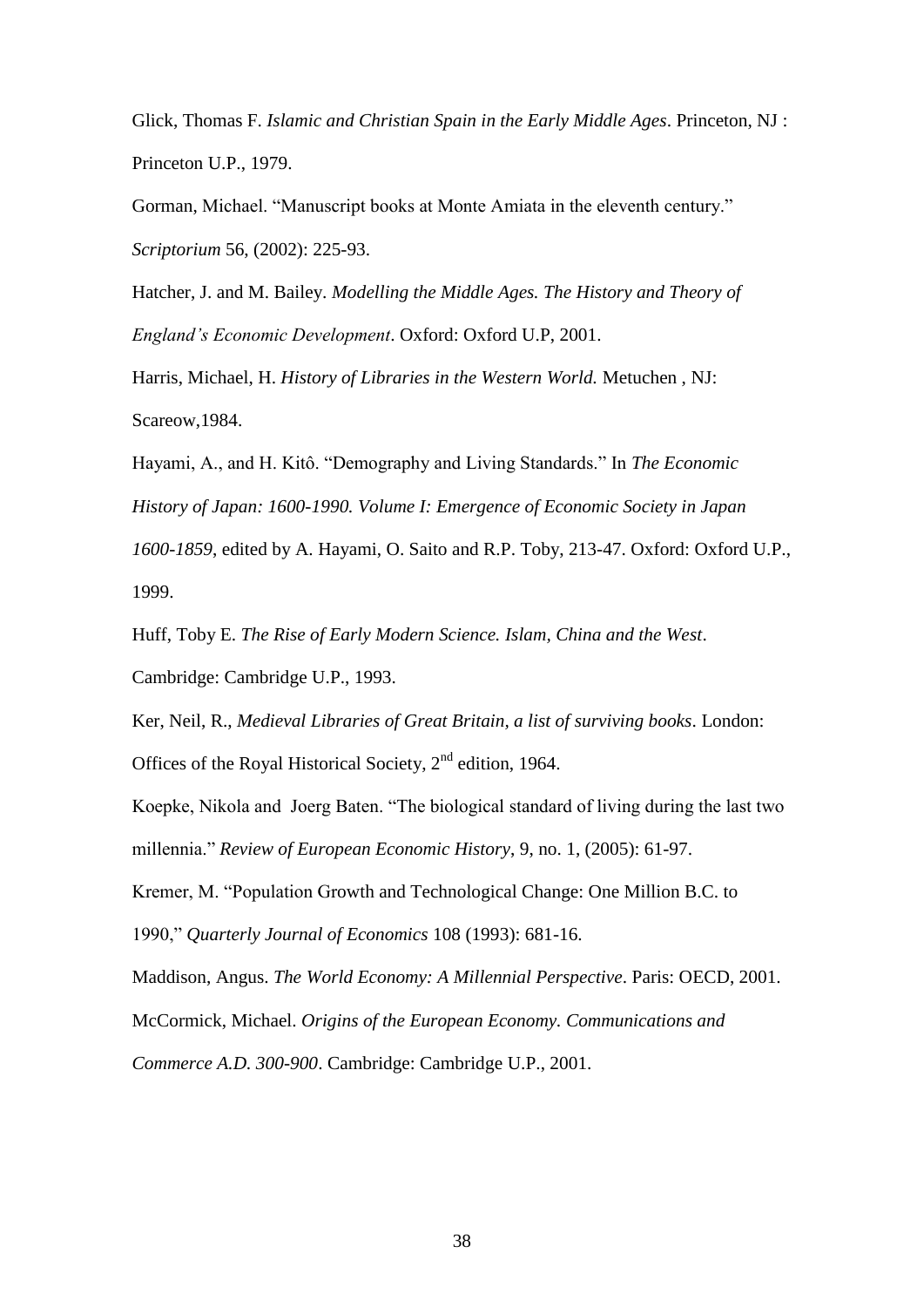McDermott, Joseph. "The Ascendancy of the Imprint in China." In *Printing and Book Culture in Late Imperial China*, edited by C.J. Brokaw and Kai-wing Chow. Berkeley , CA: Univ. of California Press, 2005.

McEvedy, Colin and Richard Jones. *Atlas of World Population*. Harmondworth: Penguin Books, 1978.

McKitterick, Rosamond. *The Carolingians and the Written Word.* Cambridge: Cambridge University Press, 1989.

Neddermeyer, Uwe. "Möglichkeiten und Grenzen einer Quantitativen Bestimmung der Buchproduktion im Spätmittelalter." *Gazette du Livre Médiéval*, 28 (1996): 23-32. ------------- *Von der Handschrift zum gedruckten Buch.* 2 vols.Wiesbaden: Harrassowitz,

1998.

Ó Crónín, D., *Early Medieval Ireland 400-1200.* London: Longman, 1995.

Pedersen, Johannes. *The Arabic Book*. Princeton, NJ: Princeton U.P., 1984.

Reed, Christopher A., *Gutenberg in Shanghai. Chinese Print Capitalism 1876-1937*. Honolulu : University of Hawai"i Press, 2004.

Rawski, Evelyn S. *Education and Popular Literacy in Ch'ing China.* Ann Arbor; University of Michigan Press, 1979.

Ringstad, V. and K. Løyland. "The demand for books established by means of consumer survey data," *Journal of Cultural Economics*, 30 (2006), 141-155.

Rouse, Richard H. and Mary A. Rouse (2000) *Manuscripts and Their Makers:* 

*Commercial Book Producers in Medieval Paris 1200-1500*. London: Harvey Miller.

Schoengen, Michaël, A.J. *Monasticon Batavum (i) De Franciskaansche orden*.

Amsterdam: Noord-Hollandsche Uitgevers Maatschappij, 1941a.

Schoengen, Michaël, A.J. *Monasticon Batavum (ii) De AugustijnscheOorden*.

Amsterdam: Noord-Hollandsche Uitgevers Maatschappij, 1941b.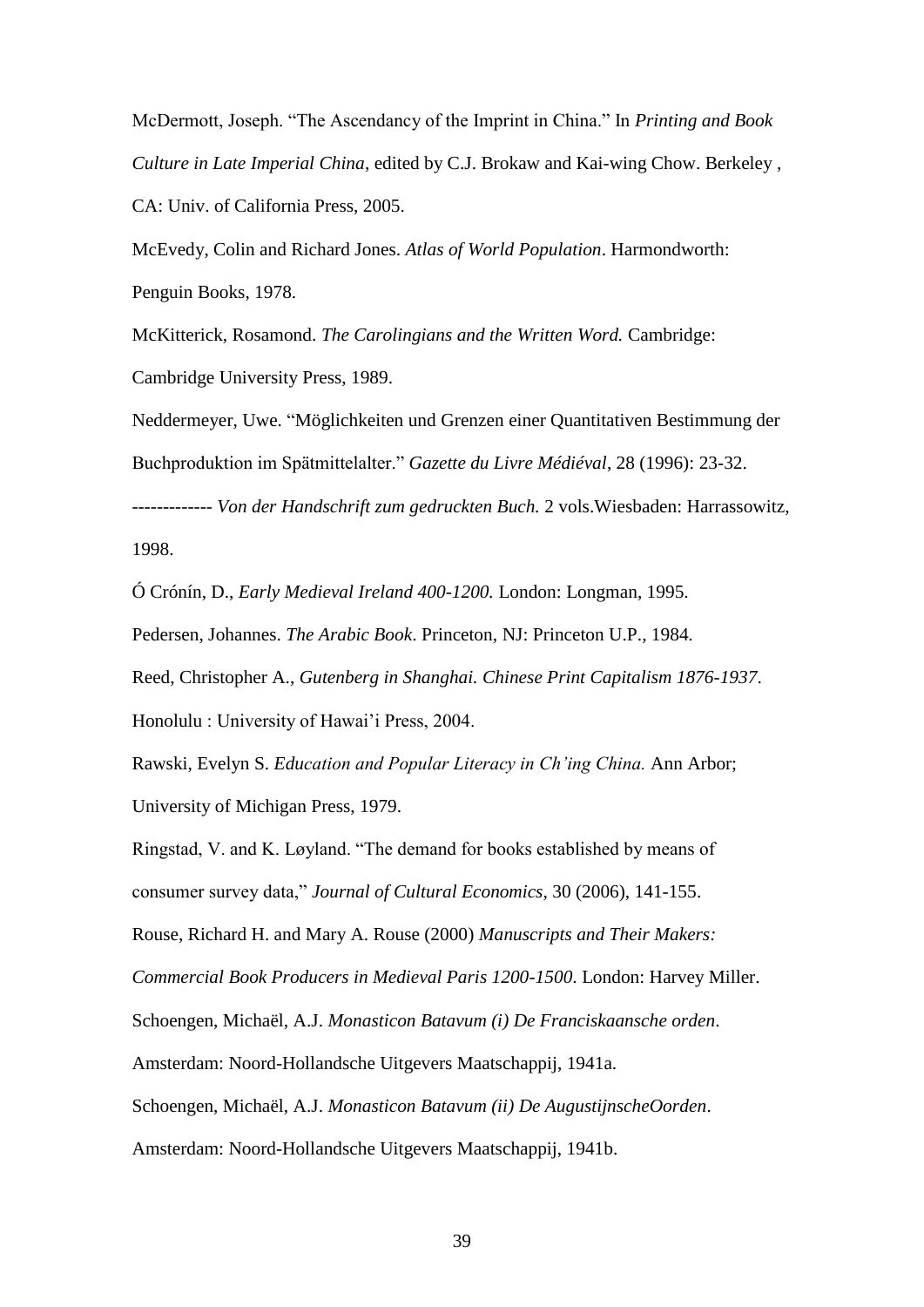Schoengen, Michaël, A.J. *Monasticon Batavum (iii) De Benedictijnsche Orden*. Amsterdam: Noord-Hollandsche Uitgevers Maatschappij, 1942.

St. Clair, William. *The Reading Nation in the Romantic Period*. Cambridge: Cambridge UP, 2004.

Stephens, W.B., "Literacy in England, Scotland, and Wales, 1500-1900," *History of Education Quarterly*, vol. 30 (1990), 545-71.

Tsien Tsuen-Hsiun "Paper and Printing." In *Science and Civilisation in China,* vol. 5/1, edited by Joseph Needham. Cambridge: Cambridge U.P., 1985.

Vaquero, Quintín Aldea , Tomas Marín Martinez and José Vives Gatell (eds.) *Diccionario de historia eclesiastica de España.* (4 vols + suppl. 1) Madrid: CSIC Instituto Enrique Florez, 1972-1975.

Verhulst, A. "The origins of Towns in the Low Countries and the Pirenne thesis," *Past & Present*, 122 (1989), 3-36.

\_\_\_\_\_\_\_\_\_\_\_\_\_\_(2002) *The Carolingian Economy*. Cambridge: Cambridge U.P. Vries, Jan de. *European Urbanization 1500-1800*. London: Methuen, 1984.

Wickham, Chris. "Debate. The "Feudal Revolution." *Past & Present*, 155 (1997), 196- 208.

Zanden, Jan Luiten van. "Tracing the beginning of the Kuznets curve: Western Europe during the early modern period." *Economic History Review*, 48 (1995): 643-64.

. Early modern economic growth: a survey of the European economy 1500-1800, in M. Prak (ed.) *Early Modern Capitalism*. London: Routledge, pp. 69-87, 2001.

--------------.["Common workmen, philosophers and the birth of the European knowledge](http://www.iisg.nl/research/jvz-knowledge_economy.pdf)  [economy. About the price and the production of useful knowledge in Europe 1350-](http://www.iisg.nl/research/jvz-knowledge_economy.pdf) [1800,](http://www.iisg.nl/research/jvz-knowledge_economy.pdf)" paper for the GEHN conference on Useful Knowledge, Leiden, September 2004;

revised 12 October 2004.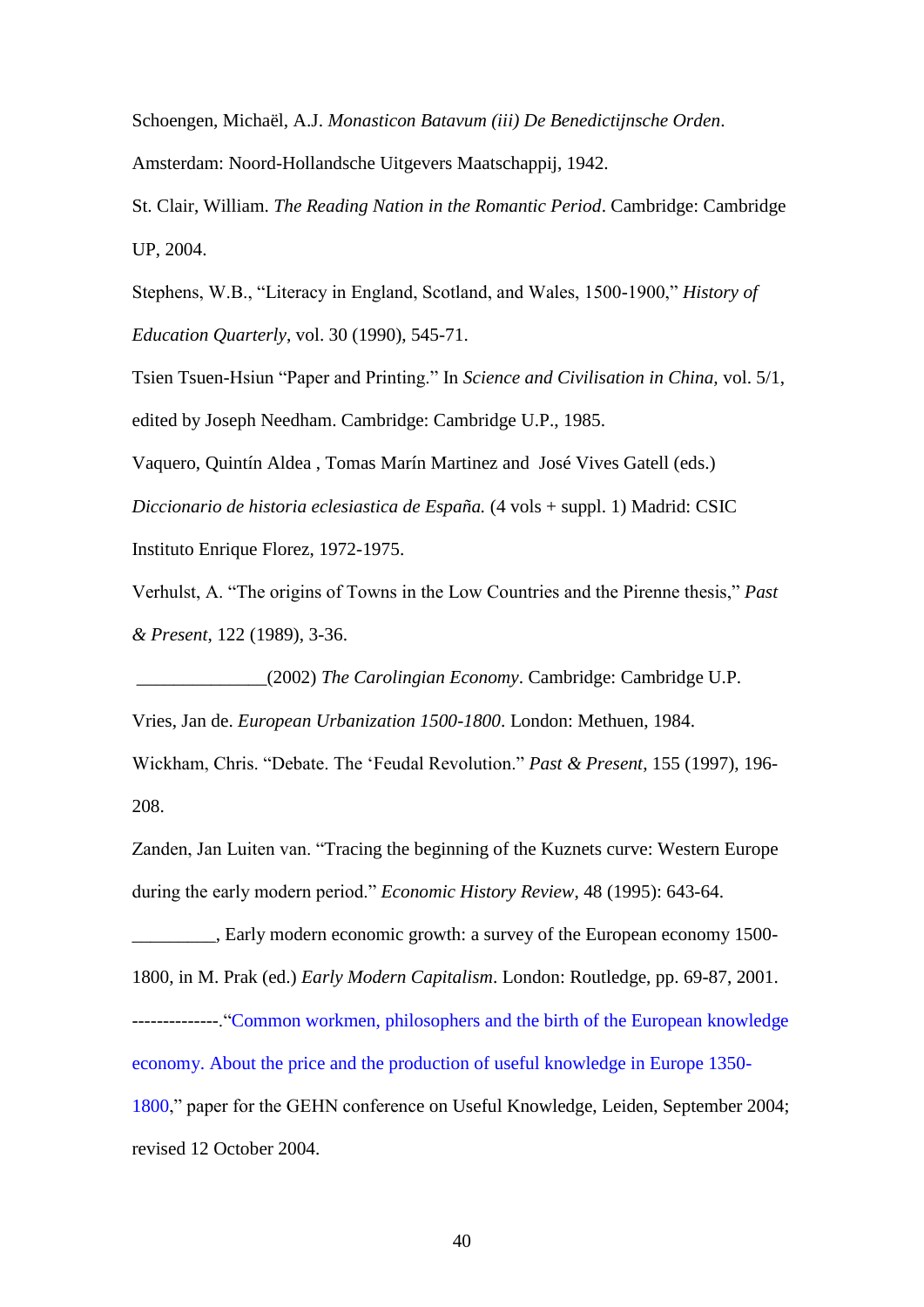---------------. "Una estimación del crecimiento económico en la Edad Moderna," *Investigaciones de Historia Económica*, 2, 2005: 9-38.

--------------- "Economic growth in a period of political fragmentation 950-1300," seminar paper, Utrecht University, 2006.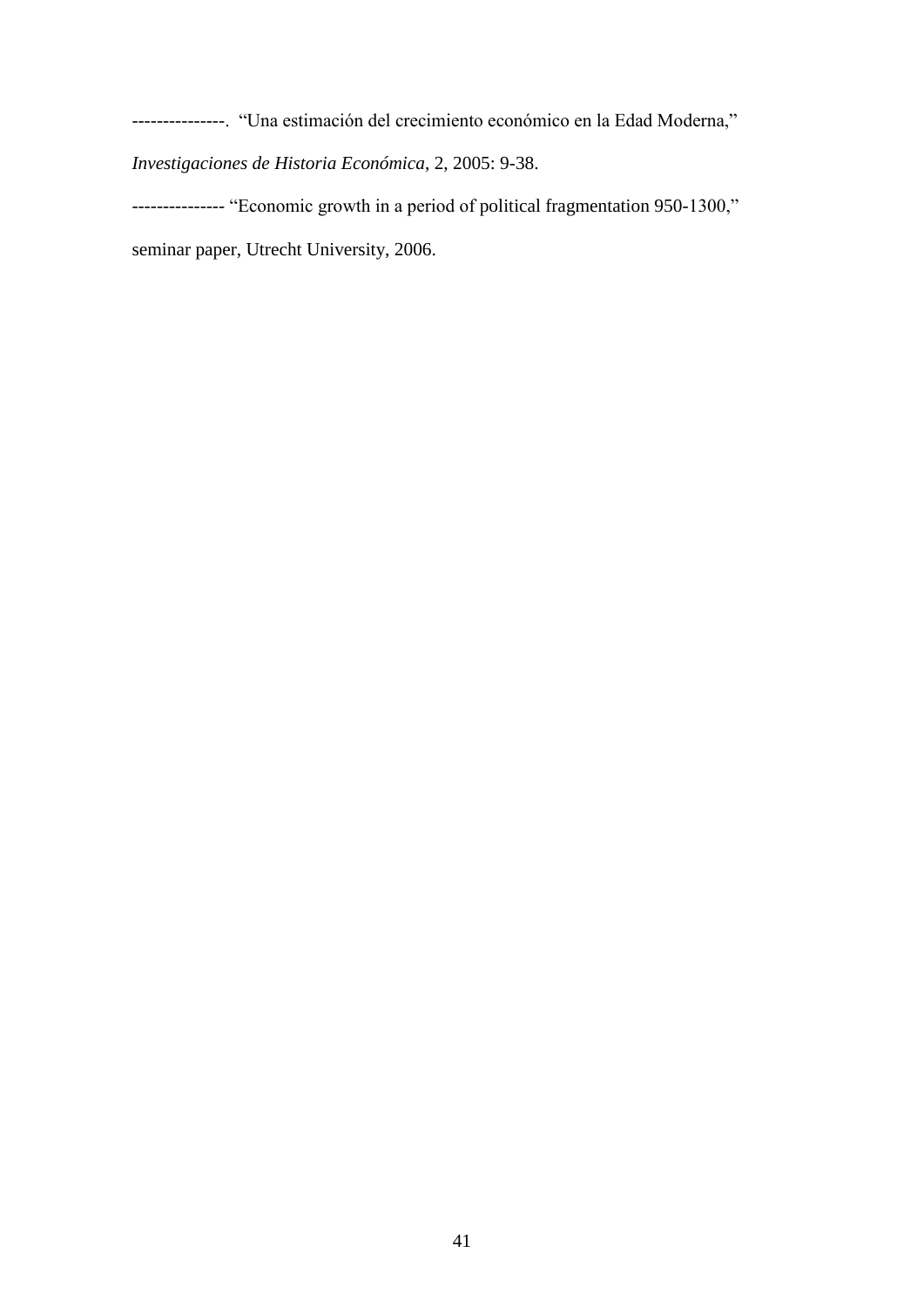|             | $6^{th}$         | 7 <sup>th</sup>  | $8^{th}$         | $\overline{g^{th}}$ | $\overline{10^{th}}$ | $\overline{II^{th}}$ | $\overline{12}^{th}$ | $\overline{13^{th}}$ | $\overline{14^{th}}$ | $\overline{15^{th}}$ |
|-------------|------------------|------------------|------------------|---------------------|----------------------|----------------------|----------------------|----------------------|----------------------|----------------------|
| CentrE      | $\overline{0}$   | $\boldsymbol{0}$ | $\overline{0}$   | $\boldsymbol{0}$    | $\boldsymbol{0}$     | 3,983                | 27,530               | 120,987              | 301,833              | 376,650              |
| Boh         | $\boldsymbol{0}$ | $\boldsymbol{0}$ | $\boldsymbol{0}$ | $\boldsymbol{0}$    | $\boldsymbol{0}$     | 657                  | 1,136                | 5,377                | 42,066               | 45,363               |
| <b>Brit</b> | 81               | 1,026            | 5,474            | 7,926               | 9,793                | 20,360               | 81,044               | 200,654              | 155,513              | 208,729              |
| Fran        | 1,682            | 2,441            | 15,920           | 74,190              | 12,752               | 45,061               | 197,831              | 510,828              | 564,624              | 1,195,783            |
| <b>Belg</b> | $\boldsymbol{0}$ | 127              | 1,111            | 3,029               | 1,555                | 8,529                | 43,219               | 119,588              | 106,148              | 572,124              |
| Neth        | $\boldsymbol{0}$ | 26               | 60               | 82                  | 58                   | 354                  | 1,731                | 2,066                | 13,179               | 171,974              |
| Germ        | $\boldsymbol{0}$ | $\boldsymbol{0}$ | 7,503            | 59,771              | 45,703               | 49,548               | 166,876              | 270,392              | 293,814              | 515,116              |
| Switz       | $\boldsymbol{0}$ | 30               | 594              | 5,330               | 1,799                | 1,090                | 2,355                | 3,821                | 6,349                | 10,652               |
| Austr       | $\boldsymbol{0}$ | $\boldsymbol{0}$ | 2,735            | 9,414               | $\boldsymbol{0}$     | 2,808                | 37,370               | 37,408               | 39,777               | 88,623               |
| Italy       | 10,194           | 4,478            | 6,536            | 20,307              | 15,215               | 38,768               | 95,207               | 253,013              | 879,364              | 1,423,668            |
| Iberia      | 1,594            | 2,512            | 3,770            | 21,693              | 48,763               | 40,871               | 114,422              | 237,818              | 344,284              | 390,478              |
| Western     |                  |                  |                  |                     |                      |                      |                      |                      |                      |                      |
| Europe      | 13,552           | 10,639           | 43,702           | 201,742 135,637     |                      | 212,030              | 768,721              | 1,761,951            | 2,746,951            | 4,999,161            |
| Increase    |                  |                  |                  |                     |                      |                      |                      |                      |                      |                      |
| per         |                  |                  |                  |                     |                      |                      |                      |                      |                      |                      |
| Century     |                  |                  |                  |                     |                      |                      |                      |                      |                      |                      |
| (%)         |                  | $-21$            | 311              | 362                 | $-33$                | 56                   | 263                  | 129                  | 56                   | 82                   |

Table 1. Manuscript production in absolute numbers per century (sixth to fifteenth centuries)

Sources: see Appendix I.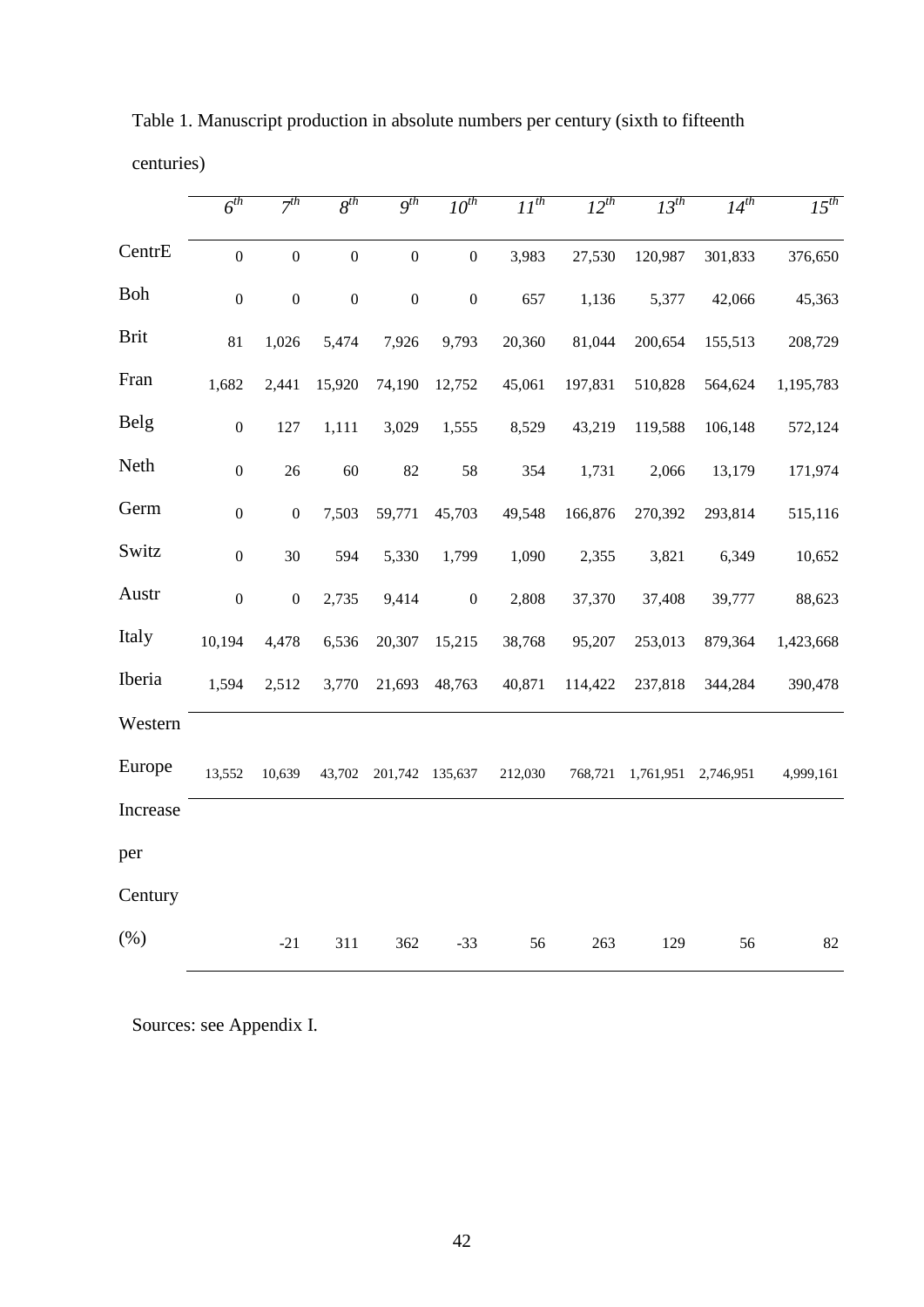|                    | 1454-            | 1501-            | $1551 -$         | 1601-   | $1651 -$ | 1701-   | $1751 -$ |
|--------------------|------------------|------------------|------------------|---------|----------|---------|----------|
|                    | 1500             | 1550             | 1600             | 1650    | 1700     | 1750    | 1800     |
| G.Britain          | 208              | 2,807            | 7,999            | 32,912  | 89,306   | 89,259  | 138,355  |
| Ireland            | $\boldsymbol{0}$ | $\boldsymbol{0}$ | $\overline{4}$   | 268     | 1,341    | 8,586   | 17,598   |
| Fran               | 2,861            | 34,736           | 39,084           | 61,257  | 85,163   | 73,631  | 157,153  |
| Belg               | 394              | 1,963            | 5,720            | 4,334   | 7,203    | 3,016   | 4,817    |
| Neth               | 473              | 1,045            | 2,842            | 15,009  | 30,149   | 40,950  | 53,063   |
| Germ               | 3,227            | 15,603           | 32,112           | 40,553  | 57,708   | 78,205  | 116,814  |
| Switz              | 400              | 3,312            | 5,786            | 1,988   | 1,656    | 1,277   | 4,615    |
| Italy              | 4,532            | 16,719           | 41,641           | 35,067  | 43,293   | 37,930  | 75,500   |
| Spain              | 463              | 2,205            | 2,306            | 4,631   | 7,088    | 9,124   | 16,304   |
| Sweden             | 6                | 34               | 49               | 2,080   | 3,756    | 6,654   | 21,305   |
| Poland             | $\mathbf{1}$     | 63               | 146              | 1,807   | 2,062    | 3,468   | 9,208    |
| Rest <sup>a</sup>  | 22               | 530              | 718              | 1,000   | 2,310    | 2,974   | 14,067   |
| Russia             | $\boldsymbol{0}$ | $\boldsymbol{0}$ | $\boldsymbol{0}$ | 123     | 165      | 1,275   | 12,367   |
| Total <sup>b</sup> | 12,589           | 79,017           | 138,427          | 200,906 | 331,035  | 355,073 | 628,801  |

Table 2. Production of printed books per half century, 1454-1800 (in thousands of books)

<sup>a</sup> Austria, Hungary, Portugal, Czech Republic, rest Scandinavia

**b** without Russia

Sources: see Appendix II.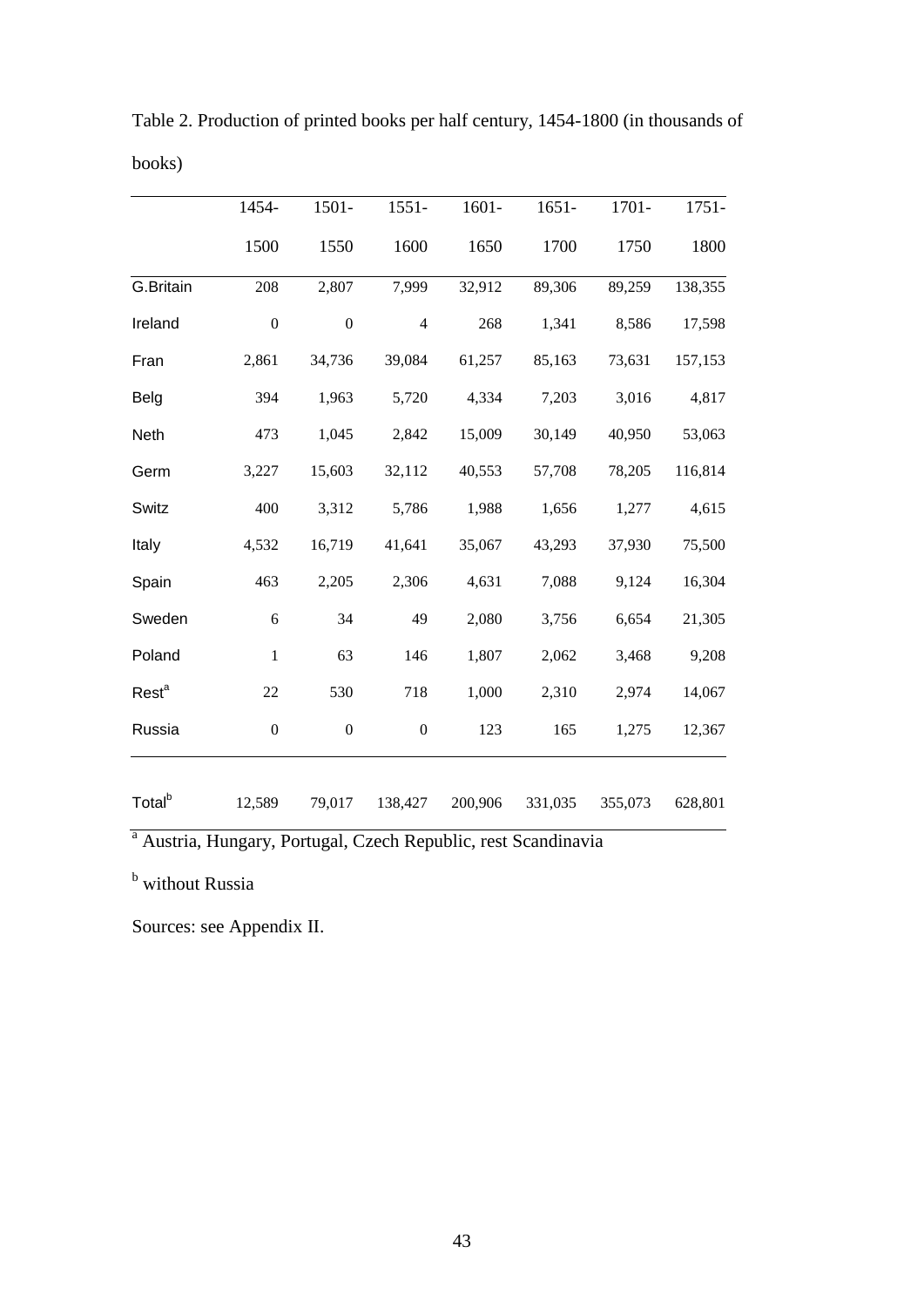|              | $6^{th}$ | $\overline{7^{th}}$ | $8^{th}$ | $Q^{th}$ | $10^{th}$ | $II^{th}$ | $12^{th}$ | $\overline{13^{th}}$ | $14^{th}$ | $\overline{15^{th}}$ |
|--------------|----------|---------------------|----------|----------|-----------|-----------|-----------|----------------------|-----------|----------------------|
| CentrE       | $0.0\,$  | 0.0                 | 0.0      | 0.0      | 0.0       | 10.8      | 72.4      | 186.1                | 443.9     | 509.0                |
| Boh          | $0.0\,$  | 0.0                 | 0.0      | 0.0      | 0.0       | 8.2       | 10.3      | 35.8                 | 247.4     | 283.5                |
| <b>Brit</b>  | 0.9      | 11.4                | 54.7     | 61.0     | 54.4      | 88.5      | 270.1     | 466.6                | 370.3     | 485.4                |
| Fran         | 3.5      | 5.1                 | 32.5     | 142.7    | 22.0      | 62.6      | 217.4     | 384.1                | 418.2     | 919.8                |
| Belg         | 0.0      | 4.2                 | 37.0     | 101.0    | 38.9      | 170.6     | 540.2     | 1087.2               | 1061.5    | 5721.2               |
| Neth         | $0.0\,$  | 1.3                 | 3.0      | 4.1      | 1.9       | 8.9       | 34.6      | 29.5                 | 188.3     | 2149.7               |
| Germ         | $0.0\,$  | 0.0                 | 23.4     | 181.1    | 134.4     | 130.4     | 333.8     | 360.5                | 376.7     | 660.4                |
| Switz        | 0.0      | 1.0                 | 19.8     | 177.7    | 60.0      | 27.3      | 47.1      | 54.6                 | 90.7      | 152.2                |
| Austr        | $0.0\,$  | 0.0                 | 54.7     | 156.9    | 0.0       | 35.1      | 339.7     | 233.8                | 248.6     | 553.9                |
| Italy        | 25.5     | 12.4                | 17.2     | 47.2     | 31.7      | 71.8      | 146.5     | 294.2                | 1034.5    | 1674.9               |
| Iberia       | 3.7      | 6.4                 | 9.7      | 51.7     | 110.8     | 83.4      | 193.9     | 312.9                | 453.0     | 550.0                |
| Western      |          |                     |          |          |           |           |           |                      |           |                      |
| Europe       | 6.5      | 5.3                 | 20.9     | 88.1     | 52.6      | 70.2      | 206.1     | 330.0                | 507.8     | 929.2                |
| Coefficient  |          |                     |          |          |           |           |           |                      |           |                      |
| of variation | 2.37     | 1.56                | 0.83     | 0.81     | 1.06      | 0.80      | 0.77      | 0.90                 | 0.67      | 1.23                 |

Table 3. Per capita consumption of manuscript books annually (per million inhabitants), sixth to fifteenth centuries

Source: Table 1 divided by population data from McEvedy and Jones (1978)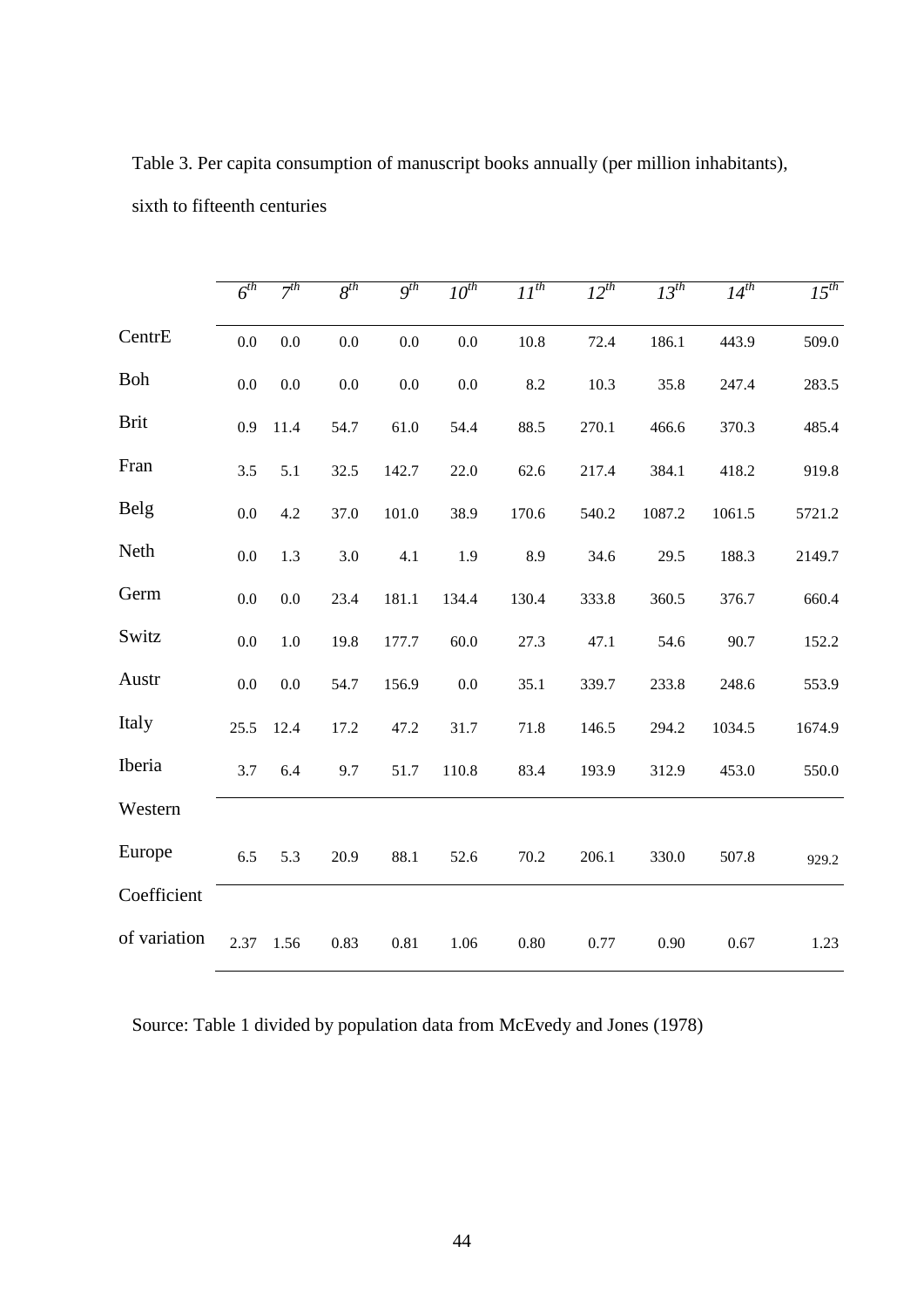|                                       | 1454-            | 1501-            | $1551 -$         | $1601 -$ | $1651 -$ | 1701-   | 1751- |
|---------------------------------------|------------------|------------------|------------------|----------|----------|---------|-------|
|                                       | 1500             | 1550             | 1600             | 1650     | 1700     | 1750    | 1800  |
| G.Britain                             | 2.0              | 14.6             | 27.3             | 80.0     | 191.8    | 168.3   | 192.0 |
| Ireland                               | $\boldsymbol{0}$ | $\boldsymbol{0}$ | 0.1              | 3.8      | 14.2     | 61.7    | 77.7  |
| Fran                                  | 3.2              | 29.9             | 33.7             | 52.2     | 70.1     | 58.7    | 117.9 |
| Belg                                  | 4.7              | 17.7             | 48.2             | 33.2     | 73.6     | 30.7    | 44.5  |
| Neth                                  | 7.9              | 14.2             | 33.5             | 139.0    | 259.4    | 391.3   | 488.3 |
| Germ                                  | 4.1              | 21.2             | 43.4             | 54.0     | 78.7     | 99.7    | 122.4 |
| Switz                                 | 9.3              | 48.1             | 78.5             | 9.3      | 14.6     | 14.2    | 32.3  |
| Italy                                 | 6.8              | 21.3             | 51.0             | 42.1     | 56.3     | 48.4    | 86.5  |
| Spain                                 | 0.9              | 4.2              | 4.3              | 8.8      | 14.3     | 18.5    | 28.3  |
| Sweden                                | 0.2              | $0.8\,$          | $1.1\,$          | 39.7     | 58.5     | 83.8    | 208.9 |
| Poland                                | 0.0              | 0.2              | 0.5              | 5.7      | 6.2      | 9.9     | 22.5  |
| Rest <sup>a</sup>                     | 0.0              | 1.1              | 1.5              | 2.0      | 4.5      | 4.8     | 17.5  |
| Russia                                | $\boldsymbol{0}$ | $\boldsymbol{0}$ | $\boldsymbol{0}$ | 0.0      | 0.1      | $0.8\,$ | 5.8   |
| Western Europe <sup>b</sup>           | 3.1              | 17.5             | 29.1             | 40.6     | 66.7     | 66.7    | 122.4 |
| Coefficient of variation <sup>b</sup> | 1.06             | 1.05             | 1.00             | 1.06     | 1.16     | 1.33    | 1.13  |

Table 4. Per capita consumption of printed books annually, 1454/1500-1751/1800 (per 1,000 inhabitants)

<sup>a</sup>Austria, Hungary, Portugal, Czech Republic, rest Scandinavia

bwithout Russia

Source: Table 2 divided by population data from McEvedy and Jones (1978)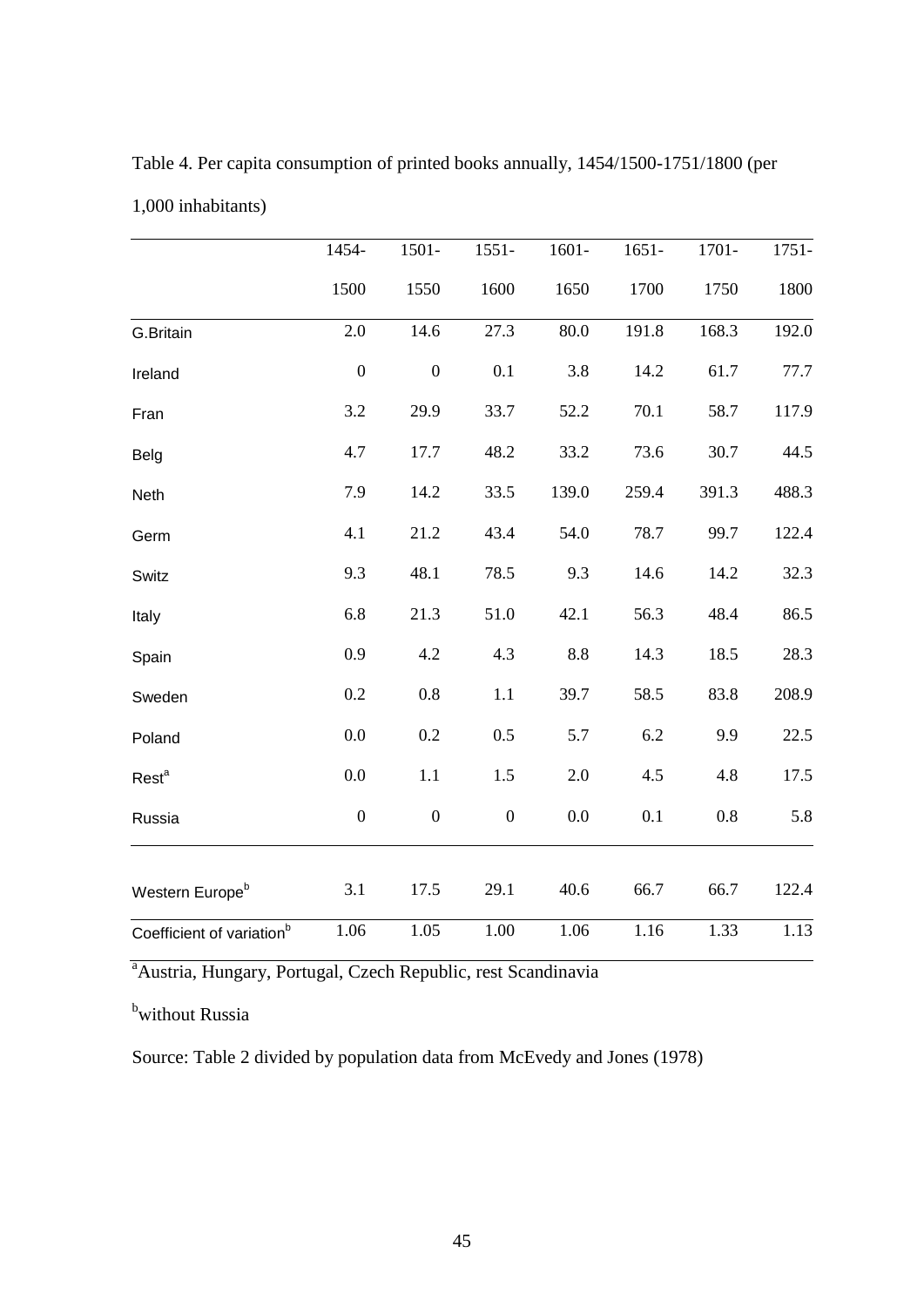|             | 6                | $\boldsymbol{7}$ | $\boldsymbol{8}$        | 9                | ${\it 10}$ | $\cal{I}$ | 12     | 13     | 14     | 15             |
|-------------|------------------|------------------|-------------------------|------------------|------------|-----------|--------|--------|--------|----------------|
|             |                  |                  |                         |                  |            |           |        |        |        |                |
| CentrE      | $\mathbf{0}$     | $\mathbf{0}$     | $\mathbf{0}$            | $\mathbf{0}$     | 16         | 79        | 458    | 718    | 695    | 690            |
| Boh         | $\boldsymbol{0}$ | $\boldsymbol{0}$ | $\boldsymbol{0}$        | $\boldsymbol{0}$ | 17         | 32        | 113    | 119    | 107    | 113            |
| <b>Brit</b> | 236              | 460              | 463                     | 437              | 437        | 526       | 1,325  | 1,530  | 1,447  | 1,333          |
| Fran        | 586              | 988              | 1,240                   | 1,636            | 2,091      | 5,051     | 8,104  | 8,564  | 8,189  | 7,554          |
| Belg        | $\boldsymbol{0}$ | 53               | 68                      | $70\,$           | 88         | 175       | 313    | 364    | 361    | 335            |
| Neth        | $\boldsymbol{0}$ | $\sqrt{2}$       | $\overline{\mathbf{4}}$ | $\boldsymbol{7}$ | 13         | 20        | 68     | 189    | 336    | 679            |
| Germ        | $\boldsymbol{0}$ | 138              | 622                     | 824              | 1,129      | 1,652     | 2,873  | 3,110  | 2,967  | 2,752          |
| Switz       | 10               | 19               | 37                      | 71               | 104        | 144       | 247    | 321    | 337    | 333            |
| Austr       | 12               | 11               | $70\,$                  | 99               | 113        | 186       | 344    | 406    | 413    | 372            |
| Italy       | 291              | 306              | 495                     | 704              | 995        | 2,072     | 2,990  | 3,405  | 3,416  | 3,333          |
| Iberia      | 58               | 117              | 170                     | 537              | 1,340      | 2,549     | 3,290  | 3,223  | 3,003  | 2,876          |
| Western     |                  |                  |                         |                  |            |           |        |        |        |                |
| Europe      | 1,193            | 2,094            | 3,168                   | 4,385            | 6,343      | 12,485    | 20,125 | 21,948 | 21,270 | 20,369         |
| New         |                  |                  |                         |                  |            |           |        |        |        |                |
| foundati    |                  |                  |                         |                  |            |           |        |        |        |                |
| ons         | (1,193)          | 1,021            | 1,284                   | 1,533            | 2,397      | 6,776     | 8,888  | 3,836  | 1,516  | 1,226          |
| Increase    |                  |                  |                         |                  |            |           |        |        |        |                |
| in %        |                  | 86               | 58                      | 44               | 48         | 91        | 63     | 17     | 6      | $\overline{4}$ |

Table 5. Estimated numbers of monasteries in Western Europe (sixth to fifteenth centuries).

*et al*., (1973), and for the other areas based on Cottineau (1939), though adapted for Germany, Austria, Switzerland, Bohemia, and central Europe; all countries with a decay rate of 10% per century; for more information, see Buringh 2008).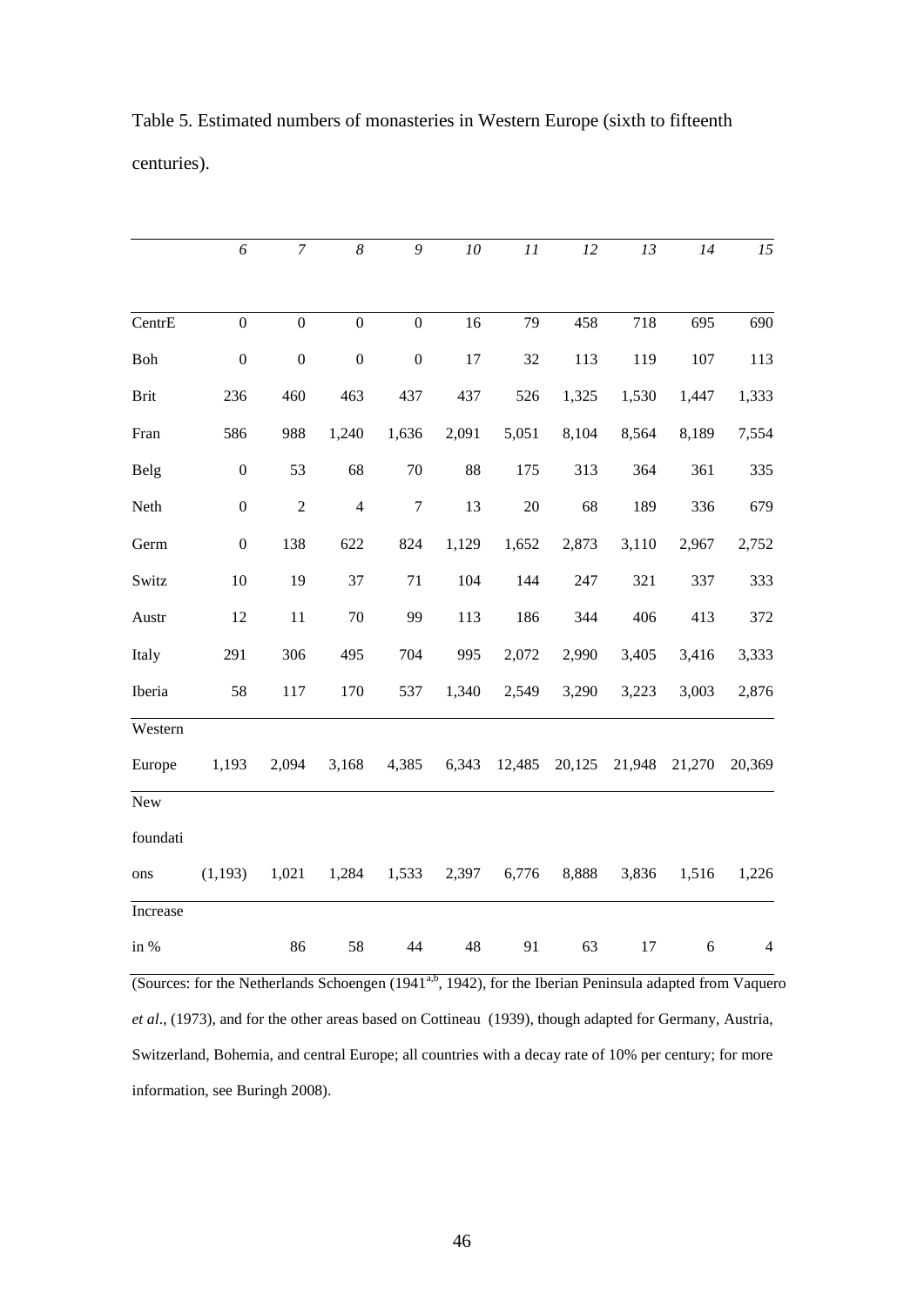| Century              | 6              | $\overline{7}$     | $\overline{\delta}$                   | $\overline{9}$ | $10\,$                        | 11      | 12      | 13      | 14    | $\overline{15}$ |
|----------------------|----------------|--------------------|---------------------------------------|----------------|-------------------------------|---------|---------|---------|-------|-----------------|
| Centr Eur            |                |                    |                                       | 0.0            | $0.0\,$                       | $0.0\,$ | 0.1     | 0.2     | 0.6   | 1.6             |
| Boh                  |                |                    |                                       | 0.0            | 0.0                           | 0.6     | 0.9     | 2.0     | 4.3   | 5.9             |
| Brit                 |                |                    |                                       | 0.4            | 2.4                           | 3.1     | 2.2     | $2.2\,$ | $2.5$ | 2.1             |
| Fran                 |                | $0.5^{\mathrm{a}}$ | 2.1 <sup>a</sup>                      | 2.9            | 3.6                           | 4.9     | 5.7     | 5.5     | 6.1   | 6.7             |
| <b>Belg</b>          |                |                    |                                       | 0.0            | 3.0                           | 9.9     | 12.5    | 15.0    | 26.2  | 29.6            |
| Neth                 |                |                    |                                       | 0.0            | $0.0\,$                       | 1.0     | 2.2     | 4.1     | 4.7   | 10.4            |
| Germ                 |                | 0.9 <sup>a</sup>   | $2.5^{\text{a}}$                      | $3.5$          | 4.8                           | 5.8     | 5.3     | 4.7     | 5.0   | 5.0             |
| Switz                |                |                    |                                       | 0.0            | $0.0\,$                       | $0.0\,$ | $0.0\,$ | $0.0\,$ | 0.7   | 2.4             |
| Austr                |                |                    |                                       | 0.0            | 0.0                           | 0.0     | 0.5     | $1.0\,$ | 1.3   | 1.3             |
| Italy                | 3 <sup>a</sup> | 1.8 <sup>a</sup>   | 3.0 <sup>a</sup>                      | 4.3            | 9.9                           | 14.3    | 13.0    | 13.2    | 13.6  | 13.1            |
| Iberia <sup>b</sup>  |                |                    | $0.0/3.0^{\text{ a}}$                 |                | $0.1/8.2$ $0.2/12.5$ 3.7/10.6 |         | 4.8/7.9 | 5.6/8.5 | 7.8   | 9.8             |
| European             |                |                    |                                       |                |                               |         |         |         |       |                 |
| average <sup>c</sup> |                |                    | $0.6^{\text{a}}$ 1.4/2.0 <sup>a</sup> | 2.0/3.5        | 3.6/5.6                       | 5.9/6.8 | 6.0/6.4 | 5.9/6.2 | 6.7   | $7.2\,$         |

Table 6. Estimates of urbanization ratio (portion of the population living in cities with more than 10,000 inhabitants), sixth to fifteenth centuries

## Source: Calculated from Bairoch et al. (1988)

<sup>a</sup> Own estimate extrapolated from Bairoch et al. (1988); for Spain before 1200: Glick (1979).

b First figure for Iberia is based on urbanization in Christian part of Spain only; during *reconquista*  urbanization rapidly rises as Muslim cities are included.

c First figure European average based on urbanization in Christian part of Spain only; second figure is European average including Muslim Spain.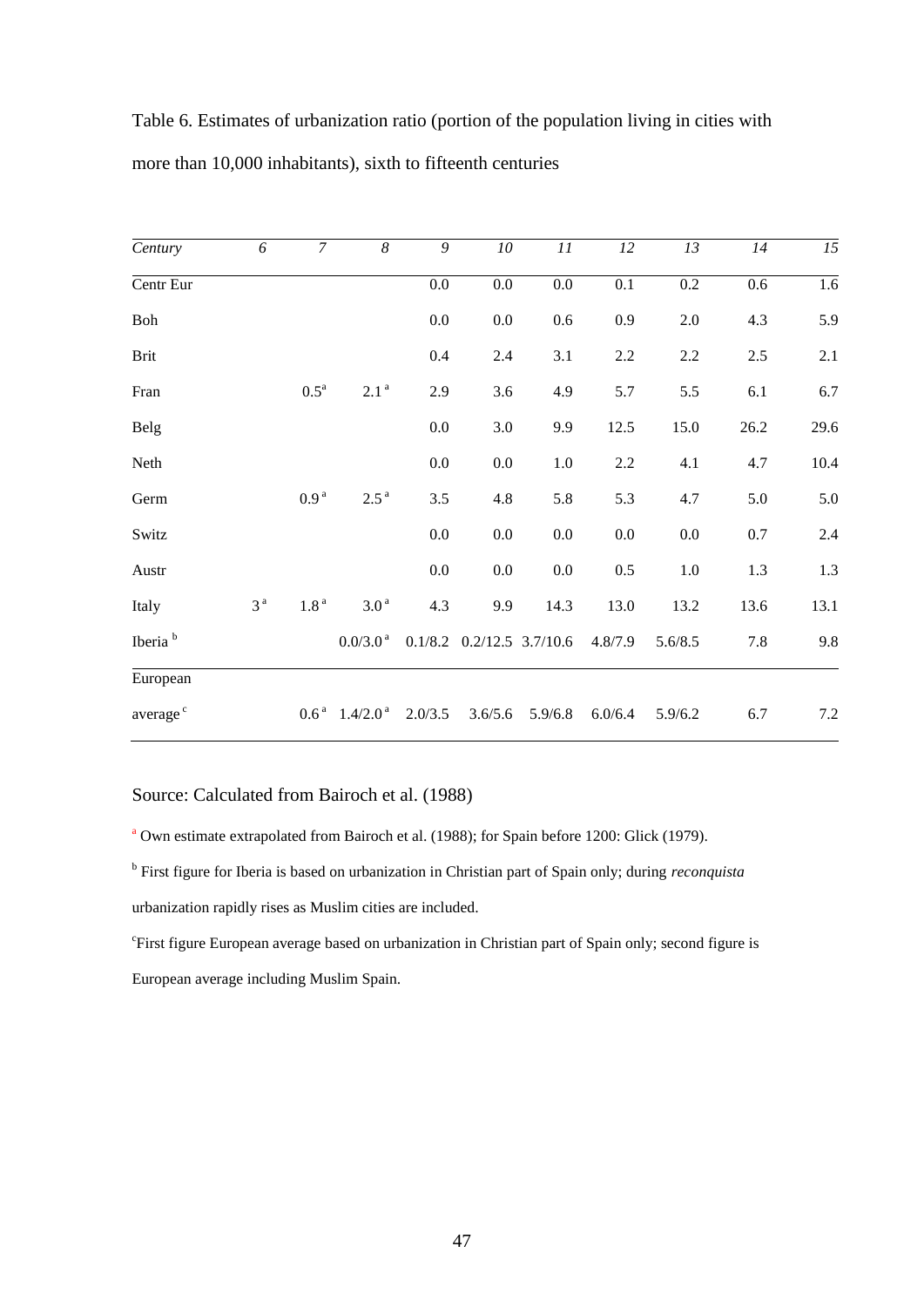Table 7. Cumulative distribution of foundation dates of Universities in Western

| Area       | $\langle l2^{th}$ | $12^{th}$        | $13^{th}$        |                  |                  |                  |                  | $14^{th}~15^{th}(i)~15^{th}(ii)~16^{th}(i)~16^{th}(ii)~17^{th}(i)~17^{th}(ii)~18^{th}(i)~18^{th}(ii)$ |                  |                  |                |                |
|------------|-------------------|------------------|------------------|------------------|------------------|------------------|------------------|-------------------------------------------------------------------------------------------------------|------------------|------------------|----------------|----------------|
| Centr Eur  | $\boldsymbol{0}$  | $\boldsymbol{0}$ | $\boldsymbol{0}$ | $\overline{3}$   | $\mathfrak{Z}$   | 5                | $\sqrt{6}$       | $\sqrt{6}$                                                                                            | $\,$ $\,$        | $\overline{9}$   | $10\,$         | 11             |
| Boh        | $\boldsymbol{0}$  | $\boldsymbol{0}$ | $\boldsymbol{0}$ | $\mathbf{1}$     | $\mathbf{1}$     | $\mathbf{1}$     | $\mathbf{1}$     | $\sqrt{2}$                                                                                            | $\sqrt{2}$       | $\overline{2}$   | $\sqrt{2}$     | $\sqrt{2}$     |
| Brit       | $\boldsymbol{0}$  | $\,1$            | $\sqrt{2}$       | $\sqrt{2}$       | $\mathfrak{Z}$   | 5                | $\sqrt{5}$       | $\overline{7}$                                                                                        | $\boldsymbol{7}$ | $\boldsymbol{7}$ | $\overline{7}$ | $\tau$         |
| Fran       | $\boldsymbol{0}$  | $\,1$            | $\overline{4}$   | $10\,$           | 13               | 15               | 15               | 15                                                                                                    | 16               | 16               | 16             | $16$           |
| Belg       | $\boldsymbol{0}$  | $\boldsymbol{0}$ | $\boldsymbol{0}$ | $\boldsymbol{0}$ | $\,1$            | $\mathbf 1$      | $1\,$            | $\,1\,$                                                                                               | $1\,$            | $\mathbf{1}$     | $\mathbf{1}$   | $\mathbf{1}$   |
| Neth       | $\boldsymbol{0}$  | $\boldsymbol{0}$ | $\boldsymbol{0}$ | $\boldsymbol{0}$ | $\boldsymbol{0}$ | $\boldsymbol{0}$ | $\boldsymbol{0}$ | $\mathfrak{Z}$                                                                                        | 5                | 5                | $\sqrt{5}$     | $\mathfrak s$  |
| Germ       | $\boldsymbol{0}$  | $\boldsymbol{0}$ | $\boldsymbol{0}$ | $\mathfrak{Z}$   | $\sqrt{6}$       | $11\,$           | 14               | 17                                                                                                    | $20\,$           | $22\,$           | $24\,$         | $24\,$         |
| Switz      | $\boldsymbol{0}$  | $\boldsymbol{0}$ | $\boldsymbol{0}$ | $\boldsymbol{0}$ | $\boldsymbol{0}$ | $\mathbf 1$      | $\mathbf 1$      | $\,1\,$                                                                                               | $\mathbf{1}$     | $\mathbf{1}$     | $\mathbf{1}$   | $\mathbf{1}$   |
| Austr      | $\boldsymbol{0}$  | $\boldsymbol{0}$ | $\boldsymbol{0}$ | $\,1$            | $\,1$            | $\mathbf{1}$     | $\mathbf 1$      | $\sqrt{2}$                                                                                            | $\mathfrak{Z}$   | $\overline{4}$   | $\overline{4}$ | $\overline{4}$ |
| Italy      | $1^{\mathrm{a}}$  | $\overline{4}$   | $10\,$           | $17\,$           | $17\,$           | 17               | $17\,$           | $17\,$                                                                                                | 17               | 17               | $17\,$         | 17             |
| Iberia     | $\boldsymbol{0}$  | $\boldsymbol{0}$ | $\overline{4}$   | $\boldsymbol{7}$ | $\sqrt{ }$       | 9                | 9                | 9                                                                                                     | 9                | 9                | 9              | 9              |
| Latin West | $\mathbf{1}$      | $\sqrt{6}$       | $20\,$           | 44               | 52               | 66               | $70\,$           | $80\,$                                                                                                | 89               | 93               | 96             | 97             |

Europe, twelfth to eighteenth centuries

<sup>a</sup> The University in Italy prior to the twelfth century is Salerno (medicine), presumed date of foundation in

ninth century.

Source: Encyclopedia Britannica, 1898, vol. 23: 858.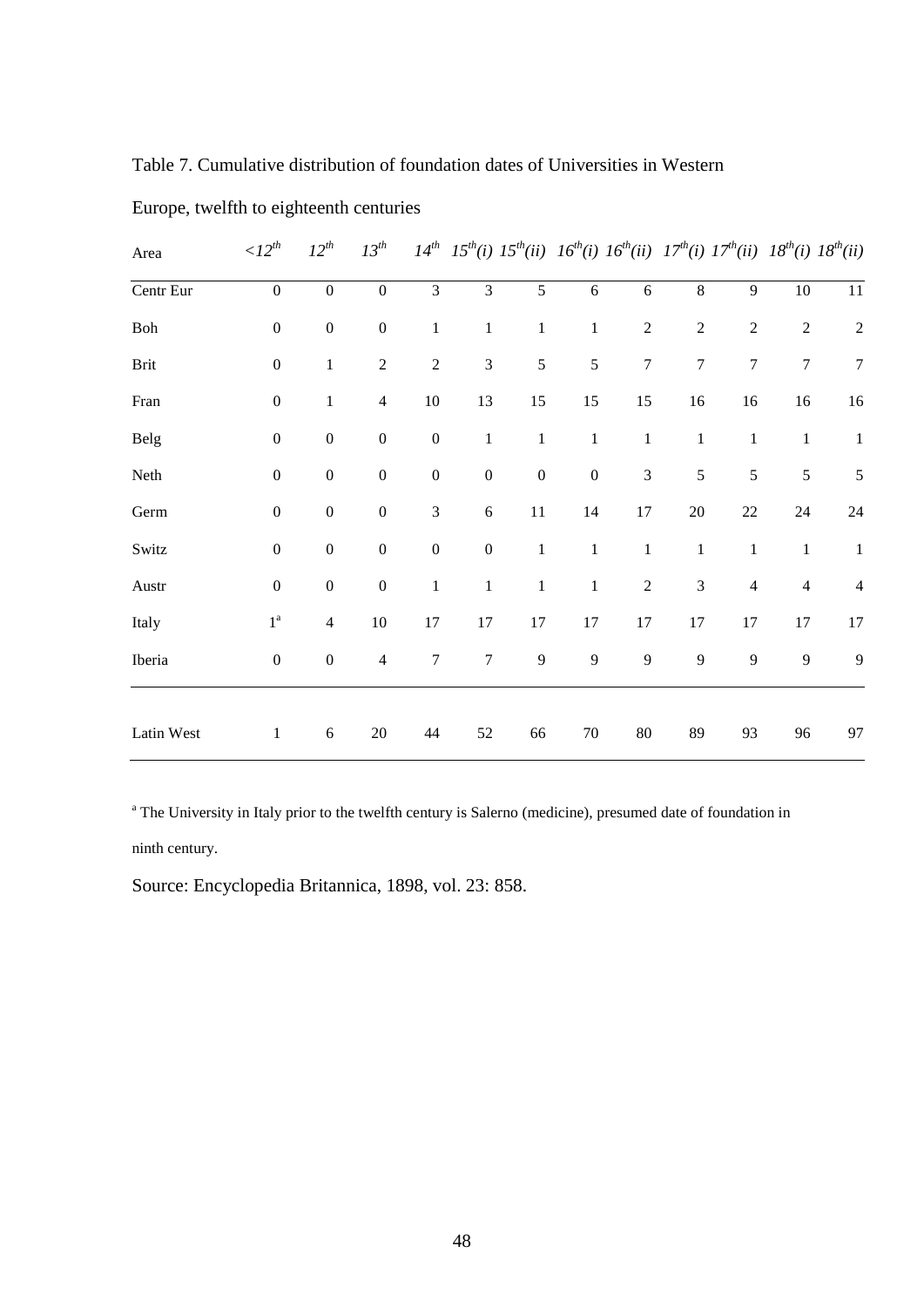| Method                               | Only non-zeros           |           | Tobit                    |           | Heckman 2-step           |                          |  |  |
|--------------------------------------|--------------------------|-----------|--------------------------|-----------|--------------------------|--------------------------|--|--|
|                                      | (1)                      | (2)       | (1)                      | (2)       | (1)                      | (2)                      |  |  |
|                                      |                          |           |                          |           |                          |                          |  |  |
| Lmonasteries                         | $0.77***$                |           | $1.78***$                |           | $0.61**$                 |                          |  |  |
| Lmonasteries<1000                    | $\overline{a}$           | $1.00***$ |                          | $2.37***$ |                          | $0.77**$                 |  |  |
| Lmonasteries>1000                    | $\overline{\phantom{a}}$ | $0.51**$  |                          | 0.51      | $\overline{\phantom{0}}$ | $0.51*$                  |  |  |
| Universities                         | $1.21**$                 | $0.93**$  | $1.21**$                 | $0.93*$   | $1.19**$                 | $0.93**$                 |  |  |
| Urbanization <sup>a</sup>            | $0.11**$                 |           | $0.13***$                |           | $0.11**$                 |                          |  |  |
| Urbanization<1000                    | $\overline{\phantom{0}}$ | $0.15*$   | $\overline{\phantom{0}}$ | $0.34**$  | $\overline{a}$           | 0.12                     |  |  |
| Urbanization>1000                    | $\overline{a}$           | $0.09***$ |                          | $0.09**$  |                          | $0.09***$                |  |  |
| Iberia                               | 0.07                     |           | 0.89                     |           | $-0.09$                  | $\overline{\phantom{0}}$ |  |  |
| Iberia<1000                          |                          | $1.01*$   |                          | $3.73***$ |                          | 0.53                     |  |  |
| Iberia>1000                          |                          | $-0.14$   |                          | $-0.14$   |                          | $-0.14$                  |  |  |
| $R^2$                                | 0.56                     | 0.63      | 0.14                     | 0.22      | $\frac{1}{2}$            | $\overline{\phantom{a}}$ |  |  |
|                                      |                          |           |                          |           |                          |                          |  |  |
| $\underline{N}$                      | 92                       | 92        | 99                       | 99        | 99                       | 99                       |  |  |
| $*$ = Significant at 5 percent level |                          |           |                          |           |                          |                          |  |  |

|  |  |  |  |  | Table 8. Panel data regression on per capita production of manuscript books |  |
|--|--|--|--|--|-----------------------------------------------------------------------------|--|
|  |  |  |  |  |                                                                             |  |

\*\* = Significant at 1 percent level

\*\*\* = Significant at 0.1 percent level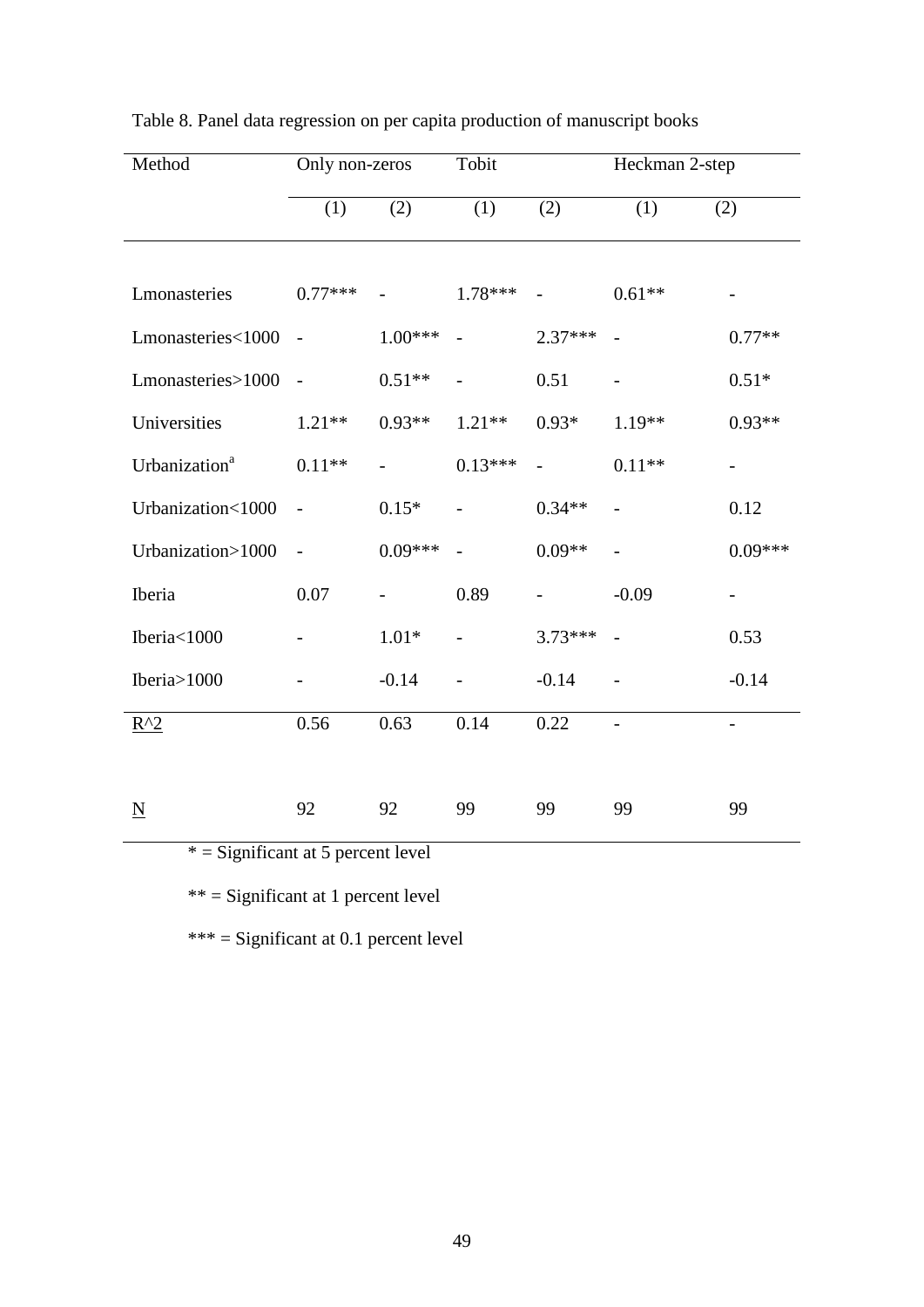|                       | <b>Allen</b> | $1451 -$ |    | $1501 -$ | 1601- | 1701- | <b>Allen</b> |
|-----------------------|--------------|----------|----|----------|-------|-------|--------------|
|                       | 1500         | 1500     |    | 1600     | 1700  | 1800  | 1800         |
| <b>Great Britain</b>  |              | 6        | 5  | 16       | 53    | 54    | 53           |
| Ireland               |              |          | 0  | 0        | 3     | 21    |              |
| France                |              |          | 6  | 19       | 29    | 29    | 37           |
| Belgium               |              | 10       | 10 | 17       | 25    | 13    | 49           |
| Netherlands           |              | 10       | 17 | 12       | 53    | 85    | 68           |
| Germany               |              | 6        | 9  | 16       | 31    | 38    | 35           |
| Italy                 |              | 9        | 15 | 18       | 23    | 23    | 22           |
| Spain                 |              | 9        | 3  | 4        | 5     | 8     | 20           |
| Sweden                |              |          |    |          | 23    | 48    |              |
| Poland                |              | 6        | 0  | 0        | 3     | 5     | 21           |
| <b>Western Europe</b> |              |          | 12 | 18       | 25    | 31    |              |

Table 9. Estimates of the development of the rate of literacy compared with those of Allen, 1451/1500 – 1751/1800

Sources: Table 4, and note 21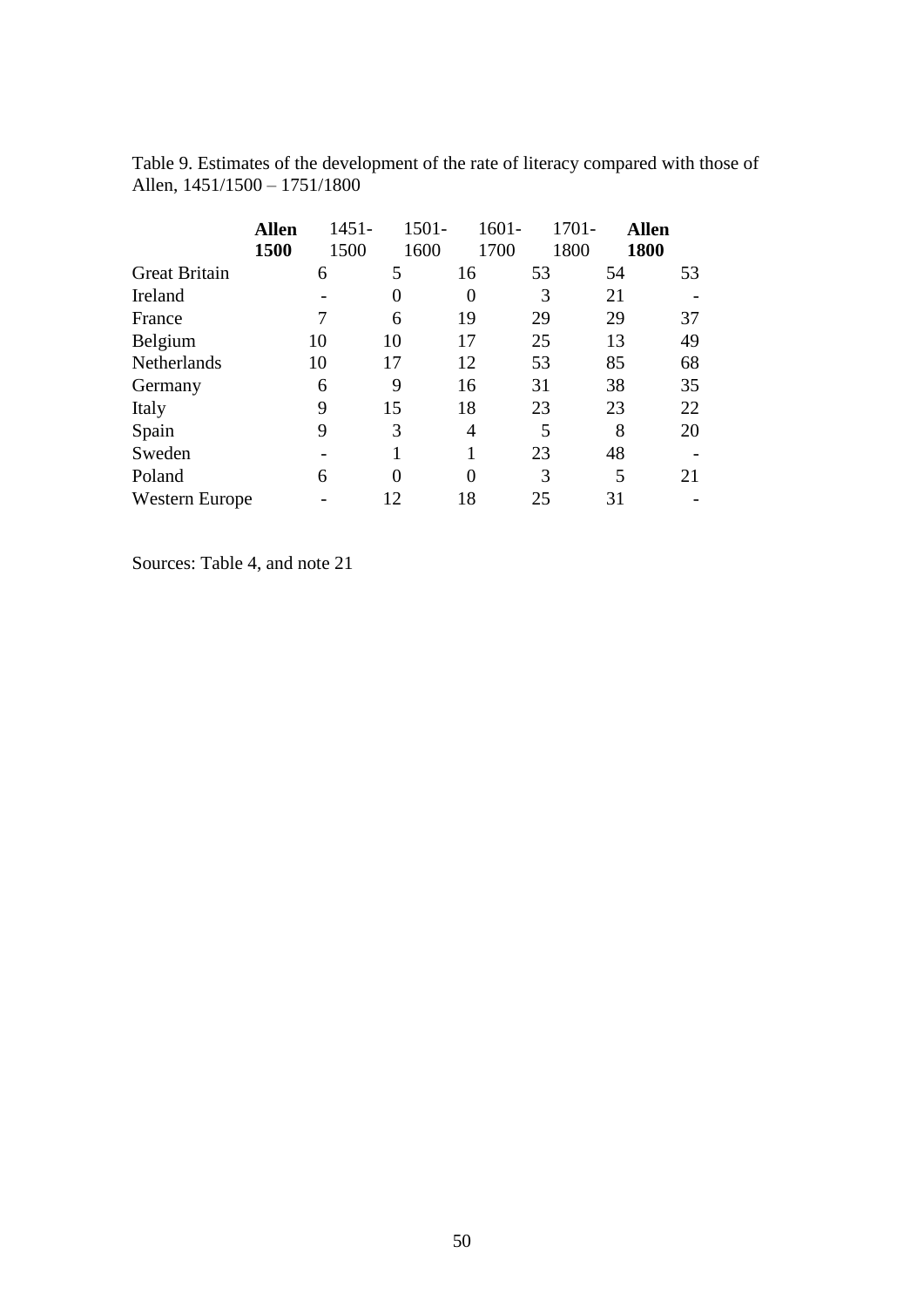Table 10. Panel data estimates of the explanation for the development of literacy from 1451/1500 to 1751/1800

| Independent              | Literacy | Literacy | Literacy | Literacy |
|--------------------------|----------|----------|----------|----------|
| Variable                 |          | (time    | (country |          |
|                          |          | dummies) | dummies) |          |
| Constant                 | $-7.54$  | $-12.37$ | $-15.14$ | 10.17    |
| Lreal wages              |          |          |          | $-.35$   |
| LGDP p.c.                | $.36*$   | $.36*$   | .28      |          |
| Urbanization             | $.46*$   | .22      | $2.31**$ | $0.92*$  |
| ratio                    |          |          |          |          |
| DProtestantism           | 24.36*** | 20.34**  | 16.34**  | 28.14*** |
| Universities p.c.        | $-1.82$  | 0.64     | $-4.34$  | $-1.83$  |
| Dcentralstate            | $-1.80$  | $-3.99$  | 1.50     | $-3.32$  |
|                          |          |          |          |          |
| $R^2$                    | 0.61     | 0.73     | 0.75     | 0.59     |
| $\underline{\mathbf{N}}$ | 62       | 62       | 62       | 60       |
|                          |          |          |          |          |

 $* =$  Significant at 5 percent level

\*\* = Significant at 1 percent level

\*\*\* = Significant at 0.1 percent level

Source see text: according to style sheet JEH be explicit about the sources of the tables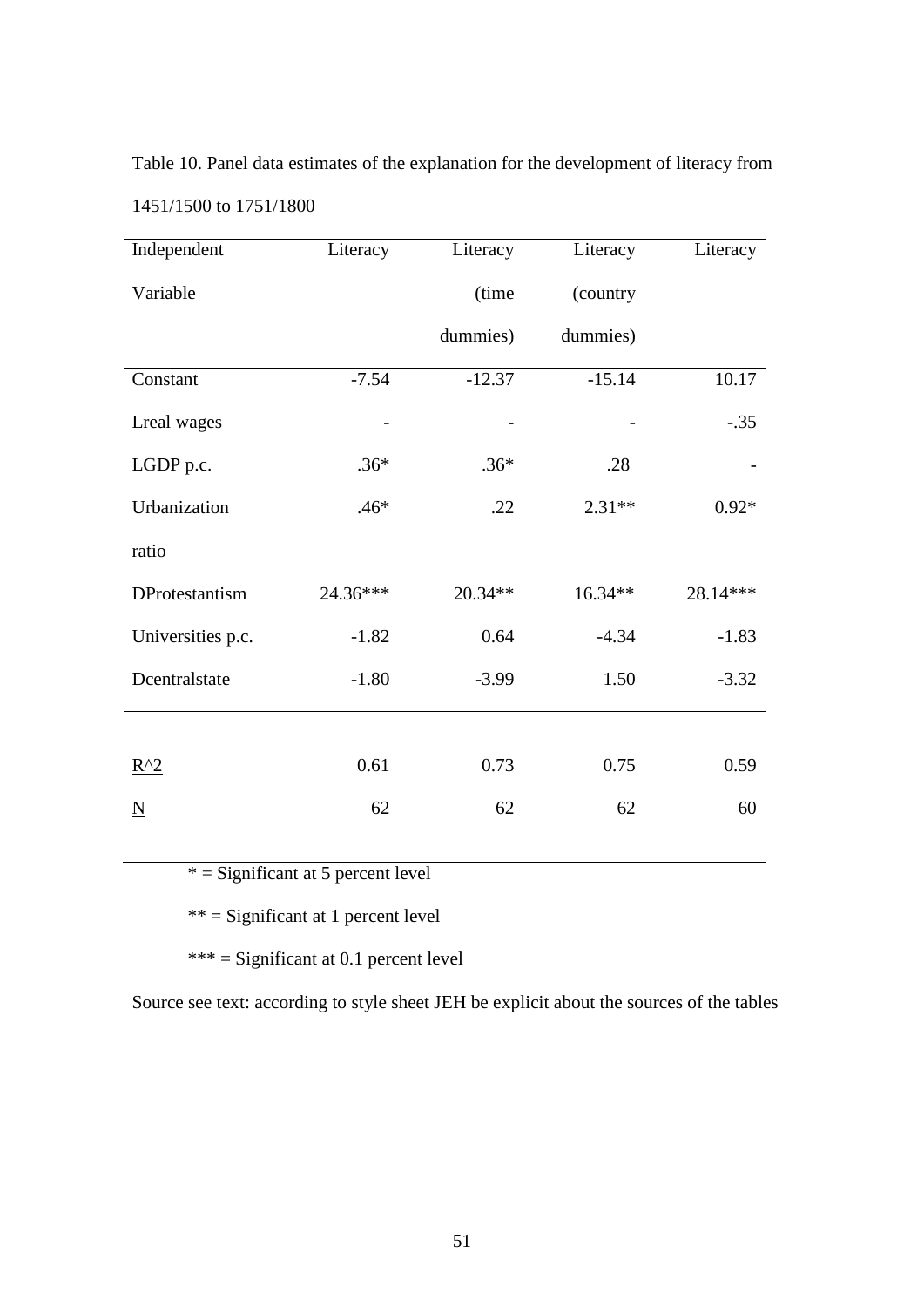



Source: Neddermeyer 1996.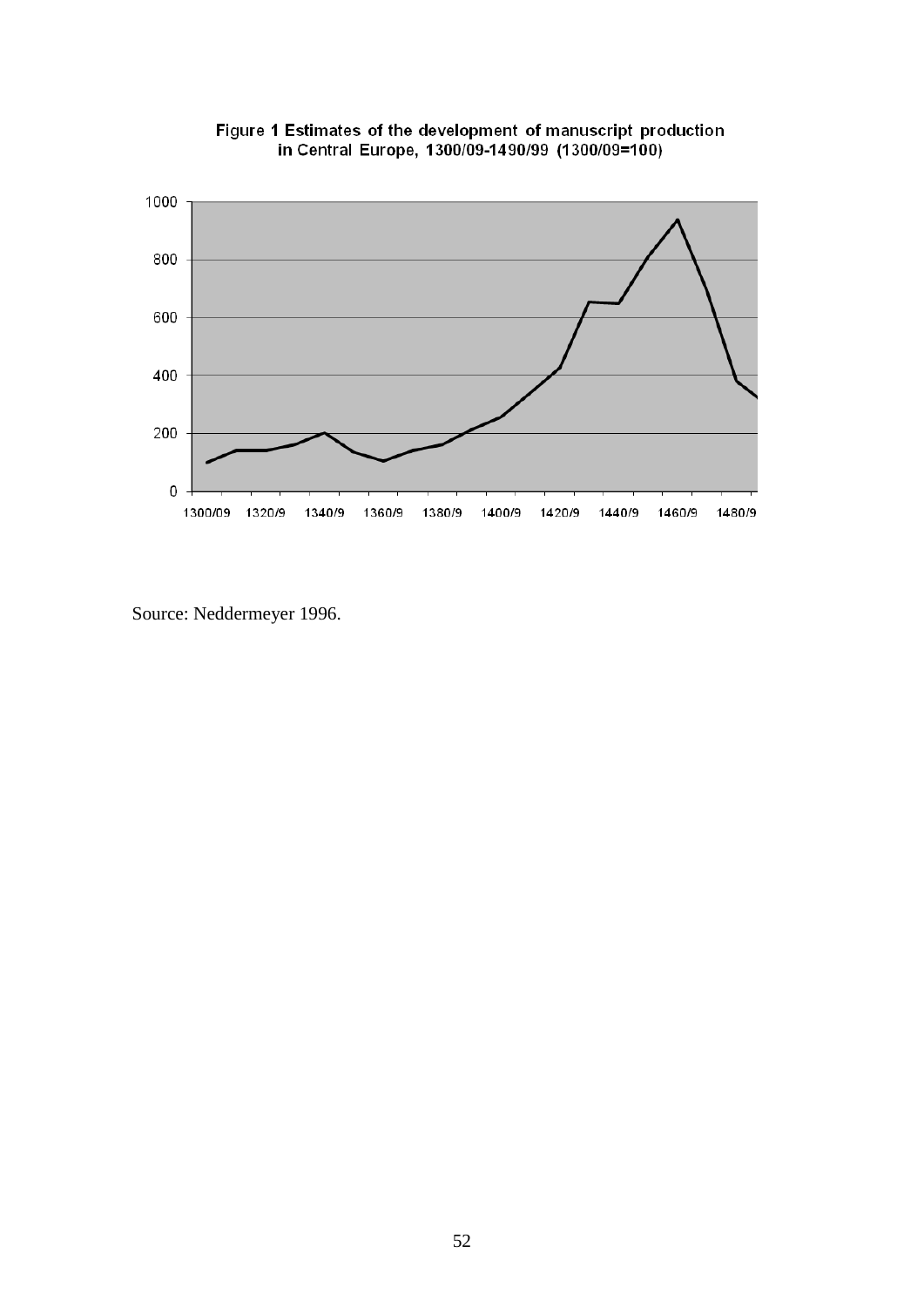

Figure 2 Book production per million inhabitants in Western<br>Europe, 501/600-1701/1800

Sources: Tables 3 and 4.